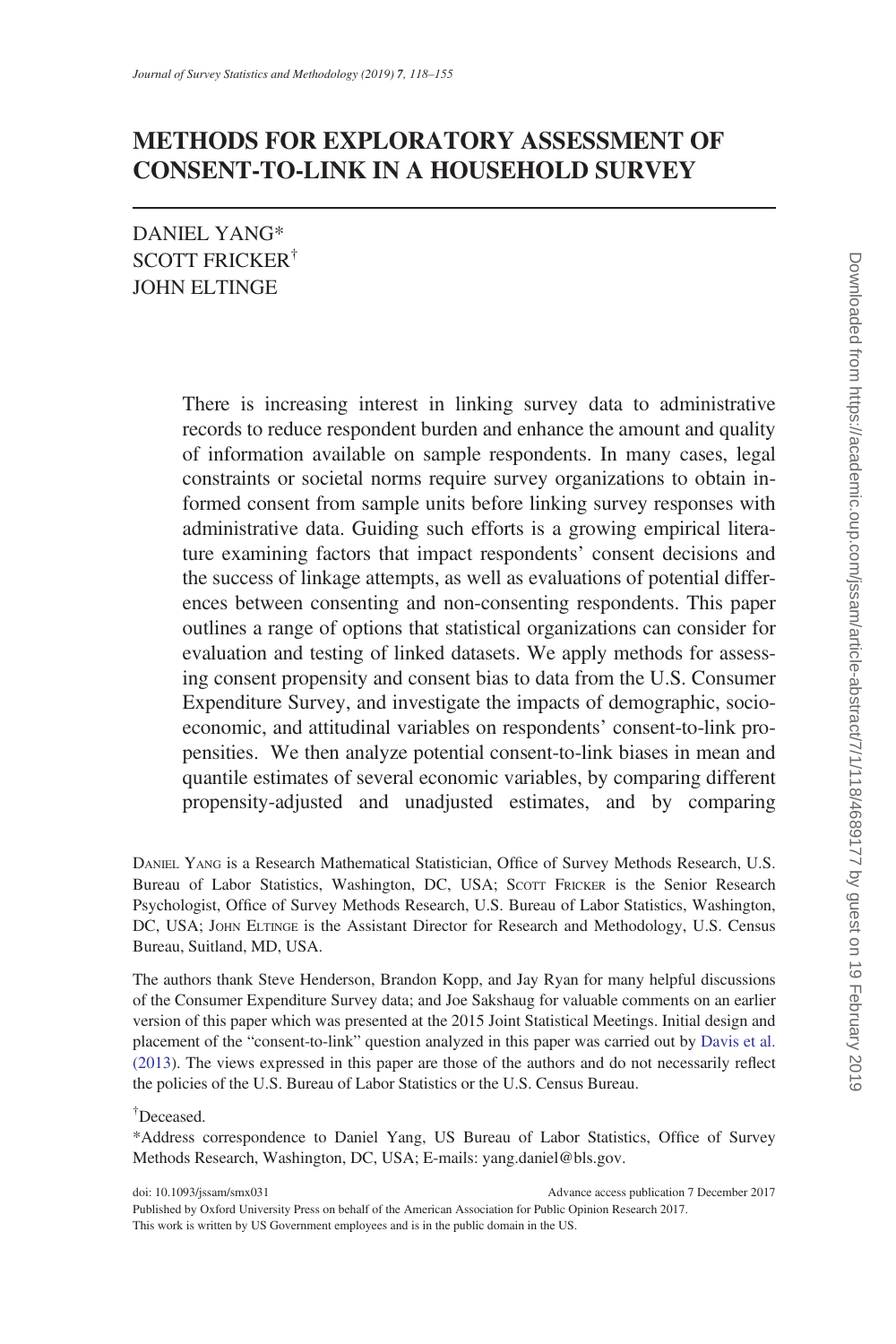estimates from consenting and non-consenting respondents. We contrast several estimation approaches, and discuss implications of our findings for consent-propensity assessments and for approaches to minimize risks of consent-to-link bias.

KEYWORDS: Administrative Record Data; Burden Reduction; Incomplete Data; Informed Consent; Propensity Model.

## 1. INTRODUCTION

Survey organizations face many challenges in their efforts to produce highquality survey data. The costs of data collection and the demand for data products are greater than ever, and survey budgets often are under serious strain to meet these demands. Declining survey response rates further complicate cost and data-quality considerations. Given these challenges, survey organizations increasingly are exploring the possibility of linking survey data to administrative records. Combining survey and administrative data on the same sample unit has the potential to reduce the cost, length, and perceived burden of a survey; enrich our understanding of the underlying substantive phenomena; and offer a mechanism for targeted assessments of survey error components.

Linking survey data to administrative data sources on the same individual or household requires matching records from one dataset to the other. The efficiency and success of this matching process depends on the variables and linkage strategy used to establish the link. Exact matching techniques are most successful when unique identifying information such as a social security number (SSN) is available, but these techniques can also be effective in the absence of unique identifiers when combinations of other personal variables are compared (e.g., last name, date of birth, street name) (see [Herzog, Scheuren,](#page-26-0) [and Winkler 2007](#page-26-0) for a review of statistical linkage techniques and related data-cleaning issues). Before any linkage attempt can be made, however, most countries require that survey respondents give their informed consent to link, and consent rates can vary considerably—from as low as 19% to as high as 96% ([Sakshaug, Couper, Ofstedal, and Weir 2012\)](#page-27-0). Lower consent rates are potentially a major challenge to wider adoption of record-linkage in statistical agencies because they increase the risk of bias in estimates derived from combined data (to the extent that there are systematic differences in key outcome measures between those who consent to link and those who do not).

As interest in and adoption of record-linkage methods have increased, so too have investigations into factors associated with respondents' consent decisions and their potential impact on consent bias. In general, consent-to-link phenomena can be viewed as a type of incomplete-data problem and, thus, can make use of the broad spectrum of conceptual and methodological tools that have developed for work with incomplete data. Examples include assessment of cognitive and social processes that lead to survey response (or consent to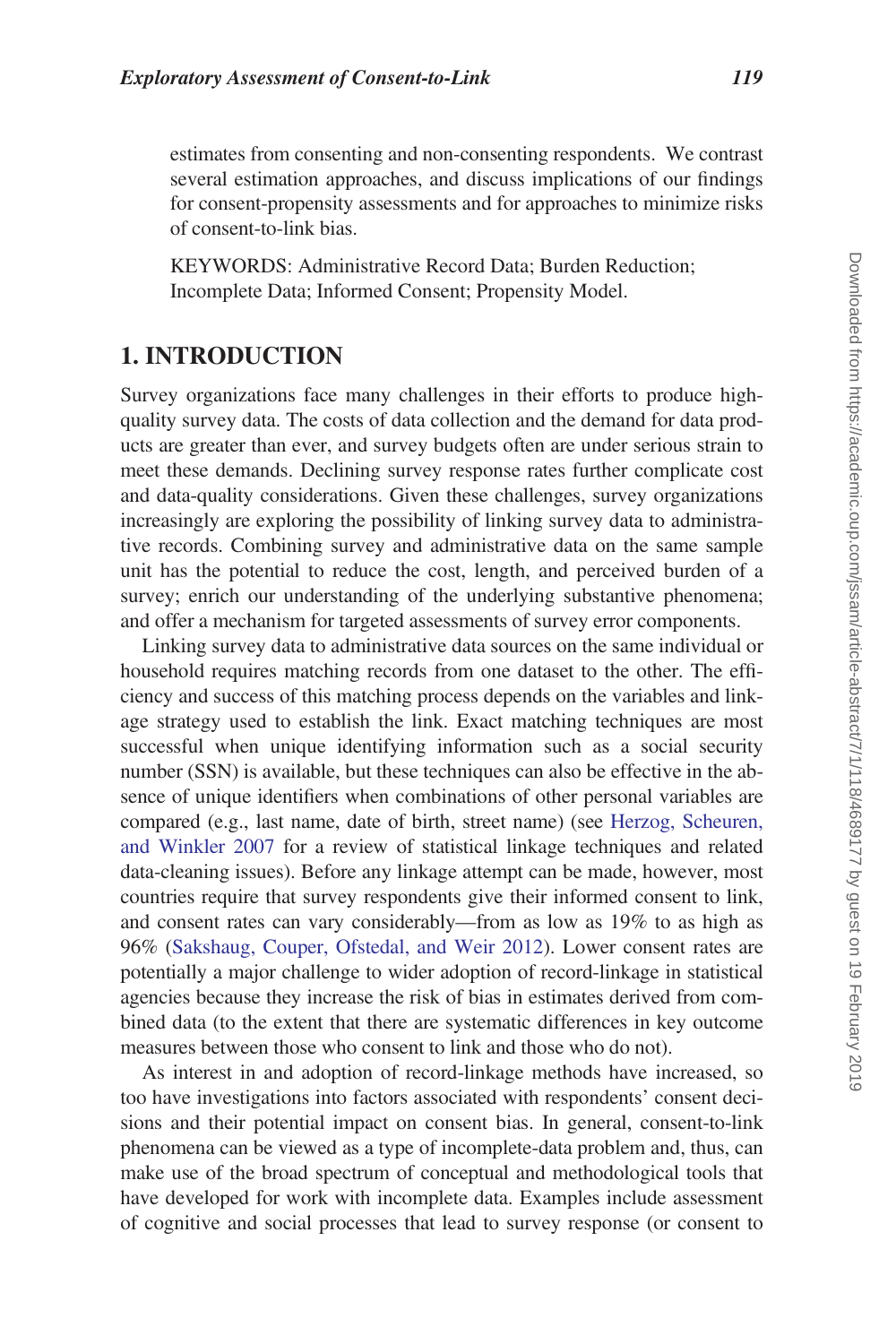link); modeling and diagnostic tools for estimation and evaluation of related propensity models; and empirical assessment of biases resulting from the incomplete-data pattern.

To date, direct examinations of consent bias in estimates derived from combined data are extremely rare in the literature because they require researcher access to administrative records for both consenters and non-consenters (cf. [Sakshaug and Kreuter 2012](#page-27-0); [Kreuter, Sakshaug, and Tourangeau 2016](#page-27-0)). Most studies of linkage consent therefore have used data from survey respondents available for both consenters and non-consenters—to identify characteristics correlated with consent propensity. These studies provide an indirect means of assessing the potential risk of consent bias if the underlying consent propensities are related to differences in respondents' administrative record profiles. Findings from this literature indicate that linkage consent is often associated with respondent demographics (e.g., age, education, income), indicators of survey reluctance (e.g., prior nonresponse in a panel survey), and features of the survey (e.g., wording, placement, and timing of consent requests), but the magnitude and direction of these effects vary across studies [\(Bates 2005](#page-26-0); [Dahlhamer and Cox 2007](#page-26-0); [Sala, Burton, and Knies 2012](#page-27-0); [Sakshaug, Tutz, and](#page-27-0) [Kreuter 2013\)](#page-27-0). Only very recently have researchers started to develop theorybased hypotheses about the mechanisms of consent decisions, and to incorporate more sophisticated analytic approaches to test these hypotheses ([Sala et al.](#page-27-0) [2012;](#page-27-0) [Sakshaug et al. 2012](#page-27-0); [Mostafa 2015](#page-27-0)).

Finally, empirical assessment of consent-to-link propensity patterns and related potential consent biases naturally involve a complex set of trade-offs involving (a) the degree to which a given set of test conditions are relevant to current or prospective production conditions; (b) the ability to control applicable design factors and to measure relevant covariates, within the context of those current production conditions; (c) the ability to measure and model specific portions of the complex processes that lead to respondent consent and cooperation in a given setting; and (d) constraints on resources, including both the direct costs of testing consent-to-link options and the indirect costs arising from the potential impact of testing on current survey production. The remainder of this paper considers some aspects of issues (a)–(d), with emphasis on exploratory analyses for one case study that was embedded within a current survey production process.

In the next section, we review the literature on consent decisions and consent bias. In section 3, we describe in detail a specific consent-to-link case involving the US Consumer Expenditure Survey (CEQ) and then present consent propensity models and our evaluation methodology. The results of our descriptive and multivariate examinations of consent propensity and assessments of consent bias are presented in section 4. We summarize and discuss the implications of our findings in section 5. Appendix A provides detailed descriptions of the analytic variables. Appendix B presents technical results on the variability of weights used in the CEQ dataset. Appendix C discusses some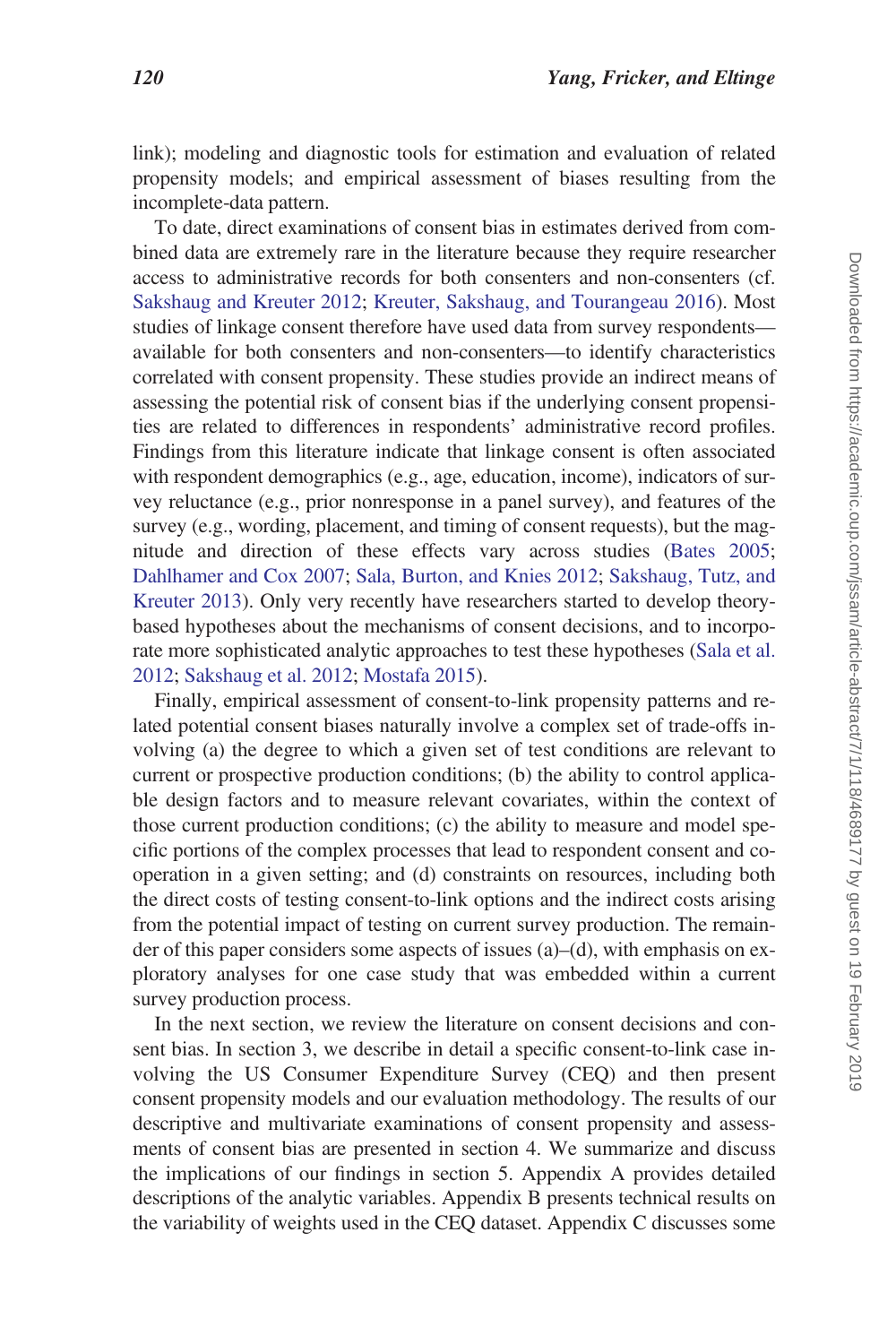features of the goodness-of-fit tests used for the models considered in section 4. In addition, an online Appendix D (Supplementary Materials) presents some related conceptual material and numerical results for hypothesis testing that led to the modeling results summarized in section 4.

## 2. LITERATURE REVIEW

#### 2.1 Factors Affecting Linkage Consent

The earliest investigations of consent-to-linkage effects were mostly conducted in epidemiology and health studies that requested patients' consent to access their medical records [\(Woolf, Rothemich, Johnson, and Marsland 2000](#page-28-0); [Dunn,](#page-26-0) [Jordan, Lacey, Shapley, and Jinks 2004;](#page-26-0) [Kho et al. 2009\)](#page-26-0), but more recent studies have assessed consent in general population surveys with linkage requests to an array of administrative data sources [\(Knies, Burton, and Sala](#page-27-0) [2012;](#page-27-0) [Sala et al. 2012](#page-27-0); [Sakshaug et al. 2012](#page-27-0), [2013](#page-27-0)). In this section we summarize findings from this research on the factors that affect consent to data linkage.

2.1.1 Respondent demographics. Linkage consent studies largely have focused on respondents' sociodemographic characteristics, most often age, gender, ethnicity, education, and income [\(Kho et al. 2009;](#page-26-0) [Fulton 2012](#page-26-0)). These variables are widely available across surveys, and although they are unlikely to have direct causal impact on most consent decisions, they provide indirect measures of psychosociological factors that may influence those choices. Demographic differences between consenters and non-consenters are common, but the patterns of findings differ across studies. For example, older individuals frequently have been found to be less likely to consent to record linkage than younger people [\(Dunn et al. 2004;](#page-26-0) [Bates 2005;](#page-26-0) [Dahlhamer and Cox 2007](#page-26-0); [Huang, Shih, Chang, and Chou 2007;](#page-26-0) [Pascale 2011](#page-27-0); [Sala et al. 2012;](#page-27-0) [Al](#page-25-0) [Baghal, Knies, and Burton 2014](#page-25-0)). But some studies have found the opposite effect ([Woolf et al. 2000](#page-28-0); [Beebe et al. 2011\)](#page-26-0) or no age effect ([Kho et al. 2009](#page-26-0)). Males often consent at higher rates than females ([Dunn et al. 2004](#page-26-0); [Bates](#page-26-0) [2005;](#page-26-0) [Woolf et al. 2000](#page-28-0); [Sala et al. 2012;](#page-27-0) [Al Baghal et al. 2014\)](#page-25-0), but some studies find no gender effect [\(Pascale 2011](#page-27-0); [Sakshaug et al. 2012](#page-27-0)). Consent propensities for ethnic minorities and non-citizens tend to be lower than for majority groups and citizens ([Woolf et al. 2000;](#page-28-0) [Beebe et al. 2011;](#page-26-0) [Al Baghal](#page-25-0) [et al. 2014;](#page-25-0) [Mostafa 2015](#page-27-0)), although not all studies show these effects [\(Bates](#page-26-0) [2005;](#page-26-0) [Kho et al. 2009](#page-26-0)). Similar inconsistencies are evident across studies for the effects of education and income on consent [\(Kho et al. 2009;](#page-26-0) [Fulton 2012](#page-26-0); [Sakshaug et al. 2012;](#page-27-0) [Sala et al. 2012\)](#page-27-0). Other respondent demographic and household characteristics have been examined less frequently (e.g., marital status, employment status, household size, and owner/renter), again with mixed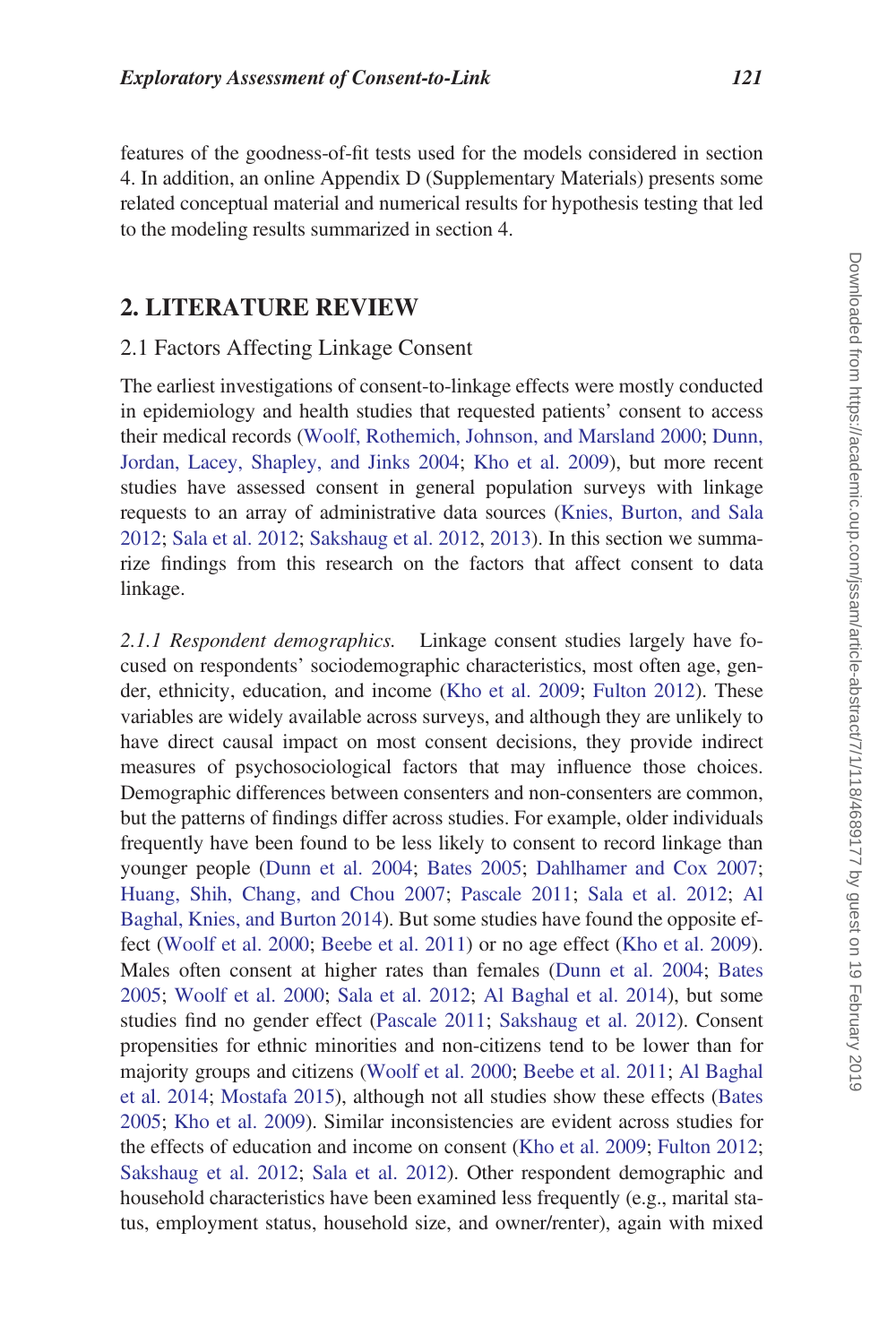findings [\(Olson 1999](#page-27-0); [Jenkins, Cappellari, Lynn, Jackle, and Sala 2006](#page-26-0); [Al](#page-25-0) [Baghal et al. 2014](#page-25-0); [Mostafa 2015\)](#page-27-0).

2.1.2 Respondent attitudes. Attitudes can have a powerful impact on thought and behavior, and there is a long history of survey researchers attempting to measure respondents' attitudes and their impact on various survey outcomes (e.g., [Goyder, 1986](#page-26-0)). Particular attention has been given to respondents' attitudes about privacy and confidentiality. Research conducted by the US Census Bureau going back to the 1990s demonstrates that concerns about personal privacy and data confidentiality have increased in the general public and that these attitudes are associated with lower participation rates in the decennial census [\(Singer 1993,](#page-28-0) [2003](#page-28-0)) and more negative attitudes toward the use of administrative records [\(Singer, Bates, and Van Hoewyk 2011](#page-28-0)). Privacy and confidentiality concerns can influence record linkage consent, as well. Both direct measures of privacy concerns (respondent self-reports) and indirect indicators (item refusals on financial questions) have been shown to be negatively associated with consent ([Sakshaug et al. 2012](#page-27-0); [Sala, Knies, and Burton 2014](#page-28-0); [Mostafa 2015](#page-27-0)). Similarly, [Sakshaug et al. \(2012\)](#page-27-0) demonstrated that the more confidentiality-related concerns respondents expressed to interviewers in a previous survey wave, the less likely they were to subsequently consent to data linkage. And [Sala et al. \(2014\)](#page-28-0) found that concern about data confidentiality was the most frequent reason given by respondents who declined a linkage request. There also is evidence that trust (in other people, in government) and civic engagement (volunteering, political involvement) are positively related to consent ([Sala et al. 2012;](#page-27-0) [Al Baghal et al. 2014](#page-25-0)).

2.1.3 Saliency. Respondents' interest in topics related to the record request or their experiences with organizations that house those records can also affect consent decisions. For example, a number of studies have found that respondents have a higher propensity to accept medical consent requests when they are in poorer health or have symptoms germane to the survey subject [\(Woolf et al.](#page-28-0) [2000;](#page-28-0) [Dunn et al. 2004;](#page-26-0) [Dahlhamer and Cox 2007](#page-26-0); [Beebe et al. 2011](#page-26-0)). One explanation for this finding is that consent requests on topics salient to respondents enhance the perceived benefits of record linkage (e.g., more comprehensive medical evaluation or the general advancement of knowledge about a disease relevant to the respondent) or reduce the perceived risks (e.g., by inducing more extensive cognitive processing of the request) [\(Groves,](#page-26-0) [Singer, and Corning 2000](#page-26-0)). In addition to topic saliency, respondents' existing relationships with government agencies also can play a role in their consent decisions. Studies by [Sala et al. \(2012\),](#page-27-0) [Sakshaug et al. \(2012\)](#page-27-0), and [Mostafa](#page-27-0) [\(2015\)](#page-27-0), for example, found that individuals who received government benefits (e.g., welfare, food stamps, veterans' benefits) were more likely to consent to economic data linkage than those who did not. These results again suggest that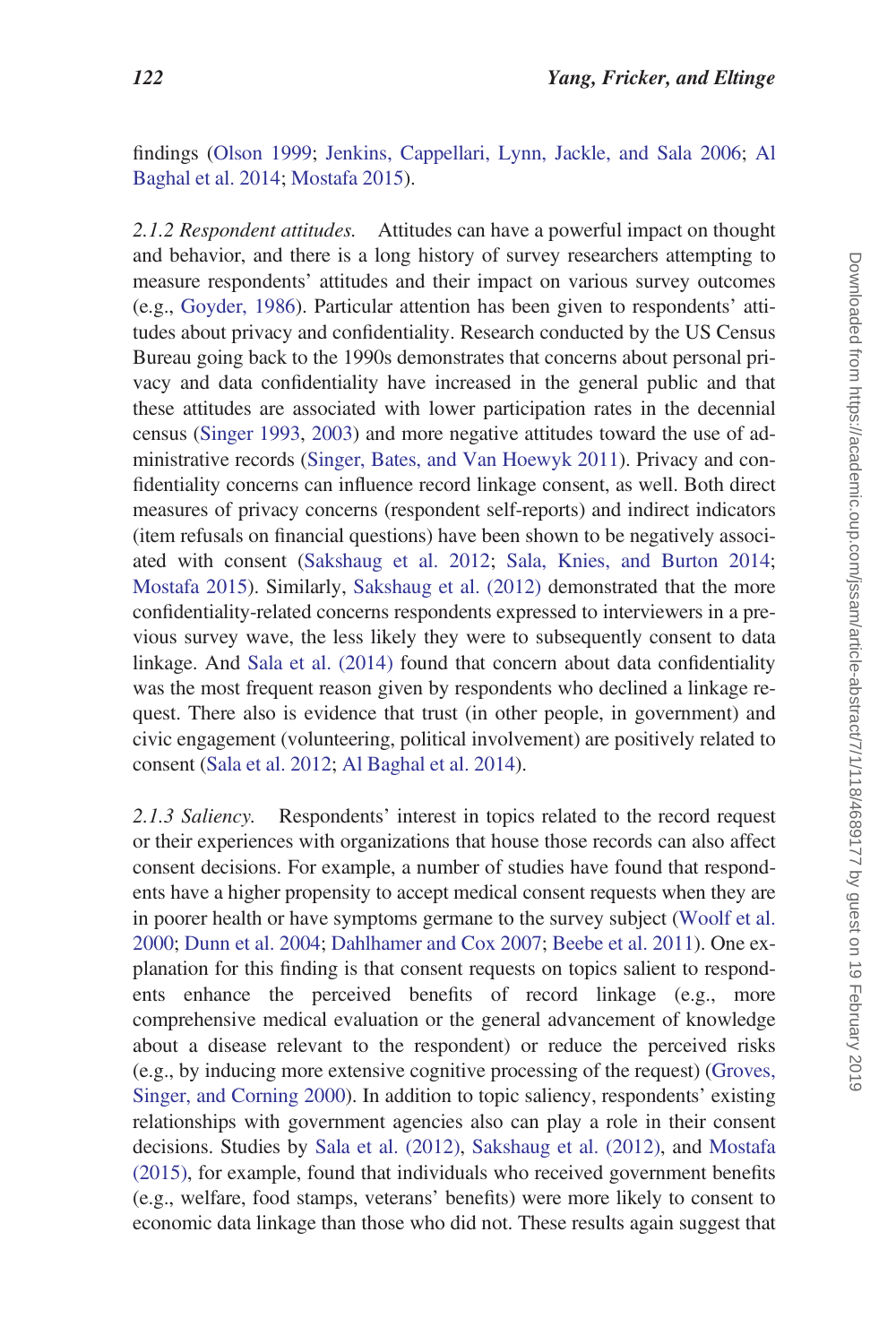the salience of (and attitudes toward) service-providing government agencies may make some respondents more amenable to linkage requests involving those agencies.

2.1.4 Socio-environmental features. The respondents' environments help to shape the context in which consent decisions are made, and a handful of studies have examined associations between area characteristics and attitudes toward use of administrative records and consent decisions. For example, [Singer](#page-28-0) [et al. \(2011\)](#page-28-0) found that individuals living in the South and Mid-Atlantic regions of the country had more favorable attitudes about administrative record use by the US Census Bureau than those living in other regions of the country. Studies of actual consent and linkage rates have demonstrated regional variations as well, with higher rates in the South and Midwest and lower rates in parts of the Northeast (e.g., [Olson 1999](#page-27-0); [Dahlhamer and Cox 2007\)](#page-26-0). Consent rates also can vary by urban status. Consistent with urbanicity effects seen in the literature on survey participation and pro-social behavior [\(Groves and](#page-26-0) [Couper, 1998;](#page-26-0) [Mattis, Hammond, Grayman, Bonacci, Brennan, et al. 2009](#page-27-0)), respondents living in urban areas have been found to be less likely to consent than those living in non-urban areas (c.f. [Jenkins et al 2006](#page-26-0); [Dahlhamer and](#page-26-0) [Cox 2007;](#page-26-0) [Al Baghal et al. 2014](#page-25-0), who show a marginally significant positive effect for urbanicity). Together such area effects may indicate the influence of underlying ecological factors within those communities (e.g., differences in population density, crime, social engagement), but may also reflect differences in survey operations (e.g., in staff, protocol, and training) clustered within those geographic areas. A recent study by [Mostafa \(2015\)](#page-27-0) found area characteristics by themselves added little explanatory power to models of consent propensity, suggesting that respondent and interview characteristics may be more important factors.

2.1.5 Interviewer characteristics. Interviewer attributes and behaviors can have significant impact on survey participation and data quality [\(O'Muircheartaigh and Campanelli 1999;](#page-27-0) [West, Kreuter, and Jaenichen 2013](#page-28-0)), including linkage consent decisions. Studies investigating the impact of interviewer demographics generally find that they are unrelated to the consent outcome [\(Sakshaug et al. 2012;](#page-27-0) [Sala et al. 2012](#page-27-0)), although there is some evidence of a positive effect of interviewer age on consent [\(Krobmacher and Schroeder](#page-27-0) [2013;](#page-27-0) [Al Baghal et al. 2014\)](#page-25-0). Interviewer experience has shown mixed effects. The amount of time spent working as an interviewer overall (i.e., job tenure) is either unrelated to consent ([Sakshaug et al. 2012;](#page-27-0) [Sala et al. 2012\)](#page-27-0) or can actually have a small negative impact [\(Sakshaug et al. 2013](#page-27-0); [Al Baghal et al.](#page-25-0) [2014\)](#page-25-0). Interviewers' survey-specific experience, as measured by the number of interviews already completed prior to the current consent request, shows similar effects ([Sakshaug et al. 2012](#page-27-0); [Sala et al. 2012\)](#page-27-0). One aspect of interviewer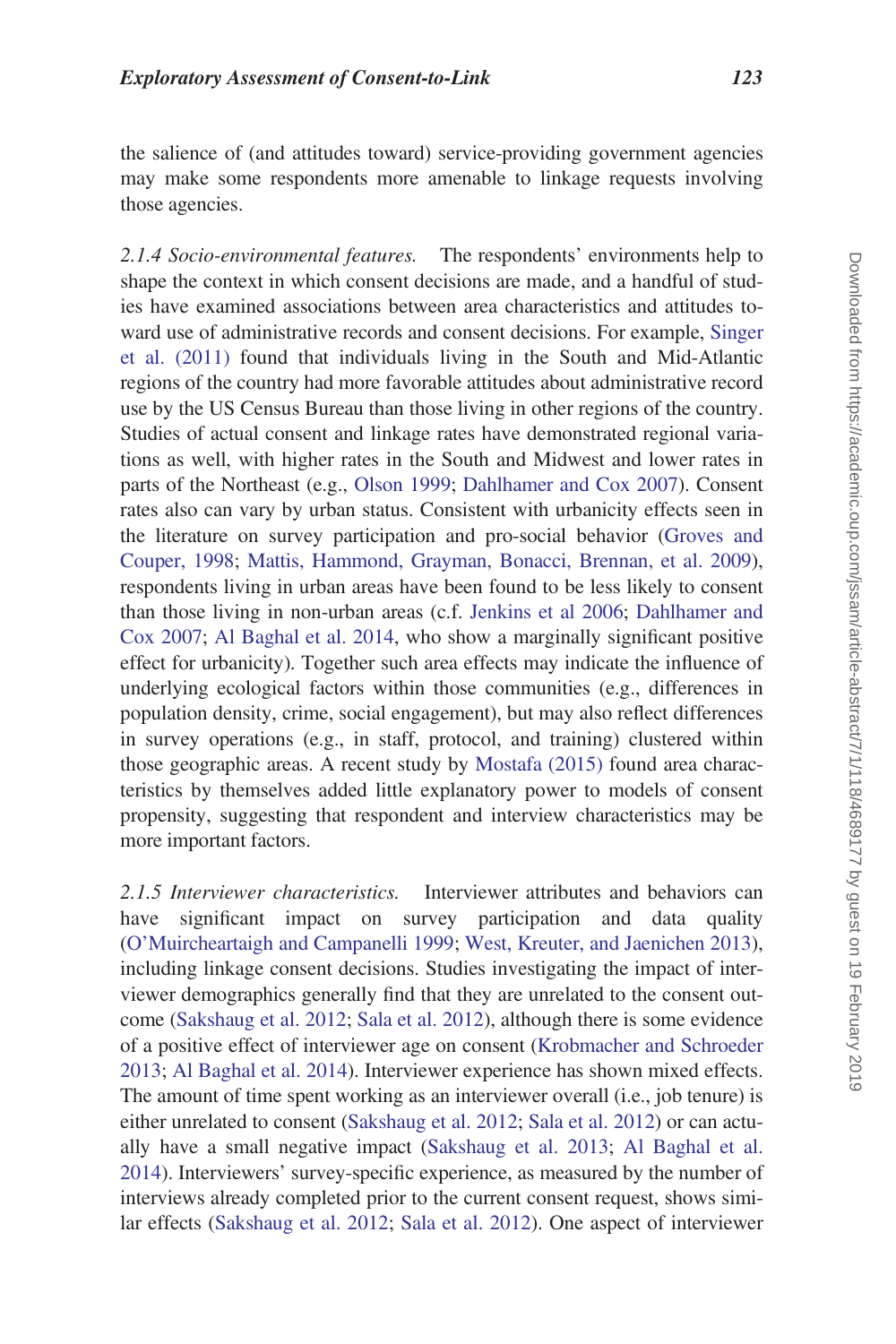experience that is positively related to consent in these studies is past performance in gaining respondent consent. [Sala et al. \(2012\)](#page-27-0) and [Sakshaug et al.](#page-27-0) [\(2012\)](#page-27-0) found that the likelihood of consent increased with the number of consents obtained earlier in the field period. These authors also attempted to identify interviewer personality traits and attitudes that could affect respondent consent decisions, but largely failed to find significant effects. The one exception was that respondent consent was positively related to interviewers' own willingness to consent to linkage ([Sakshaug et al. 2012](#page-27-0)).

2.1.6 Survey design features. The way in which the consent requests are administered can impact linkage consent. Consent rates appear to be higher in face-to-face surveys than in phone surveys, though there are relatively few mode studies that have examined this phenomenon [\(Fulton 2012\)](#page-26-0). Consent questions that ask respondents to provide personal identifiers (e.g., full or partial SSNs) as matching variables produce lower consent rates than those that do not ([Bates 2005\)](#page-26-0). This finding and advancements in statistical matching techniques prompted the Census Bureau to change its approach to gaining linkage consent in 2006, and it has since adopted a passive, opt-out consent procedure in which respondents are informed of the intent to link, and consent is assumed unless respondents explicitly object ([McNabb, Timmons, Song, and](#page-27-0) [Puckett 2009](#page-27-0)). These implicit consent procedures (as they are sometimes called) result in higher consent rates than opt-in approaches where respondents must affirmatively state their consent ([Bates 2005;](#page-26-0) [Pascale 2011\)](#page-27-0). See also [Das](#page-26-0) [and Couper \(2014\)](#page-26-0).

Since most surveys employ opt-in formats, researchers have focused on the potential effects of the wording or framing of these questions. Consent framing experiments vary factors mentioned in the request that are thought to be persuasive to respondents, for example, highlighting the quality benefits associated with linkage, the reduction in survey collection costs, or the time savings for respondents. Evidence of framing effects in these studies is surprisingly weak, however. [Bates, Wroblewski, and Pascale \(2012\)](#page-26-0) found that respondents reported more positive attitudes toward record linkage under cost- and timesavings frames, but the study did not measure actual linkage consent propensities. In [Sakshaug and Kreuter \(2014\)](#page-27-0), a time-savings frame produced higher consent rates for web survey respondents than a neutrally worded consent question, but this is the only study in the literature to find significant questionframing effects ([Pascale 2011](#page-27-0); [Sakshaug et al. 2013\)](#page-27-0).

The timing of consent requests appears to have some influence on likelihood of consent. Although it is common practice to delay asking the most sensitive items like linkage-consent requests until near the end of the questionnaire, recent empirical evidence indicates that this may not be optimal. [Sakshaug et al.](#page-27-0) [\(2013\)](#page-27-0) found that respondents were more amenable to consent requests administered at the beginning of the survey than at the end and suggest that the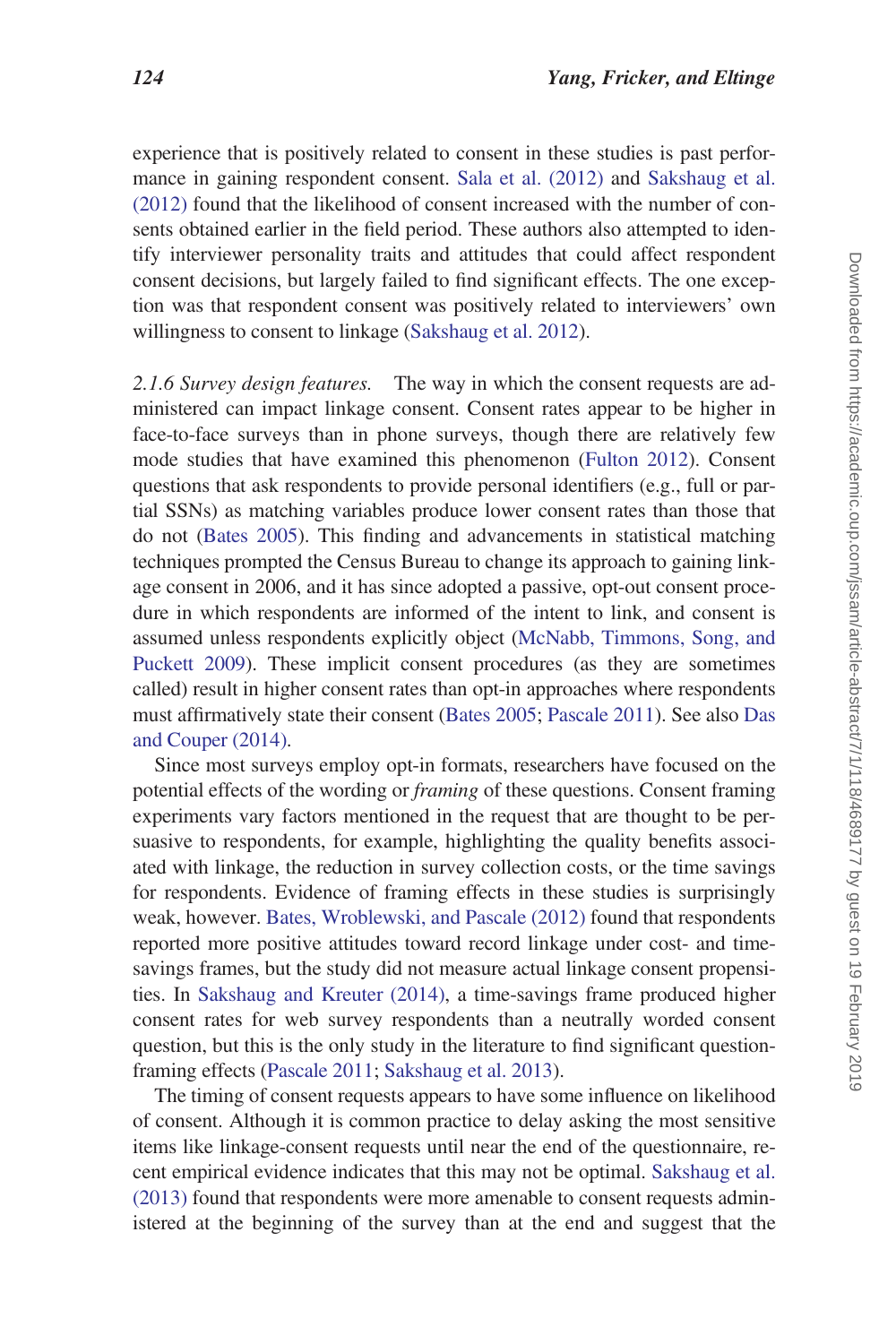proximity of the survey and linkage requests may reinforce respondents' desire or inclination to be consistent (i.e., agree to both). This result could inform potentially promising adaptive design interventions (e.g., asking for consent early in the interview, then skipping subsequent burdensome questions for consenters). [Sala et al. \(2014\)](#page-28-0) obtained higher consent rates when the request was asked immediately following a series of questions on a related topic rather than waiting until the end of the survey. The authors reasoned that contextual placement of the linkage question increases the salience of the request and induces more careful consideration by respondents. Both explanations find some support in the broader psychological literature on compliance, cognitive dissonance, and context effects, but further research is needed to evaluate these and other mechanisms (e.g., survey fatigue) underlying consent placement effects [\(Sala et al. 2014](#page-28-0)).

#### 2.2 Analytic Approaches to Assessing Consent Bias

Early linkage consent studies simply looked for evidence of sample bias (i.e., differences in sample composition for consenters and non-consenters). Most recent studies use logistic regression models to identify factors that influence consent and infer potential consent bias (e.g., differential consent to medicalrecords linkage by respondent health status). Several studies have employed multi-level models to assess the impact of interviewers on consent propensity (e.g., [Fulton, 2012;](#page-26-0) [Sala et al., 2012;](#page-27-0) [Mostafa 2015](#page-27-0)), and others have jointly modeled respondents' consent propensities on multiple consent items in a given survey (e, g., [Mostafa 2015\)](#page-27-0). Studies that have examined direct estimates of consent bias, using administrative records available for both consenters and non-consenters, are much less common in the literature. Recent research by Sakshaug and his colleagues are notable exceptions ([Sakshaug and Kreuter](#page-27-0) [2012;](#page-27-0) [Sakshaug and Huber 2016](#page-27-0)). Using administrative data linked to German panel survey data, they have compared the magnitude of consent biases to bias estimates for other error sources (nonresponse, measurement) and the longitudinal changes in these biases.

Given evidence of potential consent bias (e.g., differential consent by specific demographic groups), one promising approach that has not yet been explored in this literature is to adopt propensity weighting methods that are widely used in nonresponse adjustment. Traditionally, propensity weighted nonresponse adjustments are accomplished by modeling response propensities using logistic regression and auxiliary data available for both respondents and nonrespondents, and then using the inverse of the modeled propensity as a weight adjustment factor ([Little 1986\)](#page-27-0). If the predicted propensity is unbiased, this adjustment method may reduce the potential bias due to nonresponse. Of course, bias reduction is predicated on correct model specification, and this may be particularly challenging in consent propensity applications given the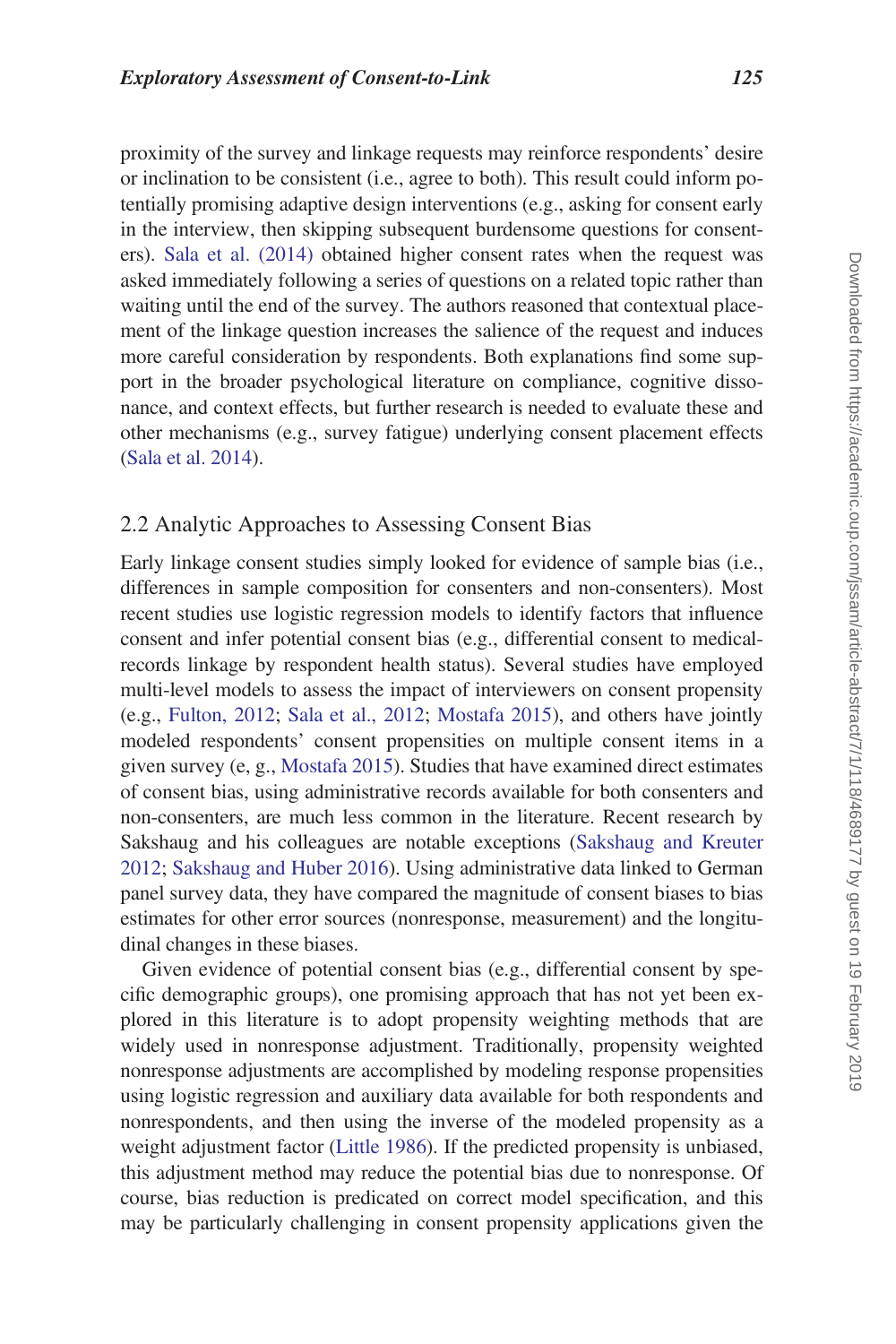absence of well-developed consent theories and inconsistency in the effects of many its predictors.

Application of these ideas in the analysis of "consent-to-link" patterns is complicated by two issues. First, the decision of a respondent to provide formal consent to link does not guarantee the successful linkage of that unit to a given external data source. For example, a nominally consenting respondent may fail to provide specific forms of information (e.g., account numbers) required to perform the linkage to the external source; the external source itself may be subject to incomplete-data problems; or there may be other problems with imperfect linkage as outlined in [Herzog et al. \(2007\)](#page-26-0). Consequently, it can be useful to consider a decomposition:

$$
p_L(x; \beta_L) = p_C(x; \beta_C) p_{L|C}\left(x; \beta_{L|C}\right)
$$
 (2.1)

where  $p_L(x; \beta_L)$  is the probability that a unit with predictor variable x will ultimately have a successful linkage to a given data source;  $p_C(x; \beta_C)$  is the probability that this unit will provide nominal informed consent to link;  $p_{L|C}\left(x;\;\;\beta_{L|C}\right)$  $\left(x_i, \beta_{L|C}\right)$  is the probability of successful linkage, conditional on the unit providing consent; and  $\beta_L$ ,  $\beta_C$  and  $\beta_{L|C}$  are the parameter vectors for the three respective probability models. Note that to some degree, the first factor,  $p_C(x; \beta_C)$ , is analogous to the probability of unit response in a standard survey setting, and the second factor  $p_{L|C}(x; \beta_{L|C})$  $\left(x; \beta_{LLC}\right)$  is analogous to the probability of section or item response. In addition, note that the conditional probabilities  $p_{L|C}\left(x;\;\;\beta_{L|C}\right)$  $\left(x; \beta_{L|C}\right)$  may depend on a wide range of factors, including perceived sensitivity of a given set of linkage variables that the respondent may need to provide

## 2.3 Options for Exploratory Analyses of Consent-to-Link

Ideally, one would explore informed-consent issues by estimating all of the parameters of model (2.1) and by evaluating potential non-consent-based biases for estimators of a large number of population parameters of interest. However, in-depth empirical work with consent for record linkage imposes a substantial burden on field data collection. In addition, large-scale implementation of record linkage incurs substantial costs related to production systems and "data cleaning" for the variables on which we intend to link and also incurs a risk of disruption of the ongoing survey production process. Consequently, it is important to identify alternative approaches that allow initial exploration of some aspects of model (2.1) with considerably lower costs and risks. For example, one could consider the following sequence of exploratory options: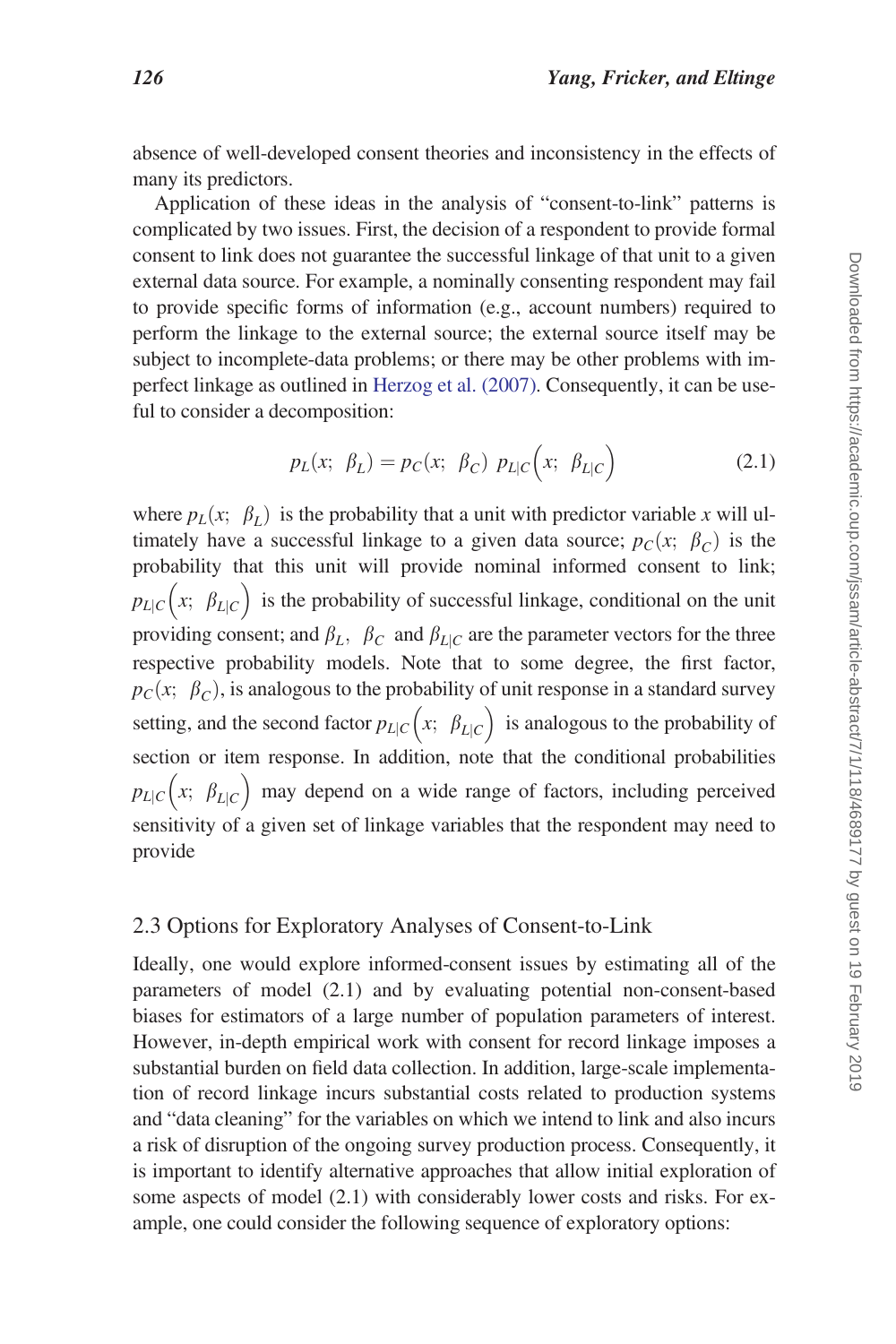- (i) Simple lab studies. This step has the advantages of not disrupting production and relatively low costs. However, results may not align with "real world" production conditions (per the preceding literature results on interviewer characteristics) nor full population coverage (per the comments on respondent demographics and socio-environmental features).
- (ii) Addition of simple consent-to-link questions to standard production instruments. This approach may incur a relatively low risk of disruption of production and relatively low incremental costs and has the advantage of being naturally embedded in production conditions.
- (iii) Same as (ii) but with actual linkage to administrative records. This approach incurs some additional cost (to carry out record linkage and related data-management and cleaning processes). In addition, this option may incur some additional respondent burden arising from collection of information required to enhance the probability of a successful link. On the other hand, option (iii) allows assessment of additional linkage-related issues, (e.g., cases in which conditional linkage probabilities  $p_{L|C}\left(x;\;\;\beta_{L|C}\right)$  $\left(x;\,\beta_{L|C}\right)$  are less than 1).
- (iv) Full-scale field tests of consent-to-link. This option will incur higher costs and higher risks of disruption of production processes, but will generally be considered necessary before an organization makes a final decision to implement record linkage in production processes. Also, in some cases, interviewer attitudes and behaviors may differ between cases (ii) and (iv).

Due to the balance of potential costs, risks and benefits arising from options (i) through (iv), it may be useful to focus initial exploratory attention on options (i) and (ii), and then consider use of options (iii) and (iv) for cases in which the initial results indicate reasonable prospects for successful implementation.

The current paper presents a case study of option (ii) for the Consumer Expenditure Survey, with principal emphasis on evaluation of the extent to which variability in the propensity to consent may lead to biases in unadjusted estimators of some commonly studied economic variables when restricted to consenting sample units; and evaluation of the extent to which simple propensity-based adjustments may reduce those potential biases.

## 3. DATA AND METHODS

3.1 Possible Linkage of Government Records with Sample Units from the US Consumer Expenditure Survey

In this paper, we extend the survey-based approach to assessing consent propensity and consent bias in the context of a large household expenditure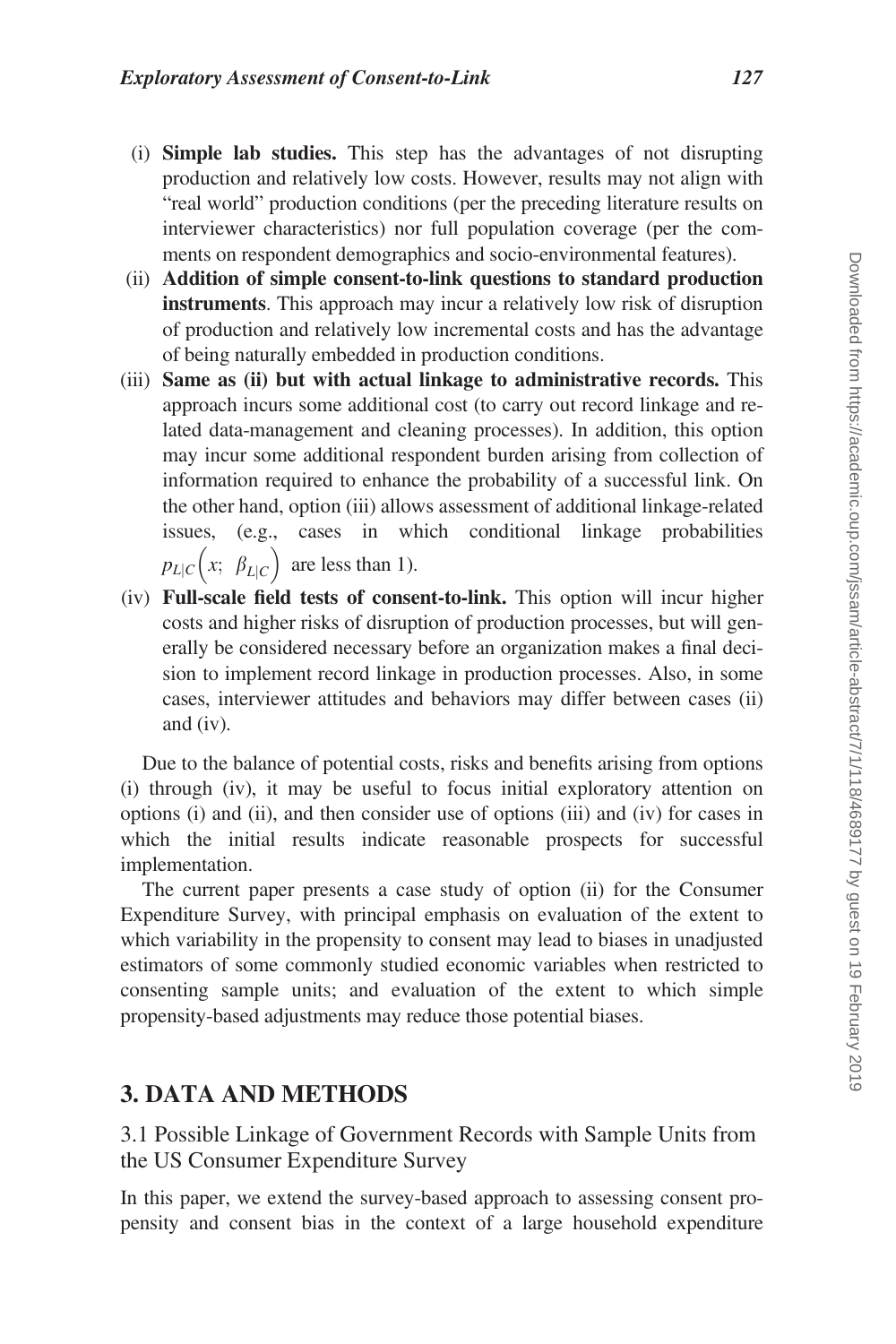survey, the US Consumer Expenditure Quarterly Interview Survey (CEQ), sponsored by the Bureau of Labor Statistics (BLS). The CEQ is an ongoing, nationally representative panel survey that collects comprehensive information on a wide range of consumers' expenditures and incomes, as well as the characteristics of those consumers. It is designed to collect one year's worth of expenditure data from sample units through five interviews; the first interview is for bounding purposes only, and the remaining four interviews are conducted at three-month intervals.<sup>1</sup>

It is a rather long and burdensome survey, and the ability to link CEQ data to relevant administrative data sources (e.g., IRS data for income/assets) could eliminate the need to ask respondents to report some of these data themselves. In principle, linkage with administrative records also could allow one to capture information that would be difficult or impossible to collect through a survey instrument. This latter motivation is of some potential interest for CE, but at present may be somewhat secondary relative to reduction of current burden levels.

The CEQ employs a complex sample using a stratified-clustered design, and each calendar quarter approximately 7,100 usable interviews are conducted. In 2011, the CEQ achieved a response rate of 71.5% (BLS 2014). The survey is administered by computer-assisted personal interviewing (CAPI), either by personal visit or by telephone. Mode selection is determined jointly by the interviewer and respondent, though personal visits are encouraged, particularly in the second and fifth interviews when more detailed financial information is collected. Telephone interviewing is conducted by the same CE interviewer assigned to the case, using the same CAPI instrument as used in the personal visit interviews.

Beginning in 2011, BLS conducted research to explore the feasibility and potential impacts of integrating administrative data with CEQ survey responses. CEQ respondents who completed their final interview were asked whether they would object to combining their survey answers with data from other government agencies [\(Davis, Elkin, McBride, and To 2013](#page-26-0), Section III). Nearly 80% of respondents had no objection to linkage. Although no actual data linkage occurred, we use this 2011 data to explore the extent to which prospective replacement of survey responses with administrative data could impact the quality of production estimates. To do this, we develop and compare consent propensity models that incorporate demographic, household, environmental, and attitudinal predictors suggested by the literature on linkage consent, attitudes towards administrative record use, and survey nonresponse. We

<sup>1.</sup> In January 2015, the CEQ dropped its initial bounding interview and currently administers only four quarterly interviews. The data used in our analyses were collected prior to this design change. However, the fundamental issues addressed in this paper remain relevant under the new CEQ survey design.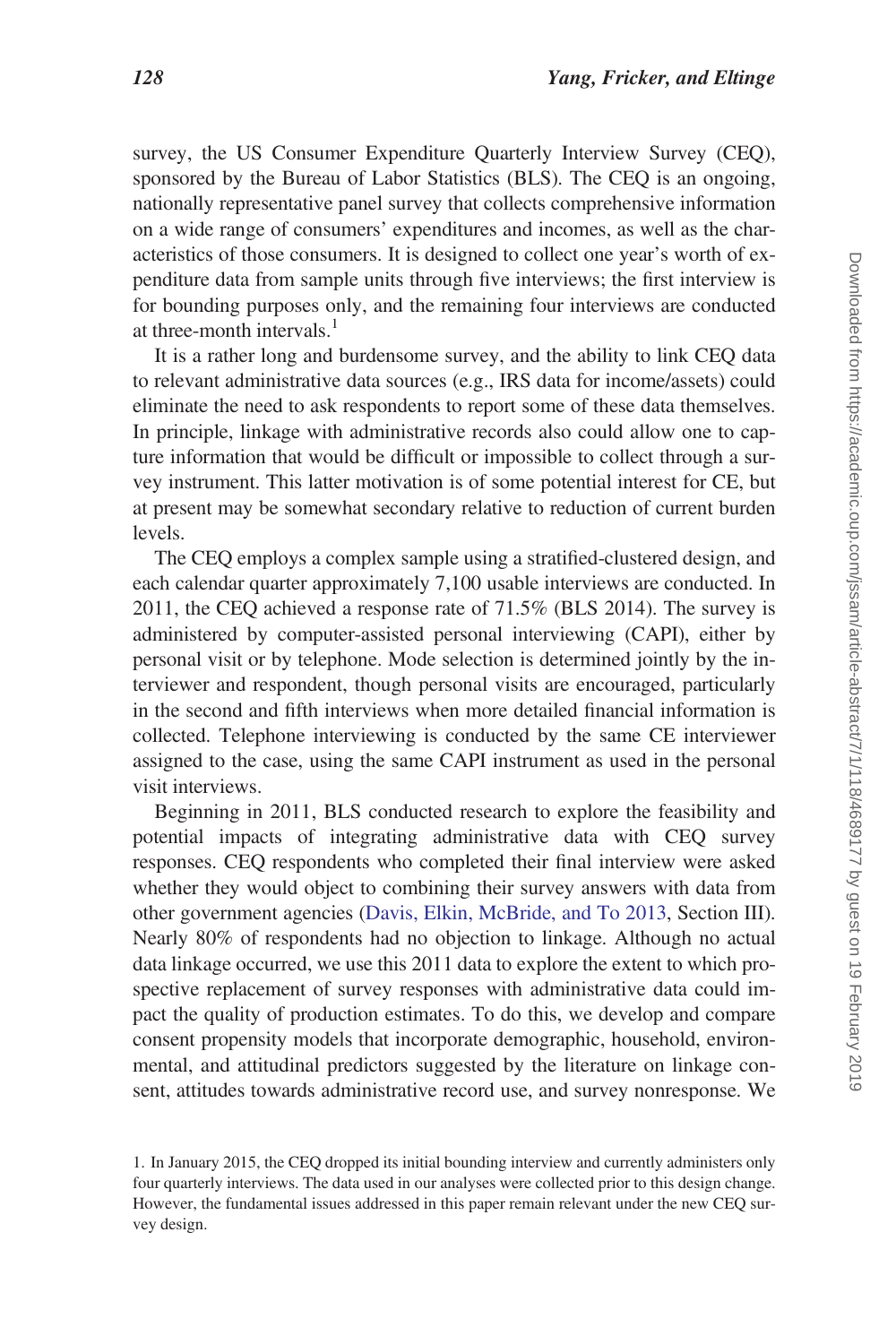then explore an approach for examining potential consent bias, by comparing full-sample, consent-only, and propensity-weight-adjusted expenditure estimates.

This study used CEQ data from April 2011 through March 2012. During that period, respondents who completed their fifth and final CEQ interview were administered the following data-linkage consent item: "We'd like to produce additional statistical data, without taking up your time with more questions, by combining your survey answers with data from other government agencies. Do you have any objections?" Of the 5,037 respondents who were asked this question, 78.4 percent had no objections, 18.7 percent objected, and another 2.8 percent gave a "don't know" response or were item nonrespondents on this item. We restrict our analyses to a dichotomous outcome indicator for the 4,893 respondents who consented or explicitly objected to the linkage request.

#### 3.2 Consent Propensity Models

We develop logistic regression models that estimate sample members' propensity to consent to the CEQ linkage request: the dependent variable takes a value of 1 if respondents consent to linkage and a value of 0 if they do not consent. Model specifications were developed through fairly extensive exploratory analyses (e.g., examinations of descriptive statistics, theory-based bivariate logistic regressions, and stepwise logistic regressions). Some results from these exploratory analyses are provided in the online Appendix D.

To account for the complex stratified sampling design of CEQ, the analyses were conducted with the SAS surveylogistic procedure. All point estimates reported in this paper are based on standard complex design weights, and all standard errors are based on balanced repeated replication (BRR) using 44 replicate weights, with a Fay factor,  $K = 0.5$ . In addition, we used F-adjusted Wald statistics to evaluate Goodness-of-fit (GOF) for our models [\(table 7](#page-32-0) in Appendix C).

## 3.3 Using Propensity Adjustments to Explore Reductions in Consent Bias

To examine potential consent bias in our data, we focus on six CEQ variables that (a) are from sensitive or burdensome sections of the survey and (b) could potentially be substituted with information available in administrative records. These variables were before-tax income, before-tax income with imputed values, property tax, vehicle purchase amount, property value, and rental value. For these exploratory analyses, we treat the reported CEQ values as "truth" and compare estimates from the full sample to those derived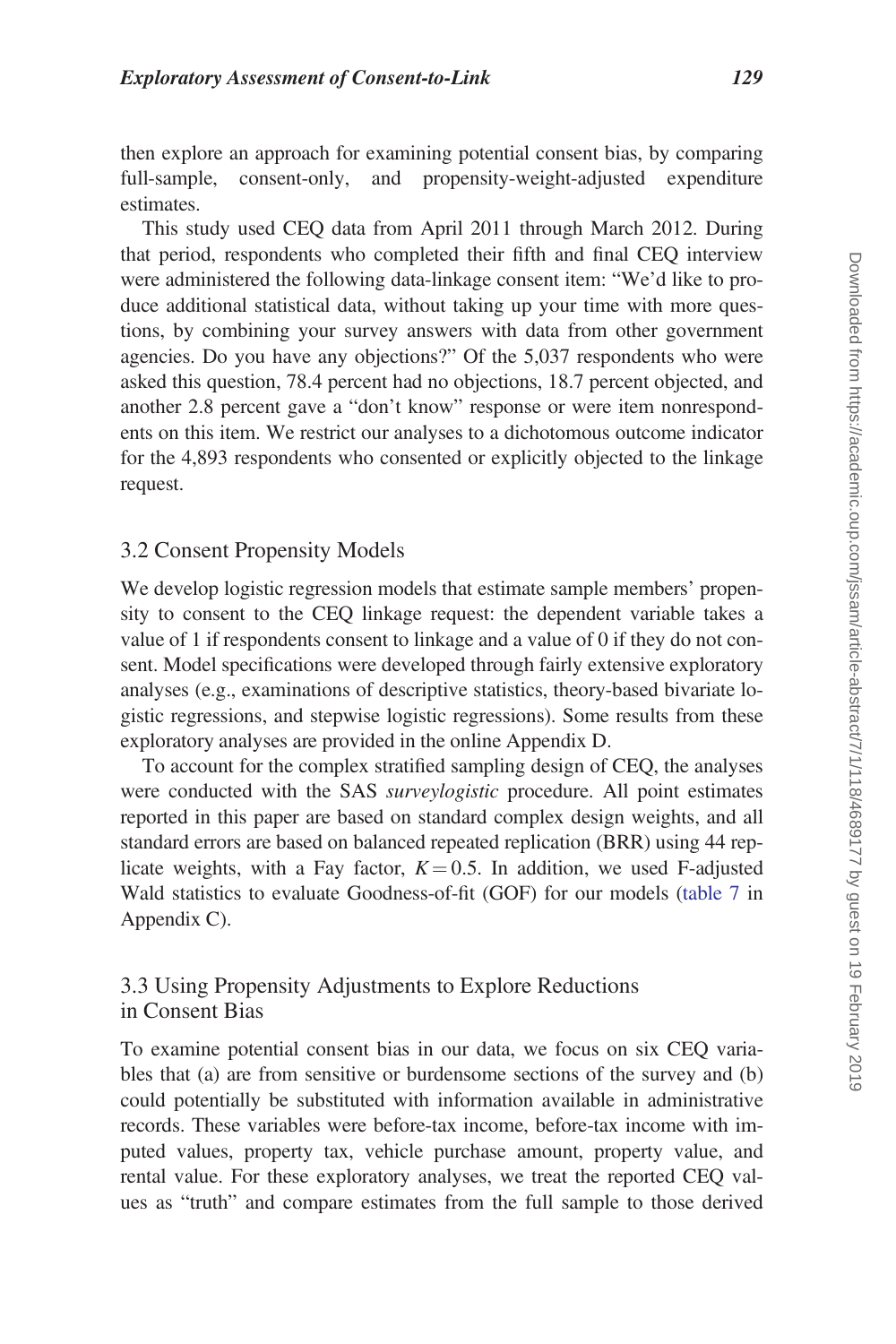from consenters only. Despite the limitations of this approach (e.g., there is almost certainly some amount of measurement error in reported values), it provides a means of examining consent bias indirectly without incurring the costs and production disruptions of fully matching survey responses with administrative data.

We apply propensity adjustments to estimates for these variables based on the estimated consent propensity scores calculated for each respondent (weighting each respondent by the inverse of their consent propensity; see additional details in section 4.2). We then compare full-sample estimates to those from the weight-adjusted consenters-only to explore the extent to which adjustment techniques can reduce consent bias. This procedure is analogous to propensity-adjustment weighting methods commonly used to reduce other sources of bias in sample surveys (nonresponse, coverage) (e.g., [Groves, Dillman, Eltinge, and Little 2002\)](#page-26-0). For this analysis, we used propensity model 2, for two reasons. First, in keeping with the general approach to propensity modeling for incomplete data (e.g., [Rosenbaum and](#page-27-0) [Rubin 1983](#page-27-0)), we especially wished to condition on predictor variables that may potentially be associated with both the consent decision and the underlying economic variables of interest. Because one generally would seek to use the same propensity model for adjusted estimation for each economic variable of interest, and different economic variables may display different patterns of association with the candidate predictors, one is inclined to be relatively inclusive in the choice of predictor variables in the propensity model. Second, an important exception to this general approach is that one would not wish to include predictor variables that depend directly on reported income variables; consequently, for the propensity-weighting work, we used model 2 (which excludes the low-income and imputed-income indicators used in model 1).

## 4. RESULTS

#### 4.1 Consent-to-Linkage Predictors

We begin by examining indicators of the proposed mechanisms of consent. [Table 1](#page-14-0) shows the weighted percentages (means) and standard errors for each indicator for the full sample and separately for consenters and non-consenters.

We find evidence that privacy concerns are more prevalent among respondents who objected to the linkage request than with those who gave their consent (18.1% versus 4.2%), consistent with our hypothesis. There is also support at the bivariate level for a reluctance mechanism: non-consenters were significantly more likely than those who consented to the record linkage request to require refusal conversions (16.0% versus 9.6 %) and income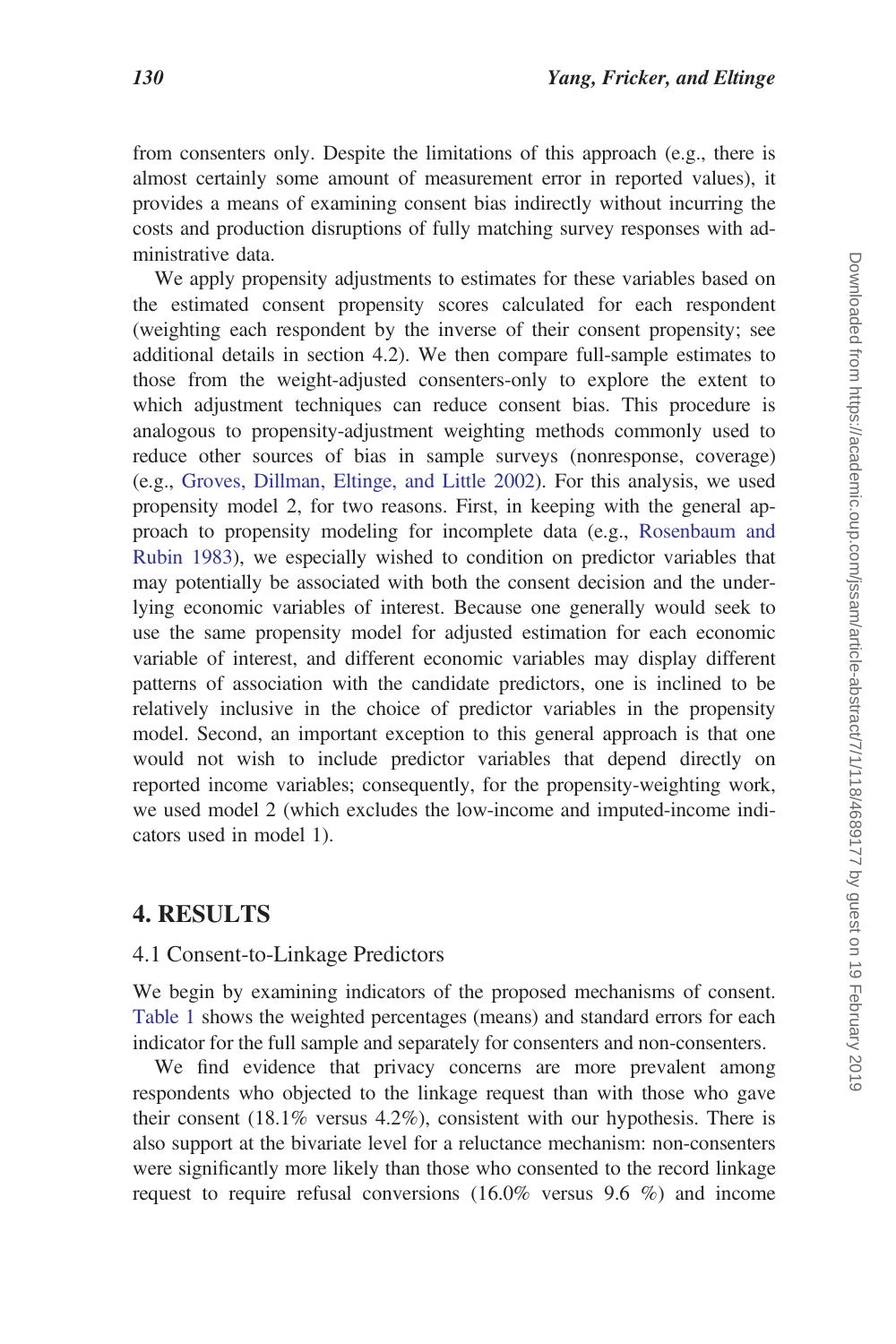imputation (57.0% versus 41.8%); express concerns about the time required by the survey (12.7% versus 6.9%); or to be rated as less effortful and cooperative by CEQ interviewers. Additionally, non-consenting respondents had a higher proportion of phone interviews (relative to in-person interviews) than those who consented to data linkage (40.1% versus 33.8%), consistent with a rapport hypothesis (i.e., the difficulty of achieving and maintaining rapport over the phone reduces consent propensity relative to in-person interviews).

Evidence for the role of burden in [table 1](#page-14-0) is mixed. We examined the metric most commonly used to measure burden in the literature (interview duration), as well as several other variables that typically increase the length and/or difficulty of the CEQ interview (household size, total expenditures, family income, and home ownership). Contrary to expectations, nonconsenters and consenters did not differ significantly in household size (2.26 versus 2.26), interview duration (63.3 minutes versus 65.3 minutes), or in total household spending (\$11,218 versus \$11,511), though the direction of the latter two findings is consistent with a burden hypothesis (consent would be highest for those most burdened). There were significant differences between consenters and non-consenters in family income and home ownership status, but the effects were in opposite directions. Non-consenters were more highly concentrated in the lowest income group (30.8% of non-consenters had family income under \$8,180 versus 17.4% of consenters), but also had a higher proportion of home ownership than consenters (71.3% versus 64.0%).

[Table 2](#page-15-0) presents the weighted percentages and standard errors for the basic respondent demographics and area characteristics. Overall, there were few differences in sample composition between consenters and non-consenters. There were no significant consent rate differences by respondent gender, race, education, language of the interview, or urban status. Non-consenters did skew significantly older than those who provided consent (e.g., 24.6% of nonconsenters were 65 or older versus 19.9% for consenters) and were more likely than consenters to live in the Northeast (22.2% versus 17.6%) and in the West (27.1% versus 22.0%).

Finally, [table 3](#page-16-0) presents results from two logistic regression models for the propensity to consent to linkage. Based on results from the exploratory analyses reported in the online Appendix D, model 1 includes several classes of predictors, including consumer-unit demographics; proxies for respondent attitudes; and several related two-factor interactions. Model 2 is identical to model 1, except for exclusion of low-income and imputedincome indicator variables. Consequently, model 2 should be considered for sensitivity analyses of consent-propensity-adjusted income estimators in section 4.2 below. Note especially that, relative to the corresponding standard errors, the estimated coefficients for models 1 and 2 are very similar.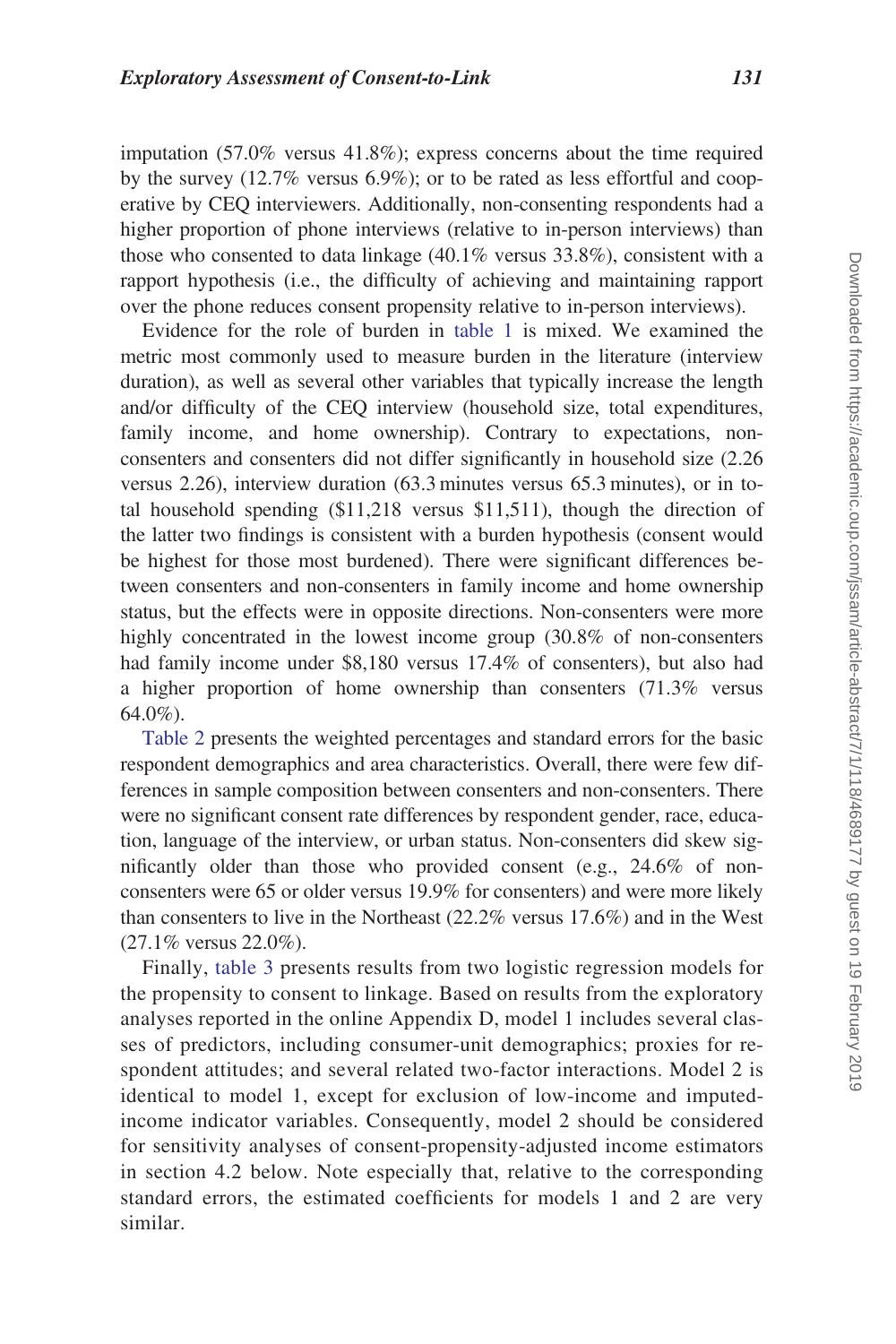| Indicator                                | All respondents<br>$(n=4893)$ | Consenters<br>$(n=3951)$                           | Non-consenters<br>$(n = 942)$ |
|------------------------------------------|-------------------------------|----------------------------------------------------|-------------------------------|
| Privacy/anti-government                  | 6.9(0.8)                      | 4.2(0.6)                                           | 18.1(2.2)                     |
| concerns***                              |                               |                                                    |                               |
| Reluctance                               |                               |                                                    |                               |
| Converted refusal***                     | 10.8(0.7)                     | 9.6(0.8)                                           | 16.0(1.5)                     |
| Income imputation required***            | 44.7(1.0)                     | 41.8(1.1)                                          | 57.0(2.1)                     |
| Too busy**                               | 8.1(0.5)                      | 6.9(0.6)                                           | 12.7(1.3)                     |
| Respondent effort***                     |                               |                                                    |                               |
| A lot of effort                          | 34.9(0.9)                     | 36.7(1.0)                                          | 27.3(1.9)                     |
| Moderate effort                          | 37.2(1.1)                     | 37.4(1.3)                                          | 36.4(1.8)                     |
| Bare minimum effort                      | 27.9(1.1)                     | 25.9(1.2)                                          | 36.3(2.3)                     |
| Respondent cooperation***                |                               |                                                    |                               |
| Very cooperative                         | 50.8(1.0)                     | 53.5(1.0)                                          | 39.4(2.6)                     |
| Somewhat cooperative                     | 33.1(0.8)                     | 33.1(0.9)                                          | 33.1(1.3)                     |
| Neither cooperative nor<br>uncooperative | 5.4(0.5)                      | 4.5(0.4)                                           | 9.2(1.1)                      |
| Somewhat uncooperative                   | 4.5(0.3)                      | 3.3(0.3)                                           | 9.5(1.1)                      |
| Very uncooperative                       | 6.3(0.4)                      | 5.7(0.5)                                           | 8.8(0.9)                      |
| Rapport***                               |                               |                                                    |                               |
| Face-to-face                             | 65.0(1.4)                     | 66.2(1.5)                                          | 59.9(1.9)                     |
| Phone                                    | 35.0(1.4)                     | 33.8(1.5)                                          | 40.1(1.9)                     |
| Burden                                   |                               |                                                    |                               |
| Total interview time                     | 64.9(1.0)                     | 65.3(1.1)                                          | 63.3(1.4)                     |
| Household size                           | 2.42(0.03)                    | 2.42(0.03)                                         | 2.42(0.07)                    |
| Total expenditures                       |                               | \$11,454 (\$148) \$11,511 (\$145) \$11,218 (\$384) |                               |
| Family income***                         |                               |                                                    |                               |
| LT \$8,180                               | 19.8(0.8)                     | 17.4(0.9)                                          | 30.8(1.9)                     |
| \$8,180-\$24,000                         | 20.2(0.6)                     | 20.8(0.9)                                          | 16.8(1.4)                     |
| \$24,001-\$46,000                        | 20.8(0.6)                     | 20.5(0.7)                                          | 18.4(1.3)                     |
| \$46,001-\$85,855                        | 19.8(0.6)                     | 20.7(0.7)                                          | 16.7(1.3)                     |
| GT \$85,585                              | 19.4(0.6)                     | 20.6(0.9)                                          | 17.3(1.8)                     |
| Owner***                                 | 65.4(0.8)                     | 64.0(0.9)                                          | 71.3(1.6)                     |

<span id="page-14-0"></span>Table 1. Weighted Estimates of Indicators of Hypothesized Consent Mechanisms

NOTE.—Standard errors shown in parentheses. Asterisks denote statistically significant differences. (\*\*p < 0.01; \*\*\*p < 0.0001).

## 4.2 Analysis of Economic Variables Subject to "Informed Consent" Access

We examine consent bias for six CEQ variables for which there potentially is information available in administrative data sources that could be used to derive publishable estimates and obviate the need to ask respondents burdensome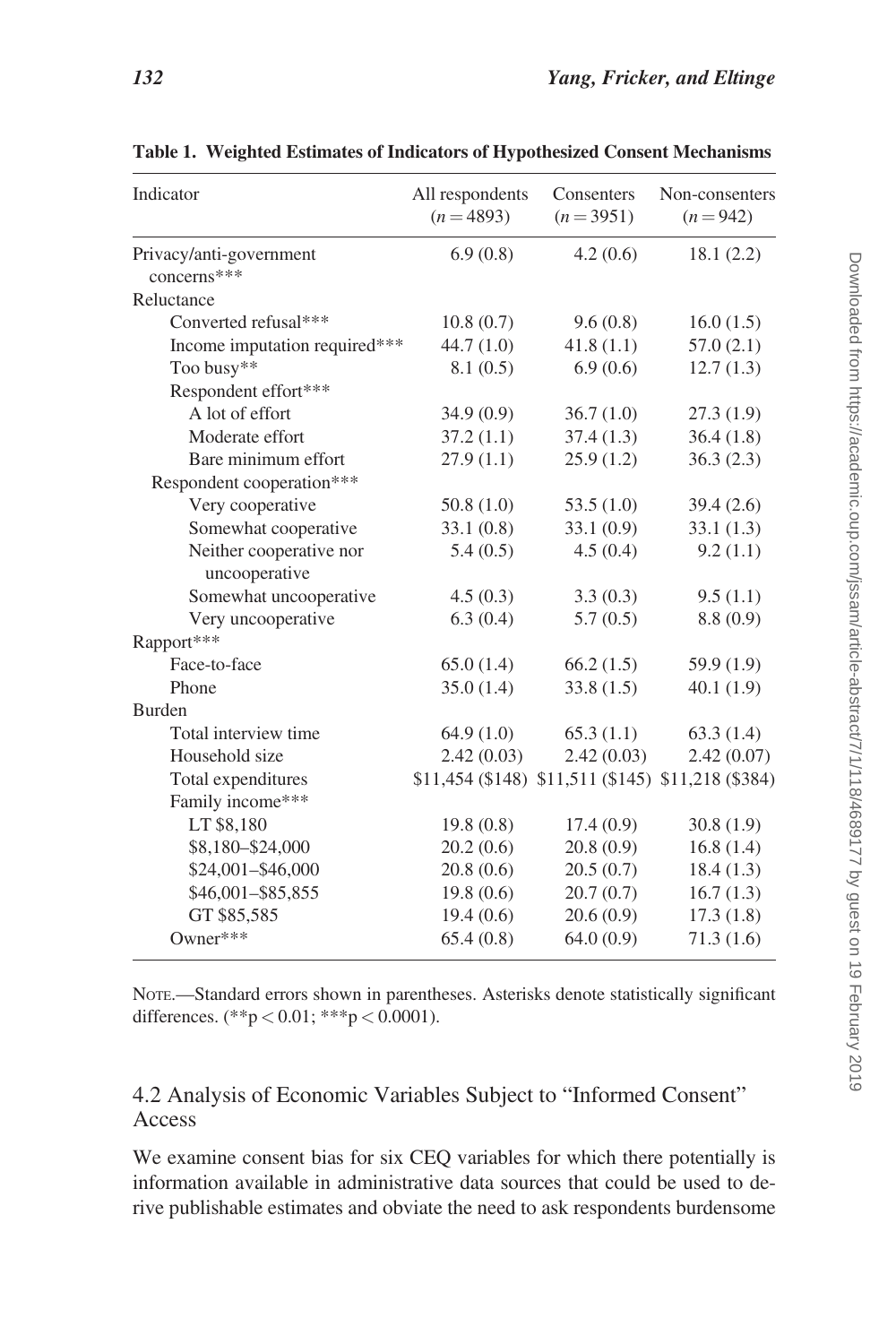| Characteristic             | All respondents<br>$(n=4,893)$ | Consenters<br>$(n=3.951)$ | Non-consenters<br>$(n = 942)$ |
|----------------------------|--------------------------------|---------------------------|-------------------------------|
| Age group***               |                                |                           |                               |
| $18 - 32$                  | 20.0(0.9)                      | 21.5(1.1)                 | 13.8(1.0)                     |
| $32 - 65$                  | 59.2(0.9)                      | 58.6 (1.2)                | 61.6(1.5)                     |
| $65+$                      | 20.8(0.7)                      | 19.9(0.8)                 | 24.6(1.5)                     |
| Gender                     |                                |                           |                               |
| Male                       | 46.3(0.7)                      | 46.8(0.8)                 | 44.3(1.7)                     |
| Female                     | 53.7(0.7)                      | 53.2(0.8)                 | 55.7(1.7)                     |
| Race                       |                                |                           |                               |
| White                      | 83.1 (0.9)                     | 83.0(1.0)                 | 83.1(1.1)                     |
| Non-white                  | 16.9(0.9)                      | 17.0(1.0)                 | 16.9(1.1)                     |
| Education group            |                                |                           |                               |
| Less than HS               | 13.5(0.6)                      | 13.4(0.7)                 | 14.0(1.6)                     |
| HS graduate                | 24.7(0.8)                      | 24.5(0.9)                 | 25.3(1.8)                     |
| Some college               | 21.4(0.7)                      | 21.2(0.9)                 | 22.2(1.9)                     |
| Associates degree          | 10.2(0.4)                      | 10.0(0.5)                 | 10.9(1.1)                     |
| Bachelor's degree          | 19.1(0.5)                      | 19.4(0.6)                 | 17.9(1.4)                     |
| Advance degree             | 11.1(0.5)                      | 11.5(0.6)                 | 9.7(0.9)                      |
| Spanish language interview |                                |                           |                               |
| Yes                        | 4.1(0.5)                       | 3.7(0.5)                  | 5.4(1.5)                      |
| N <sub>o</sub>             | 95.9(0.5)                      | 96.3(0.5)                 | 94.6(1.5)                     |
| Region**                   |                                |                           |                               |
| Northeast                  | 18.5(0.6)                      | 17.6(0.7)                 | 22.2(1.7)                     |
| Midwest                    | 23.5(1.3)                      | 24.5(1.4)                 | 19.2(2.3)                     |
| South                      | 35.0(1.3)                      | 35.9(1.5)                 | 31.5(2.7)                     |
| West                       | 23.0(1.5)                      | 22.0(1.7)                 | 27.1(1.8)                     |
| Urbanicity                 |                                |                           |                               |
| Urban                      | 80.5(0.9)                      | 80.5(1.2)                 | 80.7(2.0)                     |
| Rural                      | 19.5(0.9)                      | 19.5(1.2)                 | 19.3(2.0)                     |

<span id="page-15-0"></span>Table 2. Characteristics of Sample Respondents

NOTE.—Standard errors shown in parentheses. Asterisks denote statistically significant differences. (\*\* p < 0.01; \*\*\*p < .0001).

survey questions. For each of these variables, we computed three prospective estimators of the population mean  $\bar{Y}$ :

FS: The full-sample mean (i.e., data from consenters and non-consenters), with weights equal to the standard complex design weight  $w_i$  used for analyses of CE variables (a joint product of sample selection weight, last visit nonresponse weight, subsampling weight, and non-response weight). (Full Sample)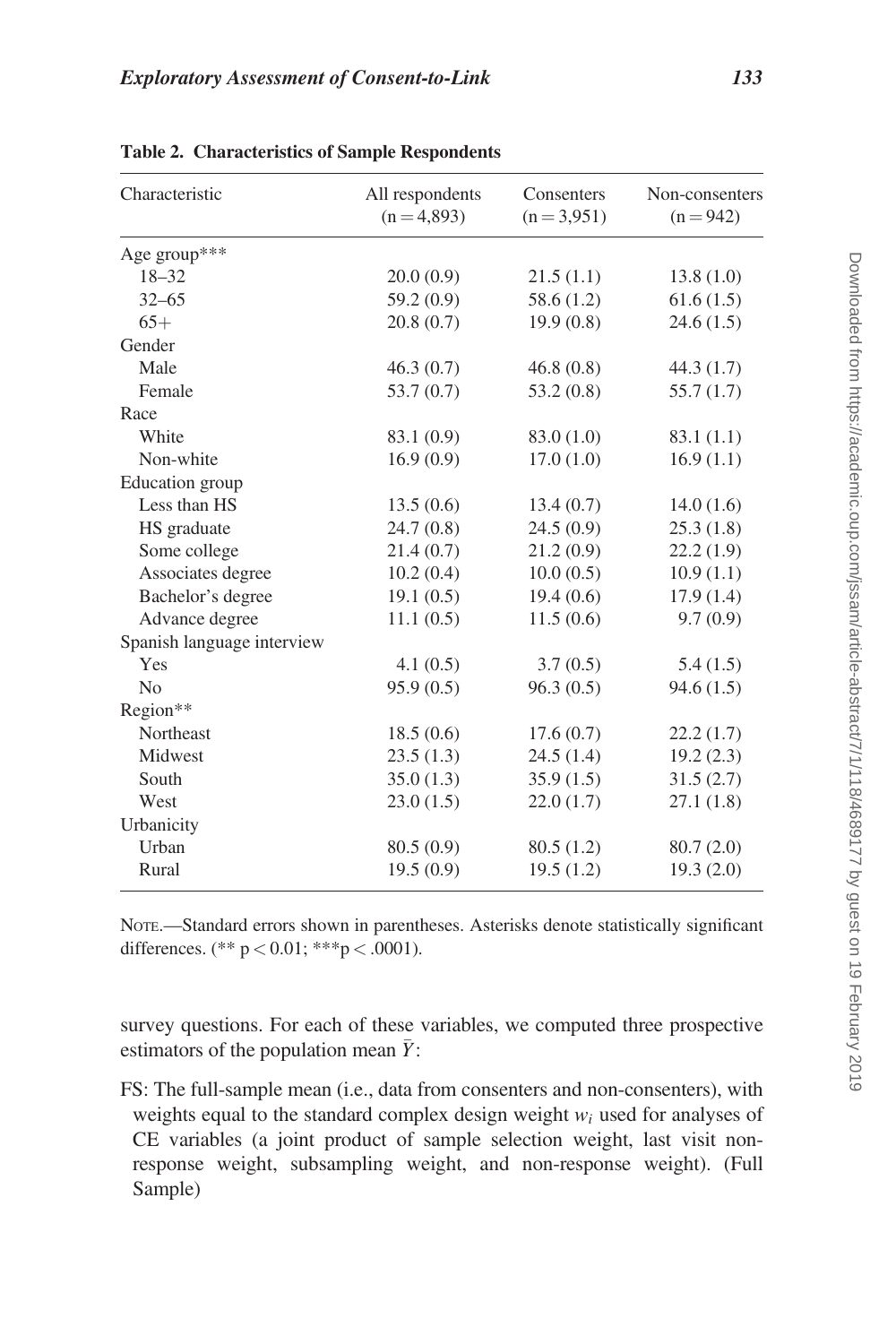| Variable                      | Model 1             |           | Model 2            |           |
|-------------------------------|---------------------|-----------|--------------------|-----------|
|                               | Estimate            | <b>SE</b> | Estimate           | <b>SE</b> |
| Demographic characteristics   |                     |           |                    |           |
| Age group (32-65)             |                     |           |                    |           |
| $18 - 32$                     | $0.3435***$         | 0.0633    | $0.3389***$        | 0.0634    |
| $65+$                         | $-0.2692***$        | 0.0645    | $-0.2532***$       | 0.0656    |
| Gender (Male)                 |                     |           |                    |           |
| Female                        | $-0.0161$           | 0.0426    | $-0.0229$          | 0.0421    |
| Race (White)                  |                     |           |                    |           |
| Non-white                     | 0.0949              | 0.1264    | 0.0612             | 0.1260    |
| Spanish interview (No)        |                     |           |                    |           |
| Yes                           | $-0.4234$           | 0.2923    | $-0.4452$          | 0.2790    |
| Education group (HS grad)     |                     |           |                    |           |
| Less than HS                  | 0.3097              | 0.1879    | 0.2926             | 0.1835    |
| Some college                  | $0.4016**$          | 0.1423    | 0.3739*            | 0.1389    |
| Associate's degree            | $-0.3321$           | 0.2041    | $-0.3150$          | 0.1993    |
| Bachelor's degree             | $-0.0654$           | 0.2112    | $-0.0663$          | 0.2082    |
| Advance degree                | $-0.1747$           | 0.2762    | $-0.1512$          | 0.2773    |
| Home owner (Renter)           |                     |           |                    |           |
| Owner                         | $-0.2767^{\dagger}$ | 0.1453    | $-0.3233*$         | 0.1436    |
| Total expenditures (Log)      | $-0.0605$           | 0.0799    | $-0.0083$          | 0.0800    |
| Income group                  |                     |           |                    |           |
| Less than \$8,181             | $-0.2155***$        | 0.0604    |                    |           |
| Income imputed (No)           |                     |           |                    |           |
| Yes                           | $-0.1487**$         | 0.0513    |                    |           |
| $Race \times Gender$          | $-0.1874^{\dagger}$ | 0.0956    | $-0.1953*$         | 0.0923    |
| Owner $\times$ Education      |                     |           |                    |           |
| Less than HS                  | $-0.4931*$          | 0.2066    | $-0.4632*$         | 0.1996    |
| Some college                  | $-0.6575***$        | 0.1567    | $-0.6370***$       | 0.1613    |
| Associate's degree            | $0.3407^{\dagger}$  | 0.2013    | $0.3402^{\dagger}$ | 0.1986    |
| Bachelor's degree             | 0.1385              | 0.2402    | 0.1398             | 0.2368    |
| Advance degree                | 0.4713              | 0.2847    | 0.4226             | 0.2870    |
| <b>Environmental features</b> |                     |           |                    |           |
| Region (Northeast)            |                     |           |                    |           |
| Midwest                       | $0.2097^{\dagger}$  | 0.1234    | $0.2111^{\dagger}$ | 0.1163    |
| South                         | $0.2451*$           | 0.1190    | 0.2408*            | 0.1187    |
| West                          | $-0.2670*$          | 0.1055    | $-0.2557*$         | 0.1066    |
| Urbanicity (Rural)            |                     |           |                    |           |
| Urban                         | $-0.0268$           | 0.0829    | $-0.0234$          | 0.0824    |
| R attitude proxies            |                     |           |                    |           |
| Converted refusal (No)        |                     |           |                    |           |
| Yes                           | $-0.0721$           | 0.0756    | $-0.0838$          | 0.0763    |

<span id="page-16-0"></span>Table 3. Multivariate Logistic Models Predicting Consent-to-Link (Weighted)

Continued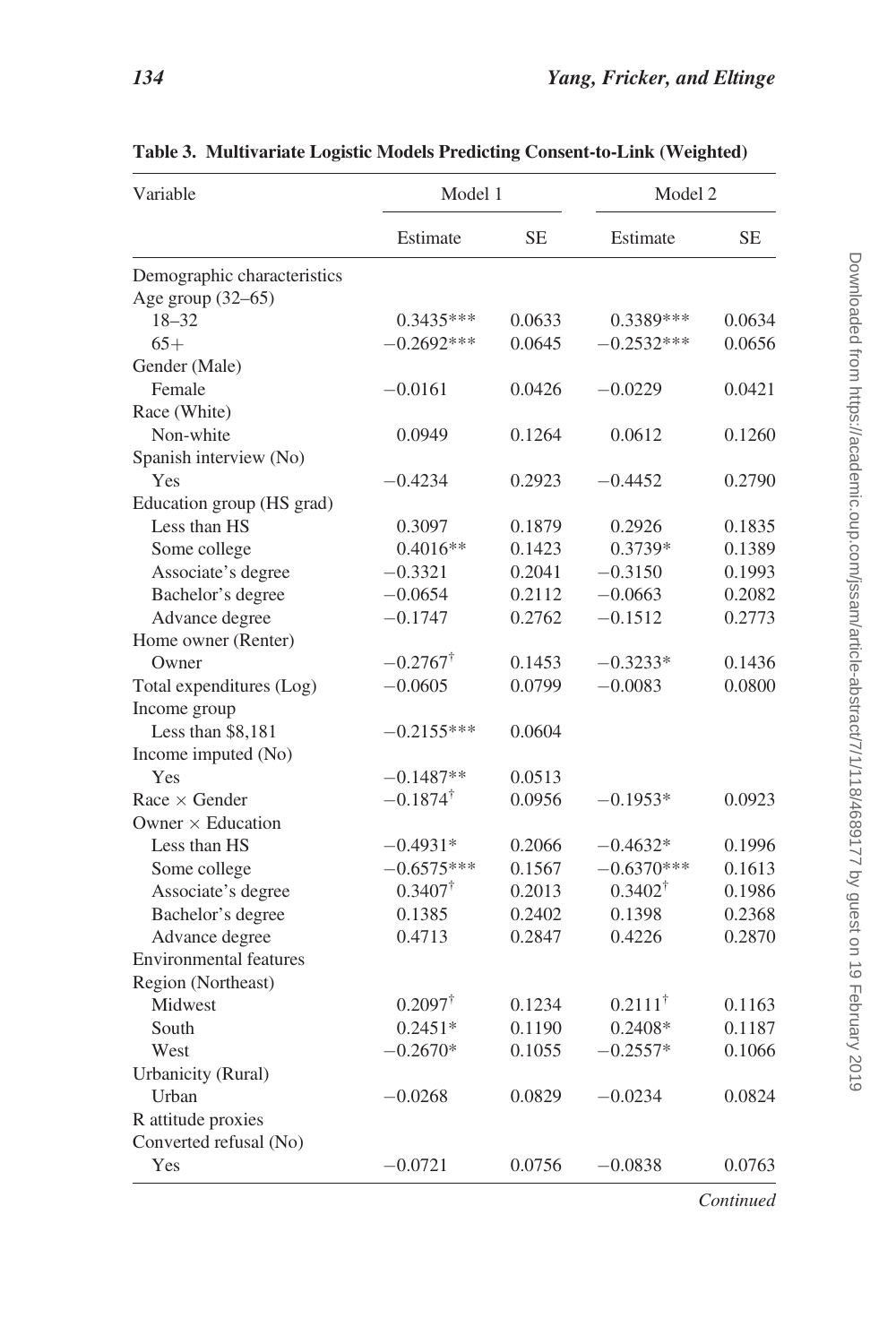| Variable                          | Model 1            |        | Model 2                |           |
|-----------------------------------|--------------------|--------|------------------------|-----------|
|                                   | Estimate           | SE.    | Estimate               | <b>SE</b> |
| Effort (Moderate)                 |                    |        |                        |           |
| A lot of effort                   | $0.5454*$          | 0.2081 | $0.6142**$             | 0.2065    |
| Bare minimum effort               | $-0.4879***$       | 0.1365 | $-0.5721***$           | 0.1371    |
| Doorstep concerns (None)          |                    |        |                        |           |
| Too busy                          | $-0.2207$          | 0.1485 | $-0.2137$              | 0.1466    |
| Privacy/gov't concerns            | $-1.1895***$       | 0.1667 | $-1.2241***$           | 0.1622    |
| Other                             | $1.0547**$         | 0.3261 | $1.0255**$             | 0.3255    |
| Doorstep concerns $\times$ effort |                    |        |                        |           |
| Privacy $\times$ a lot of effort  | $-0.5884*$         | 0.2789 | $-0.5312$ <sup>†</sup> | 0.2728    |
| Privacy $\times$ minimum effort   | 0.3183             | 0.1918 | 0.2601                 | 0.1924    |
| Busy $\times$ a lot of effort     | $-0.0888$          | 0.2736 | $-0.0890$              | 0.2749    |
| Busy $\times$ minimum effort      | 0.2238             | 0.2096 | 0.2277                 | 0.2095    |
| Other $\times$ a lot of effort    | $1.0794^{\dagger}$ | 0.6224 | 1.0477                 | 0.6182    |
| Other $\times$ minimum effort     | $-0.9002*$         | 0.3610 | $-0.8777*$             | 0.3593    |

#### Table 3. Continued

NOTE.— $^{\dagger}$ p < 0.10, \*p < 0.05, \*\*p < 0.01, \*\*\*p < 0.001.

- CUNA: The weighted sample mean based only on the Y variables observed for the consenting units, using the same weights  $w_i$  as employed for the FS estimator. (Consenting Units, No Adjustment)
- CUPA: A weighted sample mean based only on the Y variables observed for the consenting units, and using weights equal to  $w_{pi} = \frac{w_i}{\hat{p}_i}$ . (Consenting Units, Propensity-Adjusted)<sup>2</sup>
- CUPDA: A weighted sample mean based only on the Y variables observed for the consenting units, using weights equal to  $w_{\text{p}_{\text{decile}}} = \frac{w_i}{\hat{p}_{\text{decile}}}$ . (Consenting Units, Propensity-Decile Adjusted, where  $\hat{p}_{\text{decile}}$  is the unweighted propensity of "consent" units in the specified decile group)
- CUPQA: A weighted sample mean based only on the Y variables observed for the consenting units, using weights equal to  $w_{p_{quintile}} = \frac{w_i}{\hat{p}_{quintile}}$ . (Consenting Units, Propensity-Quintile Adjusted, where  $\hat{p}_{\text{quinile}}$  is the unweighted propensity of "consent" units in the specified quintile group)

2. Since one of the key outcome variables in our bias analyses is family income before taxes, in these analyses we remove the family income group variable and imputation indicator from model 1 to estimate the survey-weighted propensity of consent-to-link  $\hat{p}_i$  for all sample units i. To be consistent, we used the same propensity model for all prospective economic variables in these analyses (model 2 in table 3).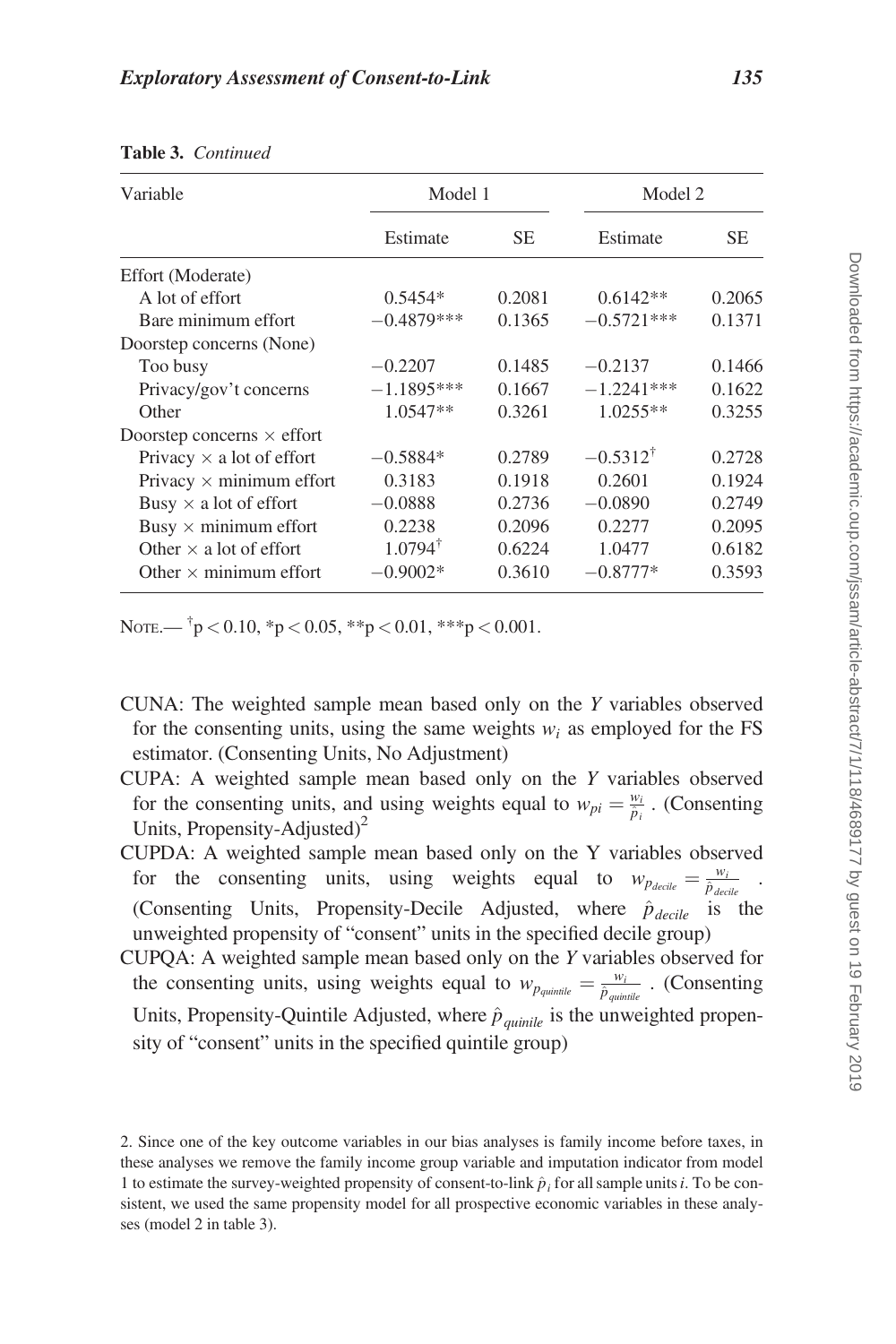For some general background on propensity-score subclassification methods developed for survey nonresponse analyses, see [Little \(1986\)](#page-27-0), [Yang, Lesser,](#page-28-0) [Gitelman, and Birkes \(2010,](#page-28-0) [2012\)](#page-28-0) and references cited therein.

[Table 4](#page-19-0) presents mean estimates for the six CEQ outcome variables under these five approaches (columns 2–6). The seventh column of the table examines the difference between mean estimates based on the full-sample (FS) and the unadjusted consenter group (CUNA). These results show fairly substantial differences between the two approaches for the mean estimates of income, property-tax, and rental value variables. This suggests it would be important to carry out adjustments to account for the approximately 20% of respondents who objected to linkage and were omitted from these consenter-based estimates.

The eighth column of [table 4](#page-19-0) examines the impact of consent propensity weight adjustments on mean estimates, comparing the full-sample to the adjustedconsenter group. In general, the propensity adjustments improve estimates (i.e., moving them closer to the full-sample means). For example, the significant difference we observed in mean family income between the full-sample and the unadjusted consenters (column 5) is now reduced and only marginally significant. Nonetheless, it is evident that even after adjustment for the propensity to consent to link, there still are strong indications of bias for estimation of the property-tax, property-value, and rental-value variables. Consequently, we would need to study alternative approaches before considering this type of linkage in practice.

Finally, the ninth and tenth columns of [table 4](#page-19-0) report related results for the differences CUPDA-FS and CUPQA-FS, respectively. Relative to the corresponding standard errors, the differences in these columns are qualitatively similar to those reported for CUPA-FS. Consequently, we do not see strong indications of sensitivity of results to the specific methods of propensity-based weighting adjustment employed.

To complement the results reported in [tables 3](#page-16-0) and [4](#page-19-0), it is useful to explore two related issues centered on broader distributional patterns. First, the logistic regression results in [table 3](#page-16-0) describe the complex pattern of main effects and interactions estimated for the model for the propensity of a consumer unit to consent to linkage. To provide a summary comparison of these results, [figure 1](#page-20-0) gives a quantilequantile plot of the estimated consent-to-linkage propensity for, respectively, the "objection" subpopulation (horizontal axis) and the "consent" subpopulation (vertical axis). The 99 plotted points are for the 0.01 to 0.99 quantiles (with 0.01 increment). The diagonal reference line has a slope equal to 1 and an intercept equal to 0. If the plotted points all fell on that line, then the "object" and "consent" subpopulations would have essentially the same distributions of propensity-to-consent scores, and one would conclude that the propensity scores estimated from the specified model have provided essentially no practical discriminating power. Conversely, if all of the plotted points had a horizontal axis value close to 1 and a vertical axis value close to 0, then one would conclude that the propensity scores were providing very strong discriminating power. For the propensity scores produced from model 2, note especially that for quantiles below the median, the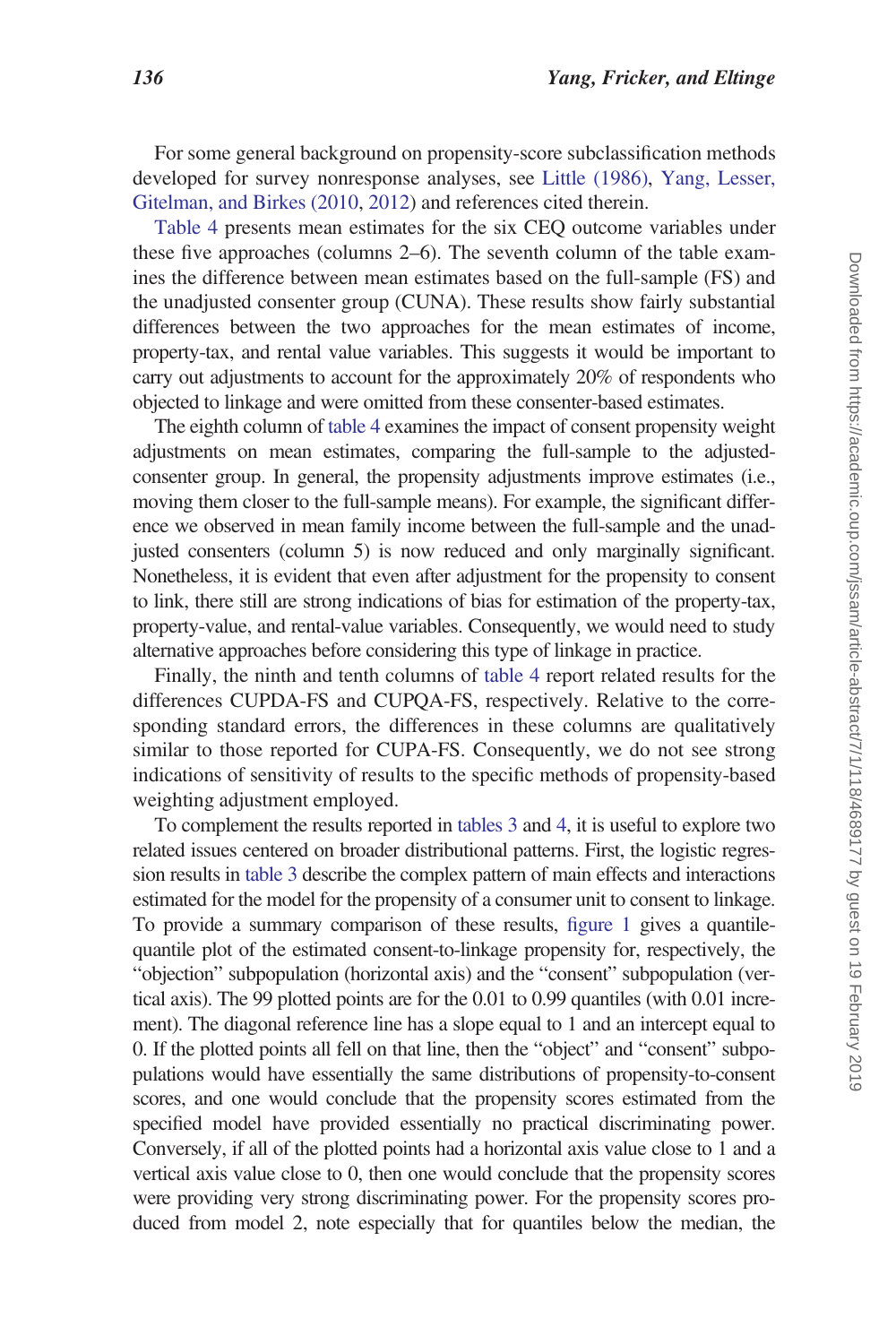<span id="page-19-0"></span>

|                | Full-sample       |                         | Consenting units, Consenting units, Consenting units, Consenting units, |                       |                        |                                 |                                                | Point estimate differences |                      |
|----------------|-------------------|-------------------------|-------------------------------------------------------------------------|-----------------------|------------------------|---------------------------------|------------------------------------------------|----------------------------|----------------------|
|                | (SE)<br>(FS) mean | no adjustment<br>(CUNA) | propensity-<br>adjusted                                                 | propensity-<br>decile | propensity<br>quintile | $CUNA - FS$                     |                                                | CUPA-FS CUPDA-FS CUPQA-FS  |                      |
|                |                   | mean (SE)               | (CUPA)                                                                  | adjusted              | adjusted               | $(\mathrm{SE}_{\mathrm{diff}})$ | $(SE_{\text{diff}})$                           | (SE <sub>diff</sub> )      | $(SE_{\text{diff}})$ |
|                |                   |                         | mean (SE)                                                               | (CUPDA)               | (CUPQA)                |                                 |                                                |                            |                      |
|                |                   |                         |                                                                         | mean $(SE)$           | mean (SE)              |                                 |                                                |                            |                      |
| Column 1       |                   |                         | 4                                                                       | $\sqrt{2}$            | $\circ$                |                                 | ∝                                              |                            |                      |
| Family income  | \$50,939.00       | \$52,869.00             | \$52,117.00                                                             | \$52,269.00           | \$52,405.00            | $$1,930.00**$                   | \$1,178.00                                     | $$1,330.00*$               | \$1,466.00*          |
| before taxes   | $(\$1,227.51)$    | (\$1,535.04)            | (S1, 523.85)                                                            | $(\$1,520.74)$        | (\$1,514.30)           | $(\$580.98)$                    | $($ \$619.09)                                  | $(*602.64)$                | $(*606.76)$          |
| Family income  | \$61,207.00       | \$61,405.00             | \$61,228.00                                                             | \$61,337.00           | \$61,382.00            | \$198.00                        | \$21.00                                        | \$130.00                   | \$175.00             |
| before taxes,  | (1, 193.34)       | (S1, 510.55)            | (61, 454.39)                                                            | (S1,463.34)           | (S1,466.25)            | (5573.46)                       | $(\$563.54)$                                   | (S557.10)                  | $(\$552.20)$         |
| with imputed   |                   |                         |                                                                         |                       |                        |                                 |                                                |                            |                      |
| values         |                   |                         |                                                                         |                       |                        |                                 |                                                |                            |                      |
| Vehicle        | \$599.59          | \$619.14                | \$607.80                                                                | \$607.63              | \$611.75               | $$19.55$ <sup>†</sup>           | \$8.21                                         | \$8.04                     | \$12.17              |
| purchase cost  | $(\$33.22)$       | (337.05)                | (836.63)                                                                | $(*36.67)$            | (337.61)               | (\$10.83)                       | (\$15.34)                                      | (\$15.23)                  | (\$16.13)            |
| Property taxes | \$454.15          | \$429.12                | \$434.74                                                                | \$434.88              | \$436.75               | $-$ \$25.02***                  | $-$ \$19.41**                                  | $-$ \$19.27**              | $-$ \$17.40**        |
|                | $(\$10.41)$       | $(\$10.76)$             | (11.39)                                                                 | (\$11.37)             | (11.30)                | ( \$6.08)                       | $(\$6.48)$                                     | $(\$6.05)$                 | $($ \$6.23)          |
| Property value | \$232,226.00      | \$227,734.00            | \$227,938.00                                                            | \$227,935.00          | \$228,640.00           | $-$ \$4,492.00*                 | $-$ \$4,288.00 <sup><math>\degree</math></sup> | $-$ \$4291.00*             | $-$ \$3586.00*       |
|                | $(\$5,055.68)$    | $(*5,730.38)$           | (S5, 592.27)                                                            | $(\$5,532.64)$        | ( \$5,519.90)          | (S2, 118.39)                    | $(\$2,165.93)$                                 | $(\$2,132.40)$             | $(\$2,063.66)$       |
| Rental value   | \$1,296.52        | \$1,269.65              | \$1,272.40                                                              | \$1,272.91            | \$1,274.67             | $-$ \$26.87**                   | $-$ \$24.12**                                  | $-$ \$23.61**              | $-$ \$21.85**        |
|                | (\$15.58)         | (\$17.05)               | (\$17.81)                                                               | (817.86)              | $(\$17.68)$            | (\$7.43)                        | ( \$8.18)                                      | $($ \$8.01)                | $(\$8.02)$           |
|                |                   |                         |                                                                         |                       |                        |                                 |                                                |                            |                      |

Nor<br/>E. ----  $\mathrm{^{\ddag}p}$  < 0.10, \*p < 0.05, \*\*p < 0.01 (bold), \*\*\*p < 0.001 (bold). Norm  $\dot{p}$  < 0.10, \*p < 0.05, \*\*p < 0.01 (bold), \*\*\*p < 0.001 (bold).

Table 4. Comparison of Three Estimation Methods

Table 4. Comparison of Three Estimation Methods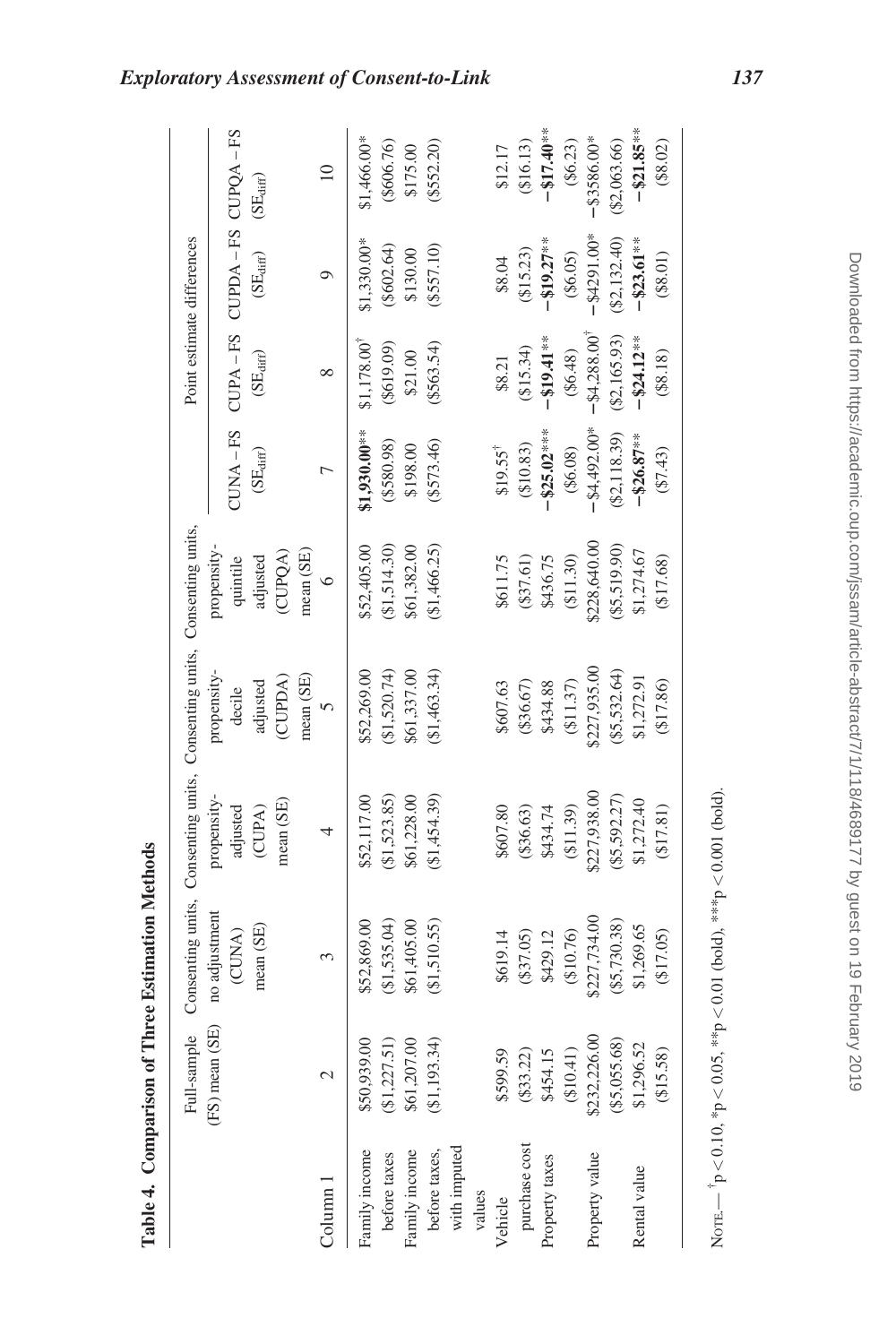<span id="page-20-0"></span>

Figure 1. Plot of the Estimated Quantiles of P(Consent) for the "Consent" Subpopulation (Vertical Axis) and "Object" Subpopulation (Horizontal Axis). Reported estimates for the 0.01 to 0.99 quantiles (with 0.01 increment). Diagonal reference line has slope  $= 1$  and intercept  $= 0$ .

values for the "objection" and "consent" subpopulations are relatively close, indicating that the lower values of the propensity scores provide relatively little discriminating power. Larger propensity score values (e.g., above the 0.70 quantile) show somewhat stronger discrimination. [Table 5](#page-21-0) elaborates on this result by presenting the estimated seventieth, eightieth, ninetieth, and ninety-ninenth percentiles of the propensity-score values from the "consent" and "object" subpopulations.

Second, the numerical results in [table 4](#page-19-0) identified substantial differences in the means of the consenting units (after propensity adjustment) and the full sample for the variables defined by unadjusted income, property tax, property value, and rental value. Consequently, it is of interest to explore the extent to which the reported mean differences are associated primarily with strong differences between distributional tails or with broader-based differences between the respective distributions. To explore this, figures 2–4 present plots of specified functions of the estimated distributions of the underlying populations of the unadjusted income variable (FINCBTAX).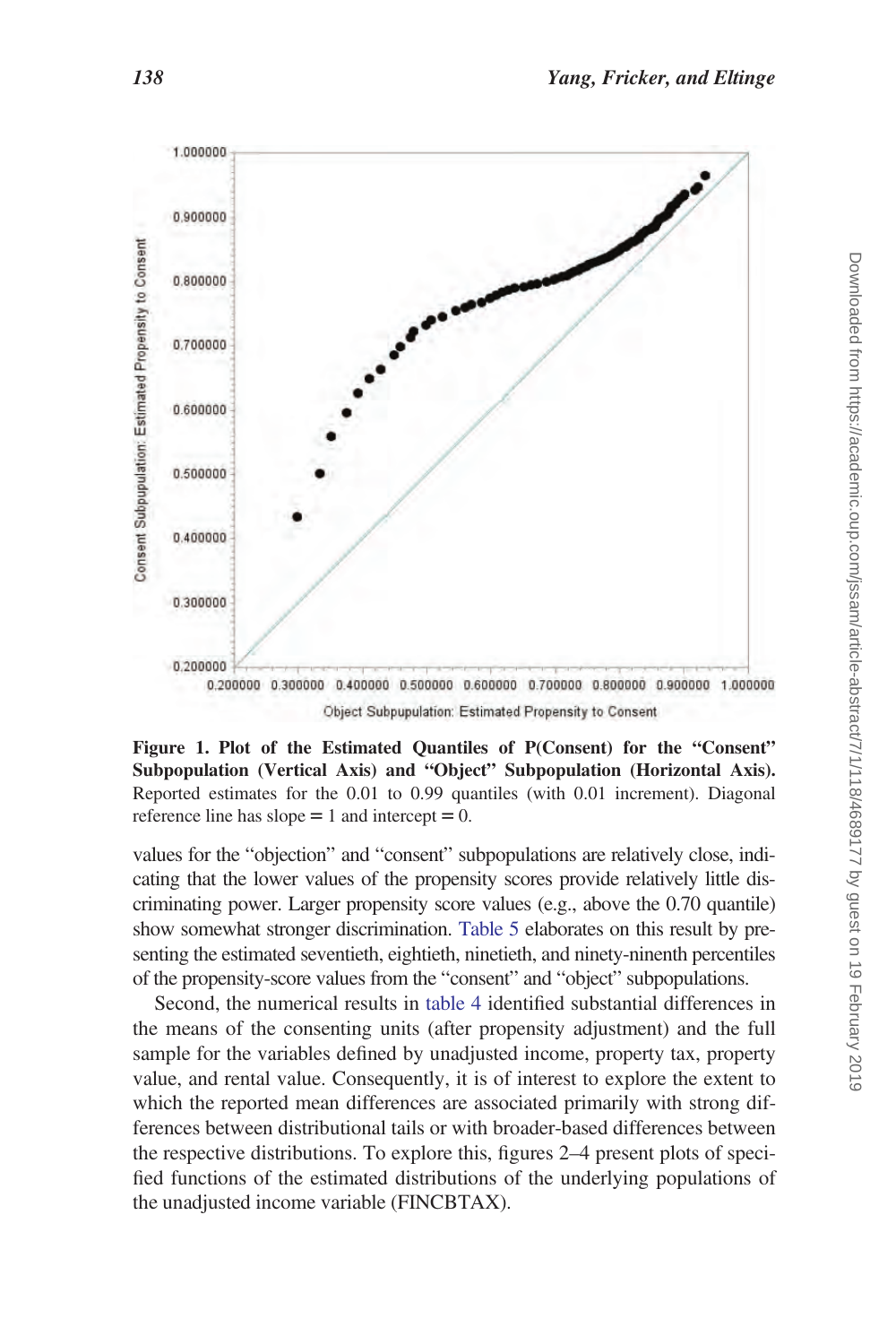| Percentile $(\% )$ | Estimated propensity of consent |                      |
|--------------------|---------------------------------|----------------------|
|                    | Consent subpopulation           | Object subpopulation |
| 70                 | 0.84                            | 0.88                 |
| 80                 | 0.86                            | 0.89                 |
| 90                 | 0.88                            | 0.92                 |
| 99                 | 0.93                            | 0.96                 |

<span id="page-21-0"></span>





Figure 2 presents a plot of the 0.01 to 0.99 quantiles (with 0.01 increment) of income, accompanied by pointwise 95% confidence intervals for the full sample, based on a standard survey-weighted estimator of the corresponding distribution function. The curvature pattern is consistent with a heavily rightskewed distribution, as one generally would expect for an income variable. [Figure 3](#page-22-0) presents side-by-side boxplots of the values of the unadjusted income variable (FINCBTAX), separately for each of the ten subpopulations defined by the deciles of the P (Consent) propensity values. With the exception of one extreme positive outlier in the seventh decile group, the ten boxplots are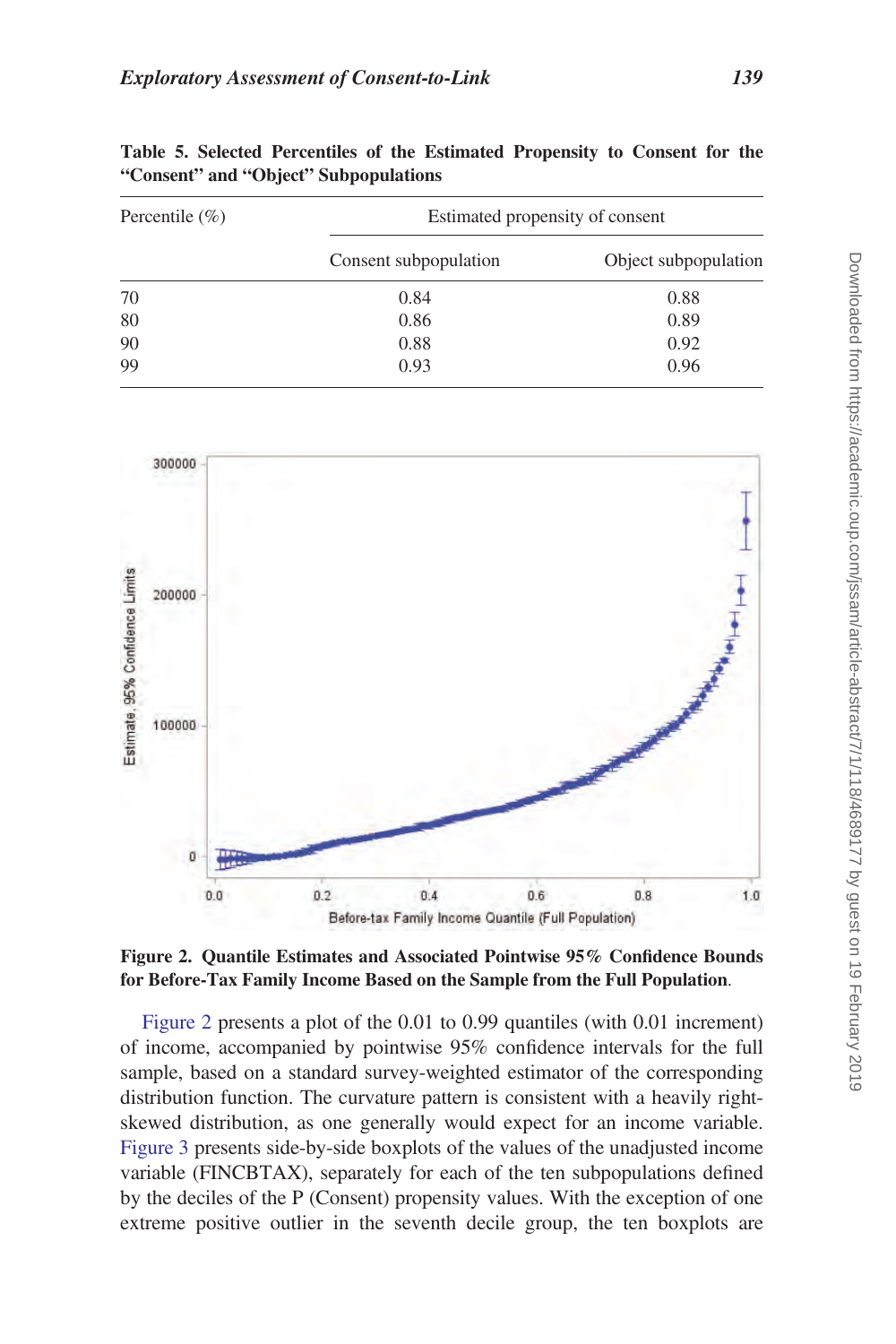<span id="page-22-0"></span>

Figure 3. Boxplots of Values of Before-Tax Family Income, Separately for the Ten Groups Defined by Deciles of P(Consent) as Estimated by Model 2 (Table 3). Group labels on the horizontal axis equal the midpoints of the respective decile groups.

similar and, thus, do not provide strong evidence of differences in income distributions across the ten propensity groups. To explore this further, for each value  $q = 0.01$  to 0.99 (with 0.01 increment in quantiles), [figure 4](#page-23-0) displays the differences between the q-th quantiles of estimated income for the "consent" subpopulation (after propensity score adjustment) and the full-sample-based estimate. Accompanying each difference is a pointwise 95% confidence interval. Again here, the plot does not display strong trends across quantile groups as the value of q increases. Consequently, the mean differences noted for income in [table 4](#page-19-0) cannot be attributed to differences in one tail of the income distribution. Also, note that the widths of the pointwise confidence intervals for the quantile differences increase substantially as  $q$  increases. This phenomenon arises commonly in quantile analyses for right-skewed distributions and results from the declining density of observations in the right tail of the distribution. In quantile plots not included here, qualitatively similar patterns of centrality and dispersion were observed for the property tax, property value, and rental value variables.

## 5. DISCUSSION

## 5.1 Summary of Results

As noted in the introduction, legal and social environments often require that sampled survey units to provide informed consent before a survey organization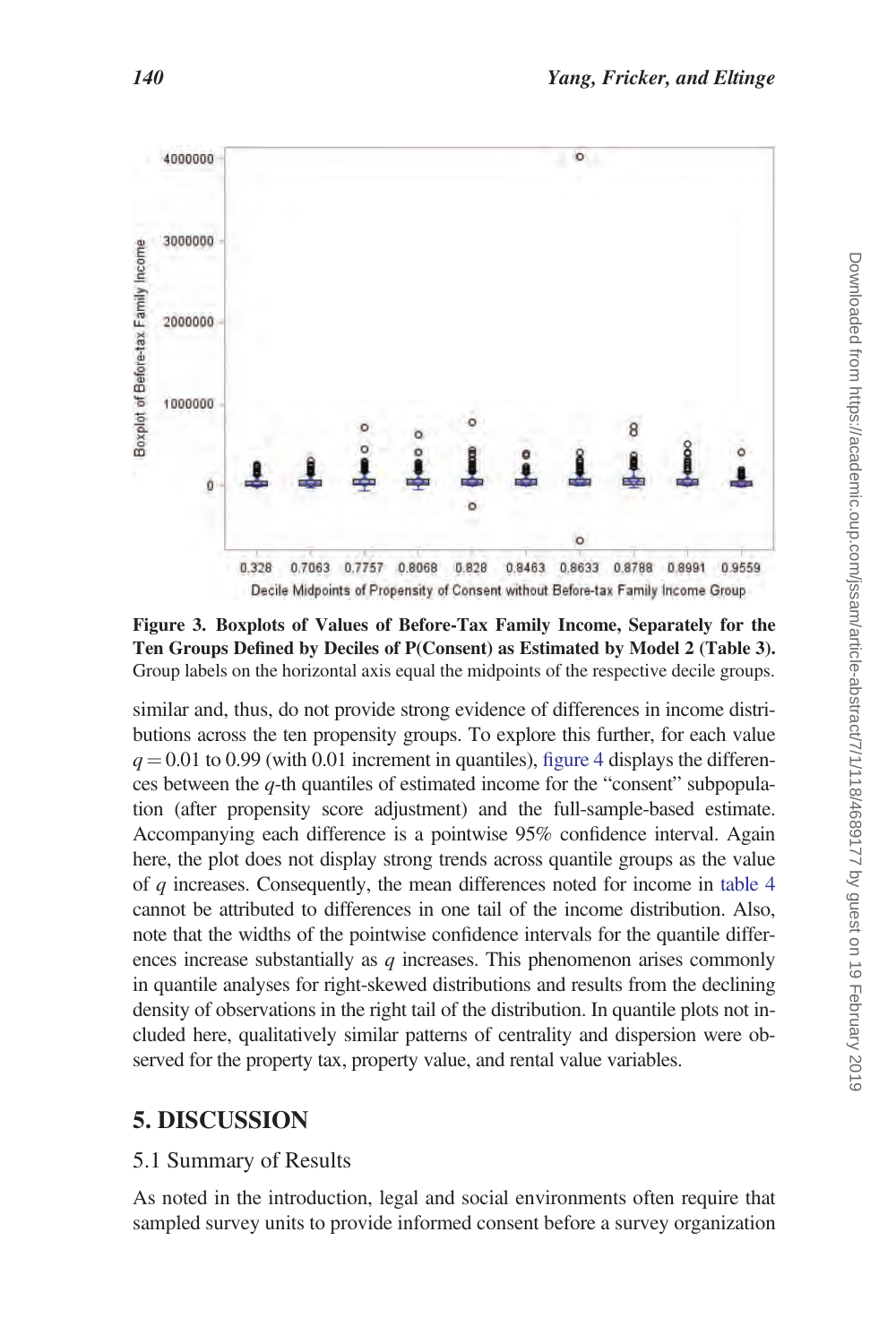<span id="page-23-0"></span>

Figure 4. Differences Between Estimated Quantiles for Before-Tax Family Income Based on the "Consent" Subpopulation with Propensity Score Adjustment and the Full Population, Respectively. Reported estimates for the 0.01 to 0.99 quantiles (with 0.01 increment), and associated pointwise 95 percent confidence bounds.

may link their responses with administrative or commercial records. For these cases, survey organizations must assess a complex range of factors, including (a) the general willingness of a respondent to consent to linkage; (b) the probability of successful linkage with a given record source, conditional on consent in (a); (c) the quality of the linked source; and (d) the impact of (a)–(c) on the properties of the resulting estimators that combine survey and linked-source data. Rigorous assessment of (b), (c), and (d) in a production environment can be quite expensive and time-consuming, which in turn appears to have limited the extent and pace of exploration of record linkage to supplement standard sample survey data collection.

To address this problem, the current paper has considered an approach based on inclusion of a simple "consent-to-link" question in a standard survey instrument, followed by analyses to address issue (a). The resulting models for the propensity to object to linkage identified significant factors in standard demographic characteristics, proxy variables related to respondent attitudes, and related two-factor interactions. In addition, follow-up analyses of several economic variables (directly reported income, property tax, property value, and rental value) identified substantial differences between, respectively, the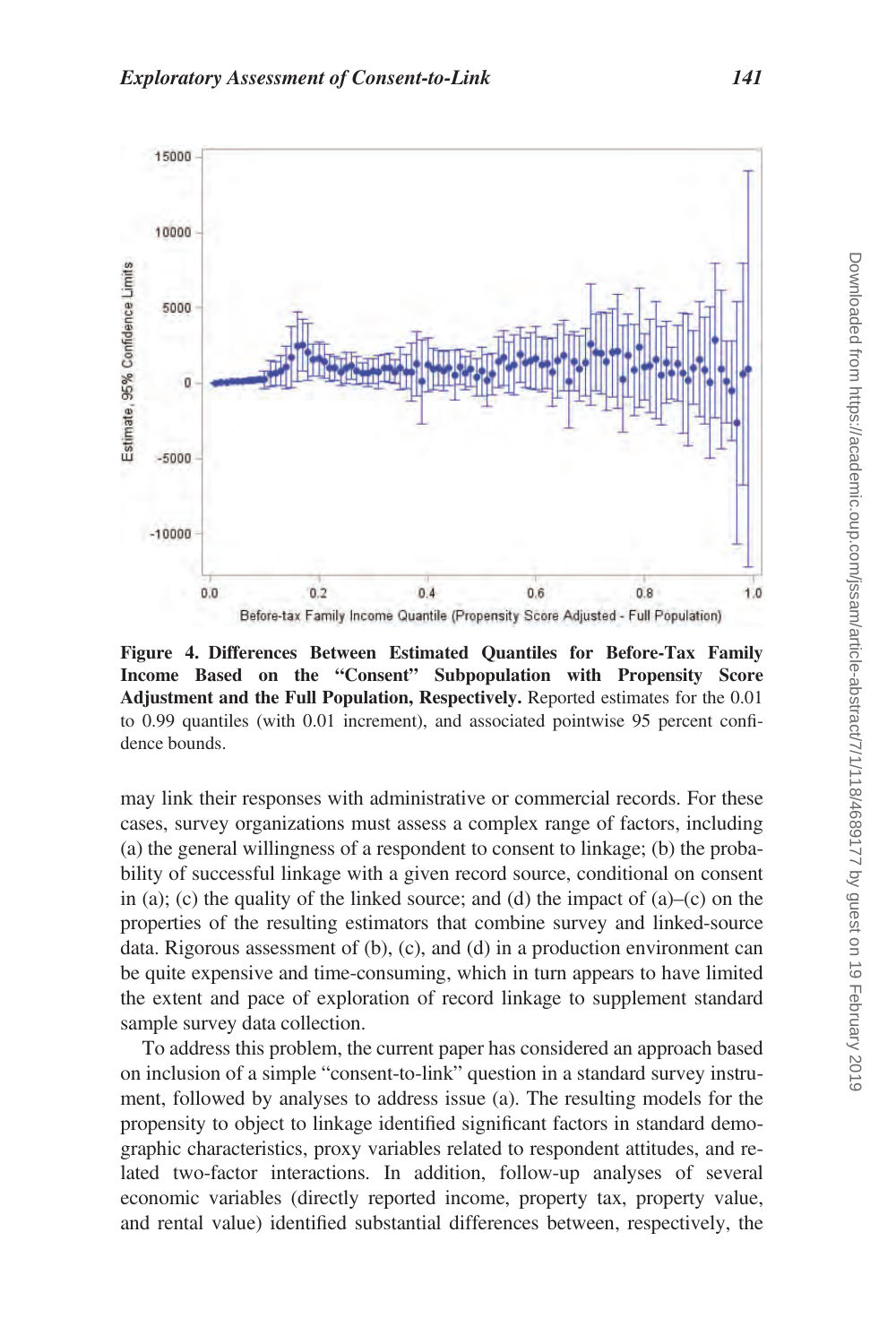full population and the propensity-adjusted means of the consenting subpopulation. Further analyses of the estimated quantiles of these economic variables did not indicate that these mean differences were attributable to simple tailquantile pheonomena.

#### 5.2 Prospective Extensions

The conceptual development and numerical results considered in this paper could be extended in several directions. Of special interest would be use of alternative propensity-based weighting methods; joint modeling of consent-tolink and item response probabilities; approximate optimization of design decisions related to potentially burdensome questions; and efficient integration of test procedures into production-oriented settings.

5.2.1 Joint modeling of consent-to-link and item-missingness propensities. It would be useful to extend the analyses in [table 4](#page-19-0) to cover a wide range of survey variables with varying rates of item missingness. This would allow exploration of issues identified in previous papers that found consent-tolinkage rates were significantly lower for respondents who had higher levels of item nonresponse on previous interview waves, particularly refusals on income or wealth questions [\(Jenkins et al. 2006;](#page-26-0) [Olson 1999](#page-27-0); [Woolf](#page-28-0) [et al. 2000](#page-28-0); [Bates 2005](#page-26-0); [Dahlhamer and Cox 2007;](#page-26-0) [Pascale 2011](#page-27-0)). Also, missing survey items and refusal to consent to record linkage may both be associated with the same underlying unit attributes, e.g., lack of trust or lack of interest in the survey topic. For those cases, versions of the [table 4](#page-19-0) analyses would require in-depth analyses of the joint propensity of a sample unit to provide consent to linkage and to provide a response for a given set of items.

5.2.2 Design optimization: linkage and assignment of potentially burdensome questions. In addition, as noted in the introduction, statistical agencies are interested in increasing the use of record linkage in ways that may reduce data collection costs and respondent burden. To implement this idea, it would be of interest to explore the following: trade-offs in approximate measures of cost and burden that may arise through integrated use of direct collection of lowburden items from all sample units; direct collection of higher-burden items from some units, with the selection of those units determined through subsampling of the "consent" and "refusal" cases at different rates, while accounting for the estimated probability that a given unit will have item nonresponse for this item; and use of administrative records at the unit level for some or all of the consenting units. The resulting estimation and inference methods would be based on integration of the abovementioned data sources based on modeling of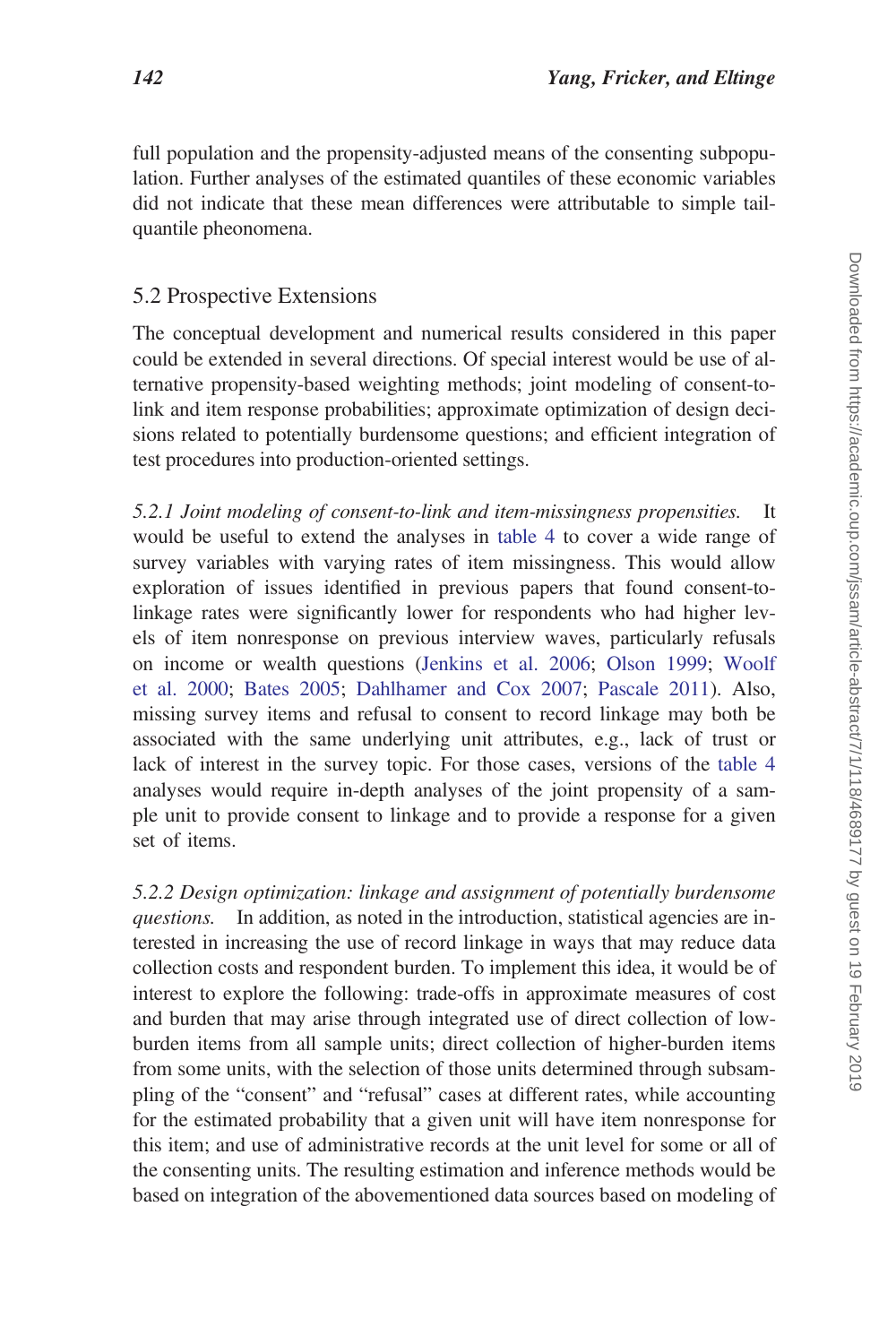<span id="page-25-0"></span>the propensity to consent; propensity to obtain a successful link, conditional on consent; and possibly the use of aggregates from the administrative record variable for all units to provide calibration weights.

Within this framework, efforts to produce approximate design optimization center on determination of subsampling probabilities conditional on observable X variables. This would require estimates of the joint propensities to provide consent-to-link and to provide survey item responses. Specifics of the optimization process would depend on the inferential goals, e.g., (a) minimizing the variance for mean estimators for specified variables like income or expenditures; and (b) minimizing selected measures of cost or burden of special importance to the statistical organization.

5.2.3 Analysis of consent decisions linked with the survey lifecycle. Finally, as noted in section 1.1, efficient integration of test procedures into productionoriented settings generally involves trade-offs among relevance, resource constraints, and potential confounding effects. To illustrate, a primary goal of the current study was to assess record-linkage options for reduction of respondent burden, and we sought to identify factors associated with linkage consent, within the production environment, with little or no disruption of current production work. This naturally led to limitations of the study. For example, the current study has consent-to-link information only for respondents who completed the fifth and final wave of CEQ. This raises possible confounding of consent effects with wave-level attrition and general cooperation effects. Thus, it would be of interest to extend the current study by measuring respondent consent-to-link decisions and modeling the resulting propensities at different stages of the survey lifecycle.

## Supplementary Materials

Supplementary materials are available online at [academic.oup.com/jssam.](https://academic.oup.com/jssam)

#### **REFERENCES**

- Al Baghal, T., G. Knies, and J. Burton (2014), "Linking Administrative Records to Surveys: Differences in the Correlates to Consent Decisions." Understanding Society Working Paper Series; Institute for Social and Economic Research: No. 2014-09.
- Archer, K. J., and S. Lemeshow (2006), "Goodness-of-Fit Test For a Logistic Regression Model Fitted Using Survey Sample Data," The Stata Journal, 6, 97–105.
- Archer, K. J., S. Lemeshow, and D. W. Hosmer (2007), "Goodness-of-Fit Tests For Logistic Regression Models When Data Are Collected Using a Complex Sampling Design," Computational Statistics and Data Analysis, 51, 4450–4464.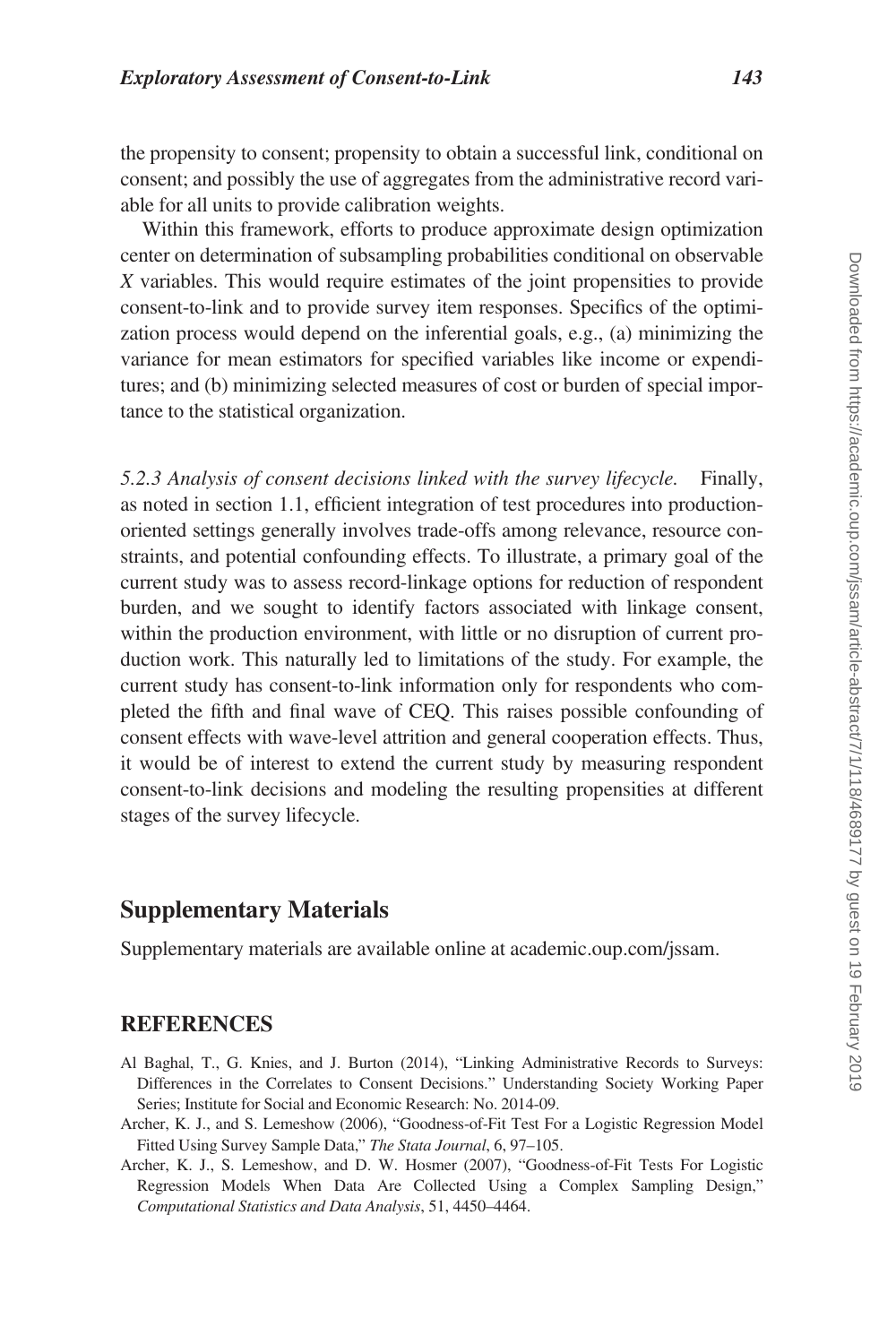- <span id="page-26-0"></span>Bates, N. (2005), "Development and Testing of Informed Consent Questions to Link Survey Data with Administrative Records," Proceedings of the AAPOR-ASA Section on Survey Methods Research, pp. 3786–3792, Washington, DC: American Statistical Association.
- Bates, N., M. Wroblewski, and J. Pascale (2012), "Public Attitudes Toward the Use of Administrative Records in the U.S. Census: Does Question Frame Matter." Center for Survey Measurement, US Census Bureau; Washington, DC: Survey Methodology Study Series #2012- 04.
- Beebe, T., J. Ziegenfuss, J. St Sauver, S. Jenkins, L. Haas, M. Davern, and J. Tally (2011), "HIPAA Authorization and Survey Nonresponse Bias," Med Care, 49, 365-370.
- Couper, M., E. Singer, F. Conrad, and R. Groves (2008), "Risk of Disclosure, Perceptions of Risk, and Concerns About Privacy and Confidentiality as Factors in Survey Participation," Journal of Official Statistics, 24, 255–275.
- Dahlhamer, J., and S. C. Cox (2007), "Respondent Consent to Link Survey data with Administrative Records: Results from a Split-Ballot Field Test with the 2007 National Health Interview Survey." Proceedings of the Federal Committee on Statistical Methodology Research Meeting; Washington, DC. Available at: [https://s3.amazonaws.com/sitesusa/wp-content/](https://s3.amazonaws.com/sitesusa/wp-content/uploads/sites/242/2014/05/2007FCSM_Dahlhamer-IV-B.pdf) [uploads/sites/242/2014/05/2007FCSM\\_Dahlhamer-IV-B.pdf](https://s3.amazonaws.com/sitesusa/wp-content/uploads/sites/242/2014/05/2007FCSM_Dahlhamer-IV-B.pdf), last accessed December 22, 2016.
- Das, M., and M. P. Couper (2014), "Optimizing Opt-Out Consent for Record Linkage," Journal of Official Statstics, 30, 479–497.
- Davis, J., I. Elkin, B. McBride, and N. To (2013), "2011 Research Section Analysis." Technical Report, Division of Consumer Expenditure Surveys, U.S. Bureau of Labor Statistics.
- Drolet, A., and M. Morris (2000), "Rapport in Conflict Resolution: Accounting For How Face-to-Face Contact Fosters Mutual Cooperation in Mixed-Motive Conflicts," Journal of Experimental Social Psychology, 36, 26–50.
- Dunn, K., K. Jordan, R. Lacey, M. Shapley, and C. Jinks (2004), "Patterns of Consent in Epidemiologic Research: Evidence from over 25, 000 Responders," American Journal of Epidemiology, 159, 1087–1094.
- Fulton, J. (2012), "Respondent Consent to Use Administrative Data," Ph.D. dissertation, University of Maryland, Joint Program in Survey Methodology, College Park, MD.
- Goyder, J. (1986), "Surveys on Surveys: Limitations and Potentialities," Public Opinion Quarterly, 50, 27–41.
- Groves, R., R. Cialdini, and M. Couper (1992), "Understanding the Decision to Participate in a Survey," Public Opinion Quarterly, 56, 475–495.
- Groves, R., and M. Couper (1998), Nonresponse in Household Interview Surveys, New York: Wiley.
- Groves, R., D. Dillman, J. Eltinge, and R. Little (2002), Survey Nonresponse, New York: Wiley.
- Groves, R., E. Singer, and A. Corning (2000), "Leverage-Salience Theory of Survey Participation: Description and an Illustration," Public Opinion Quarterly, 64, 299–308.
- Herzog, T., F. Scheuren, and W. Winkler (2007), Data Quality and Record Linkage Techniques, New York: Springer.

Holbrook, A., M. Green, and J. Krosnick (2003), "Telephone vs. Face-to-Face Interviewing of National Probability Samples with Long Questionnaires: Comparisons of Respondent Satisficing and Social Desirability Response Bias," Public Opinion Quarterly, 67, 79–125.

- Huang, N., S. Shih, H. Chang, and Y. Chou (2007), "Record Linkage Research and Informed Consent: Who Consents?," BMC Health Services Research, 7, 18–23.
- Jenkins, S., L. Cappellari, P. Lynn, A. Jackle, and E. Sala (2006), "Patterns of Consent: Evidence from a General Household Survey," Journal of the Royal Statistical Society, Series A, 169, 701–722.
- Judkins, D. R. (1990), "Fay's Method for Variance Estimation," Journal of Official Statistics, 6, 223–239.
- Kho, M., M. Duggett, D. Willison, D. Cook, and M. Brouwers (2009), "Written Informed Consent and Selection Bias in Observational Studies Using Medical Records: Systematic Review," British Medical Journal, 338:b866.
- Kish, L. (1965), Survey Sampling, New York: Wiley.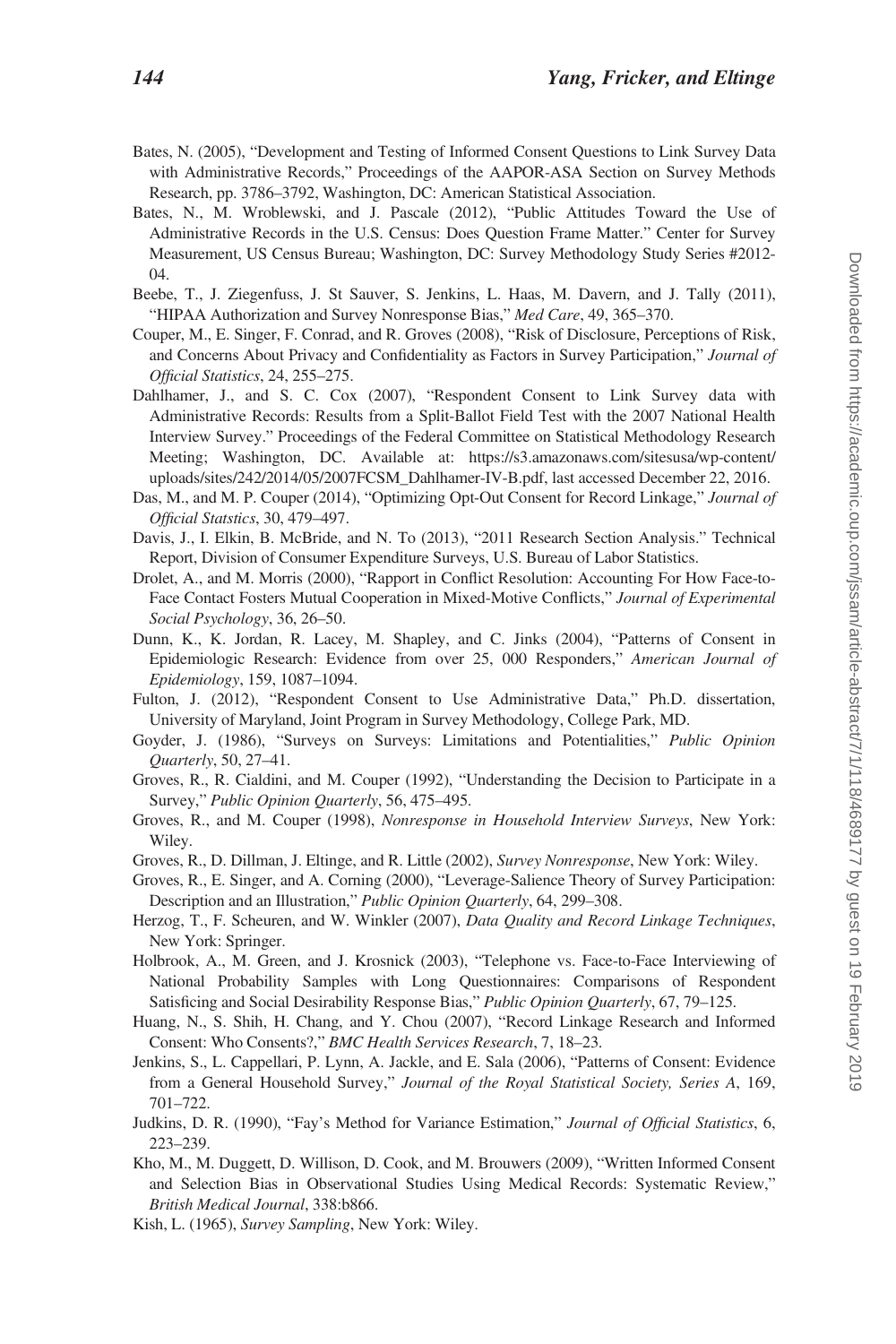- <span id="page-27-0"></span>Knies, G., J. Burton, and E. Sala (2012), "Consenting to Health-Record Linkage: Evidence from a Multi-Purpose Longitudinal Survey of a General Population," BMC Health Services Research, 12, 1–6.
- Korn, E. L., and B. I. Graubard (1990), "Simultaneous Testing of Regression Coefficients with Complex Survey Data: Use of Bonferroni t Statistics," The American Statistician, 44, 270–276.
- Kreuter, F., J. W. Sakshaug, and R. Tourangeau (2016), "The Framing of the Record Linkage Consent Question," International Journal of Public Opinion Research, 28, 142–152
- Krobmacher, J., and M. Schroeder (2013), "Consent When Linking Survey Data with Administrative Records: The Role of the Interviewer," Survey Research Methods, 7, 115–131.
- Little, R. (1986), "Survey Nonresponse Adjustments for Estimates of Means," International Statistical Review, 54, 139–157.
- Mattis, J. S., W. P. Hammond, N. Grayman, M. Bonacci, W. Brennan, S-A. Cowie, L. Ladyzhenskaya, and S. So (2009), "The Social Production of Altruism: Motivations for Caring Action in a Low-Income Urban Community," American Journal of Community Psychology, 43, 71–84.
- McNabb, J., D. Timmons, J. Song, and C. Puckett (2009), "Uses of Administrative Data at the Social Security Administration," Social Security Bulletin, 69, 75–84.
- Mostafa, T. (2015), "Variation Within Households in Consent to Link Survey Data to Administrative Records: Evidence from the UK Millennium Cohort Study," International Journal of Social Research Methodology, 19, 355–375.
- Olson, J. (1999), "Linkages with Data from Social Security Administrative Records in the Health and Retirement Study," Social Security Bulletin, 62, 73–85.
- O'Muircheartaigh, C., and P. Campanelli (1999), "A Multilevel Exploration of the Role of Interviewers in Survey Non-Response," Journal of the Royal Statistical Society, Series A, 162, 437–446.
- Pascale, J. (2011), "Requesting Consent to Link Survey Data to Administrative Records: Results from a Split-Ballot Experiment in the Survey of Health Insurance and Program Participation (SHIPP)." Center for Survey Measurement, Research and Methodology Directorate, US Census Bureau; Washington, DC: Survey Methodology Study Series #2011-03.
- Putnam, R. (1995), "Bowling Alone: America's Declining Social Capital," Journal of Democracy, 6, 65–78.
- Rosenbaum, P. R., and D. B. Rubin (1983), "The Central Role of the Propensity Score in Observational Studies for Causal Effects," Biometrika, 70, 41–55.
- Sabelhaus, J., D. Johnson, S. Ash, D. Swanson, T. Garner, J. Greenlees, and S. Henderson (2014), "Is the Consumer Expenditure Survey representative by income?" Improving the Measurement of Consumer Expenditures, National Bureau of Economic Research, Studies in Income and Wealth, Chicago: University of Chicago Press.
- Sakshaug, J., M. Couper, and M. Ofstedal (2010), "Characteristics of Physical Measurement Consent in a Population-Based Survey of Older Adults," Medical Care, 48, 64–71.
- Sakshaug, J., M. Couper, M. Ofstedal, and D. Weir (2012), "Linking Survey and Administrative Data: Mechanisms of Consent," Sociological Methods and Research, 41, 535–569.
- Sakshaug, J. W., and M. Huber (2016), "An Evaluation of Panel Nonresponse and Linkage Consent Bias in a Survey of Employees in Germany," Journal of Survey Statistics and Methodology, 4, 71–93.
- Sakshaug, J., and F. Kreuter (2012), "Assessing the Magnitude of Non-Consent Biases in Linked Survey and Administrative Data," Survey Research Methods, 6, 113–22.
- (2014), "The Effect of Benefit Wording on Consent to Link Survey and Administrative Records in a Web Survey," Public Opinion Quarterly, 78, 166–176.
- Sakshaug, J., V. Tutz, and F. Kreuter (2013), "Placement, Wording and Interviewers: Identifying Correlates of Consent to Link Survey and Administrative Data," Survey Research Methods, 7, 33–144.
- Sala, E., J. Burton, and G. Knies (2012), "Correlates of Obtaining Informed Consent to Data Linkage: Respondent, Interview, and Interviewer Characteristics," Sociological Methods and Research, 41, 414–439.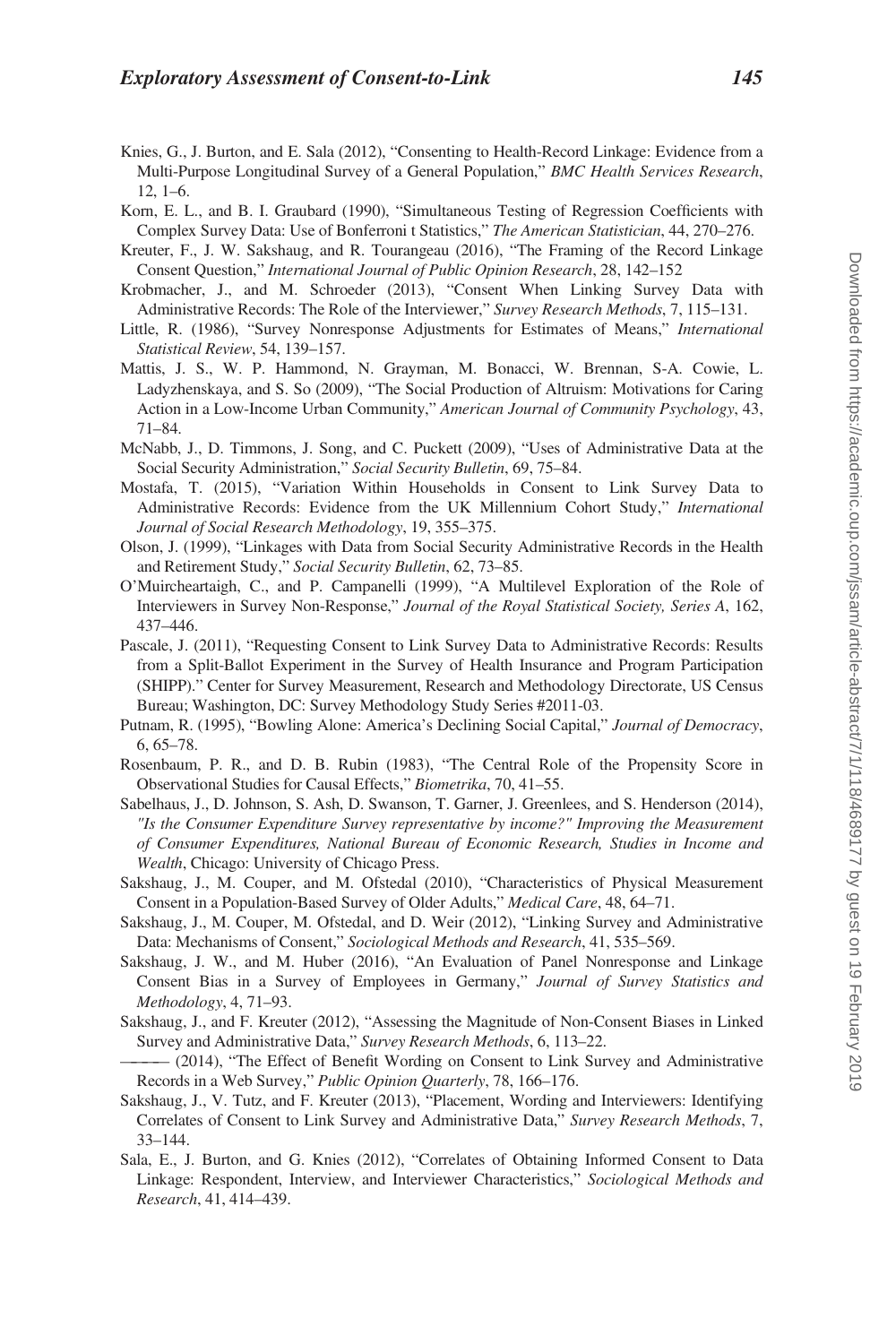- <span id="page-28-0"></span>Sala, E., G. Knies, and J. Burton (2014), "Propensity to Consent to Data Linkage: Experimental Evidence on the Role of Three Survey Design Features in a UK Longitudinal Panel," International Journal of Social Research Methodology, 17, 455–473.
- Singer, E. (1993), "Informed Consent and Survey Response: A Summary of the Empirical Literature," Journal of Official Statistics, 9, 361–375.

– (2003), "Exploring the Meaning of Consent: Participation in Research and Beliefs About Risks and Benefits," Journal of Official Statistics, 19, 273–285.

- Singer, E., N. Bates, and J. Van Hoewyk (2011), "Concerns About Privacy, Trust in Government, and Willingness to Use Administrative Records to Improve the Decennial Census," Proceedings of American Statistical Association Section of the Survey Research Methods.
- Tan, L. (2011), "An Introduction to the Contact History Instrument (CHI) for the Consumer Expenditure Survey," Consumer Expenditure Survey Anthology, 2011, 8–16.
- U.S. Department of Labor [Bureau of Labor Statistics] (2014), "Consumer Expenditures and Income," in Handbook of Methods, Chapter 16. Washington, DC, USA. [http://www.bls.gov/](http://www.bls.gov/opub/hom/pdf/homch16.pdf) [opub/hom/pdf/homch16.pdf](http://www.bls.gov/opub/hom/pdf/homch16.pdf), last accessed December 19, 2016.
- West, B., F. Kreuter, and U. Jaenichen (2013), "Interviewer' Effects in Face-to-Face Surveys: A Function of Sampling, Measurement Error, or Nonresponse?," Journal of Official Statistics, 29, 277–297.
- Woolf, S., S. Rothemich, R. Johnson, and D. Marsland (2000), "Selection Bias from Requiring Patients to Give Consent to Examine Data for Health Services Research," Archives of Family Medicine, 9, 1111–1118.
- Yang, D., V. M. Lesser, A. I. Gitelman, and D. S. Birkes (2010), Improving the Propensity Score Equal Frequency Adjustment Estimator Using an Alternative Weight, paper presented at the American Statistical Association (ASA) Joint Statistical Meetings (JSM), Vancouver, British Columbia, August, 2010.
- (2012), Propensity Score Adjustments for Covariates in Observational Studies, paper presented at the American Statistical Association (ASA) Joint Statistical Meetings (JSM), San Diego, California, August, 2012.

## Appendix A: Variable descriptions

| Respondent sociodemographics Variable description |                                                                                                                                                                                    |
|---------------------------------------------------|------------------------------------------------------------------------------------------------------------------------------------------------------------------------------------|
| Age                                               | 1 if age 18 to 32, 2 if 32 to 65 (reference group), 3<br>if older than 65                                                                                                          |
| Gender                                            | 1 if male (reference group), 2 if female                                                                                                                                           |
| Race                                              | 0 if white (reference group), 1 if non-white                                                                                                                                       |
| Education                                         | 0 if less than high school, 1 if high school graduate<br>(reference group), 2 if some college, 3 if<br>Associates degree, 4 if Bachelor's degree, and 5<br>if more than Bachelor's |
| Language                                          | 1 if interview language was Spanish, 0 if English<br>(reference group)                                                                                                             |
|                                                   |                                                                                                                                                                                    |

A.1 Predictor Variables Examined

Continued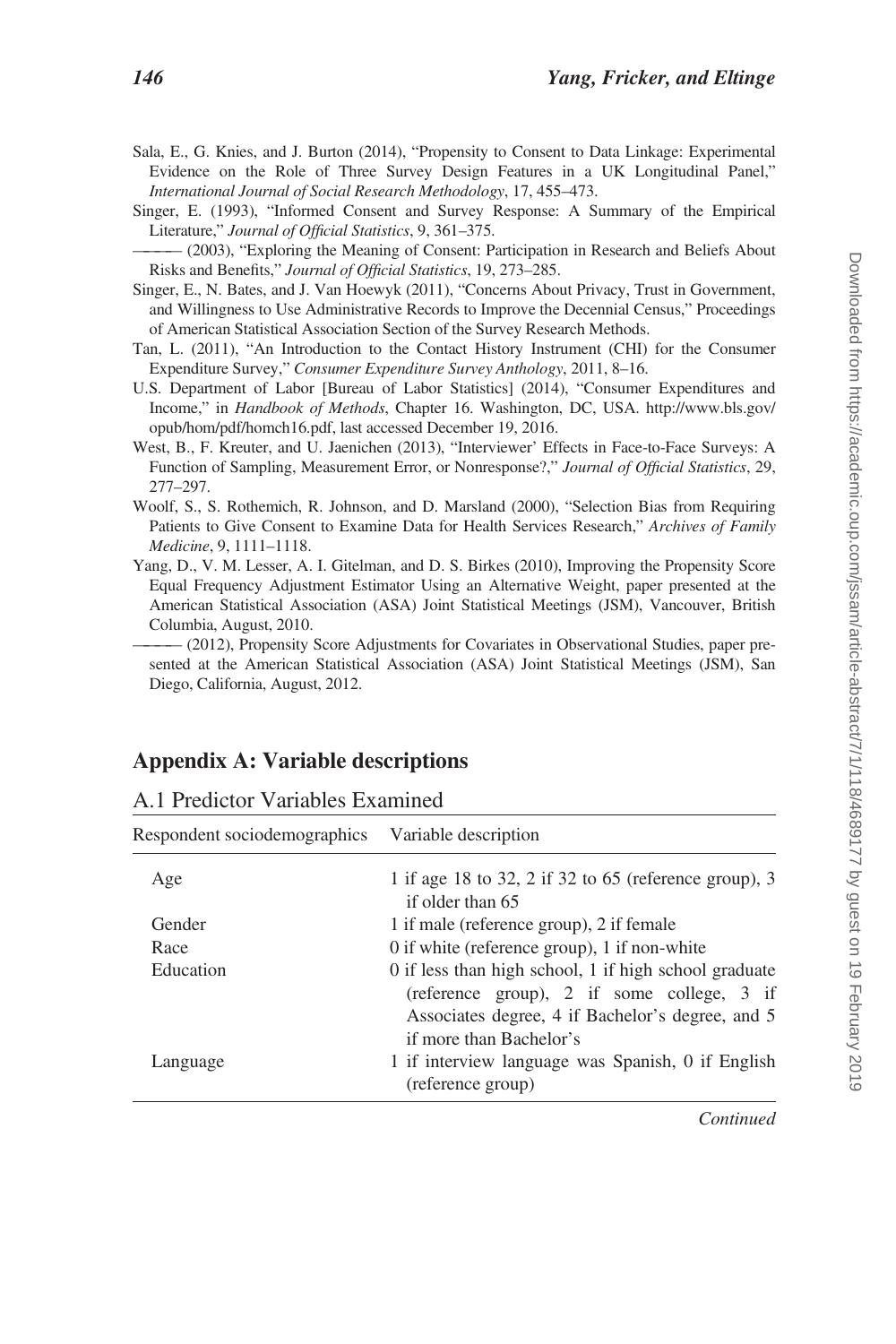## Exploratory Assessment of Consent-to-Link 147

| Respondent sociodemographics   | Variable description                                                                                                                                                                        |
|--------------------------------|---------------------------------------------------------------------------------------------------------------------------------------------------------------------------------------------|
| Household size                 | 1 if single-person HH, 2 if 2-person HH (reference<br>group), 3 if 3- or 4-person HH, 4 if more than 4-<br>person HH                                                                        |
| Household type                 | 0 if renter (reference group), 1 if owner                                                                                                                                                   |
| Family income                  | 1 if total family income before taxes is less than or<br>equal to \$8,180, 2 if it exceeds \$8,180                                                                                          |
| Total spending (log)           | Log of total expenditures reported for all major<br>expenditure categories                                                                                                                  |
| Survey features                |                                                                                                                                                                                             |
| Mode                           | 1 if telephone, 0 if personal visit (reference group)                                                                                                                                       |
| Area characteristics           |                                                                                                                                                                                             |
| Region                         | 1 if Northeast (reference group), 2 if Midwest, 3 if<br>South, 4 if West                                                                                                                    |
| Urban status                   | 1 if urban, 2 if rural (reference group)                                                                                                                                                    |
| Respondent attitude and effort |                                                                                                                                                                                             |
| Converted refusal status       | 1 if ever a converted refusal during previous inter-<br>views, 2 if not (reference group)                                                                                                   |
| Interview duration             | 1 if total interview time was less than 52 minutes, 2<br>if greater than 52 minutes (reference group)                                                                                       |
| Cooperation                    | 1 if "very cooperative," 2 if "somewhat coopera-<br>tive," 3 if "neither cooperative nor unco-<br>operative," 4 if somewhat uncooperative," 5 if<br>"very uncooperative"                    |
| Effort                         | 1 if "a lot of effort," 2 if "a moderate amount"<br>(reference group), 3 if "a bare minimum"                                                                                                |
| Effort change                  | 1 if effort increased during interview, 2 if decreased,<br>3 if stayed the same (reference group), 4 if not<br>sure                                                                         |
| Use of information booklet     | 1 if respondent used booklet "almost always," 2 if<br>"most of the time," 3 if occasionally," 4 if "never<br>or almost never," and 5 if did not have access to<br>booklet (reference group) |
| Doorstep concerns              | 0 if no concerns (reference group), 1 if privacy/anti-<br>government concerns, 2 if too busy or logistical<br>concerns, 3 if "other"                                                        |

#### Continued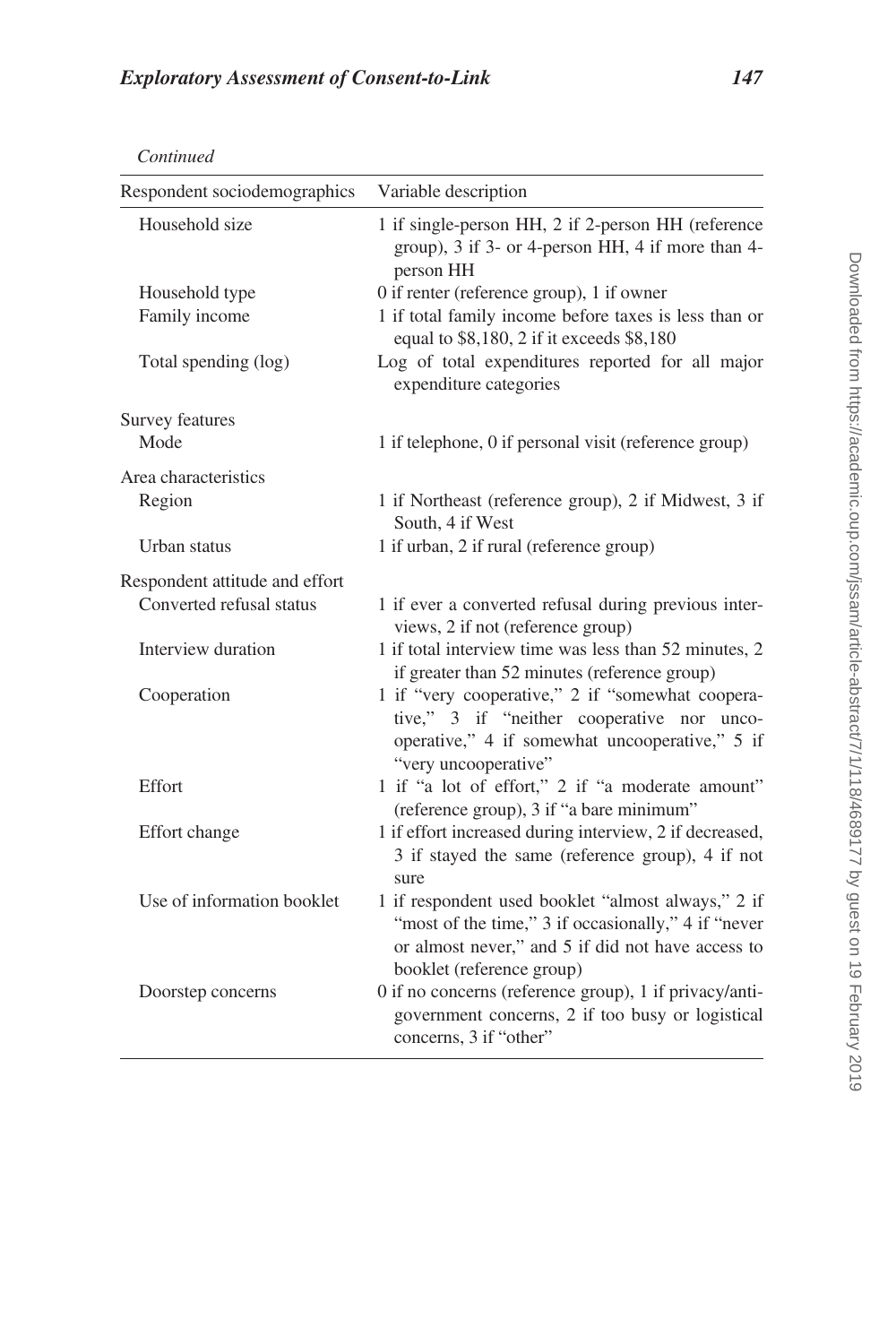| Respondent "doorstep" concerns<br>Privacy concerns<br>Anti-government concerns<br>Too busy<br>Interview takes too much time                                                                                                                                                                                                                                                                                                                                                                                                                                                                                                         | Assigned category<br>Privacy/government concerns<br>Too busy/logistical concerns |
|-------------------------------------------------------------------------------------------------------------------------------------------------------------------------------------------------------------------------------------------------------------------------------------------------------------------------------------------------------------------------------------------------------------------------------------------------------------------------------------------------------------------------------------------------------------------------------------------------------------------------------------|----------------------------------------------------------------------------------|
|                                                                                                                                                                                                                                                                                                                                                                                                                                                                                                                                                                                                                                     |                                                                                  |
|                                                                                                                                                                                                                                                                                                                                                                                                                                                                                                                                                                                                                                     |                                                                                  |
| Breaks appointments (puts off FR indefinitely)<br>Not interested/Does not want to be bothered<br>Too many interviews<br>Scheduling difficulties<br>Family issues<br>Last interview took too long<br>Survey is voluntary<br>Does not understand/Asks questions about survey<br>Survey content does not apply<br>Hang-up/slams door on FR<br>Hostile or threatens FR<br>Other HH members tell R not to participate<br>Talk only to specific household member<br>Respondent requests same FR as last time<br>Gave that information last time<br>Asked too many personal questions last time<br>Intends to quit survey<br>Other—specify | Other reluctance                                                                 |
| No concerns                                                                                                                                                                                                                                                                                                                                                                                                                                                                                                                                                                                                                         | No Concerns                                                                      |

# A.2 Interviewer-Captured Respondent Doorstep Concerns and Their Assigned Concern Category

# A.3 Post-Survey Interviewer Questions

A.3.1 Respondent Cooperation. How cooperative was this respondent during this interview? (very cooperative, somewhat cooperative, neither cooperative nor uncooperative, somewhat cooperative, or very uncooperative)

A.3.2 Respondent Effort. How much effort would you say this respondent put into answering the expenditure questions during this survey? (a lot of effort, a moderate amount of effort, or a bare minimum of effort)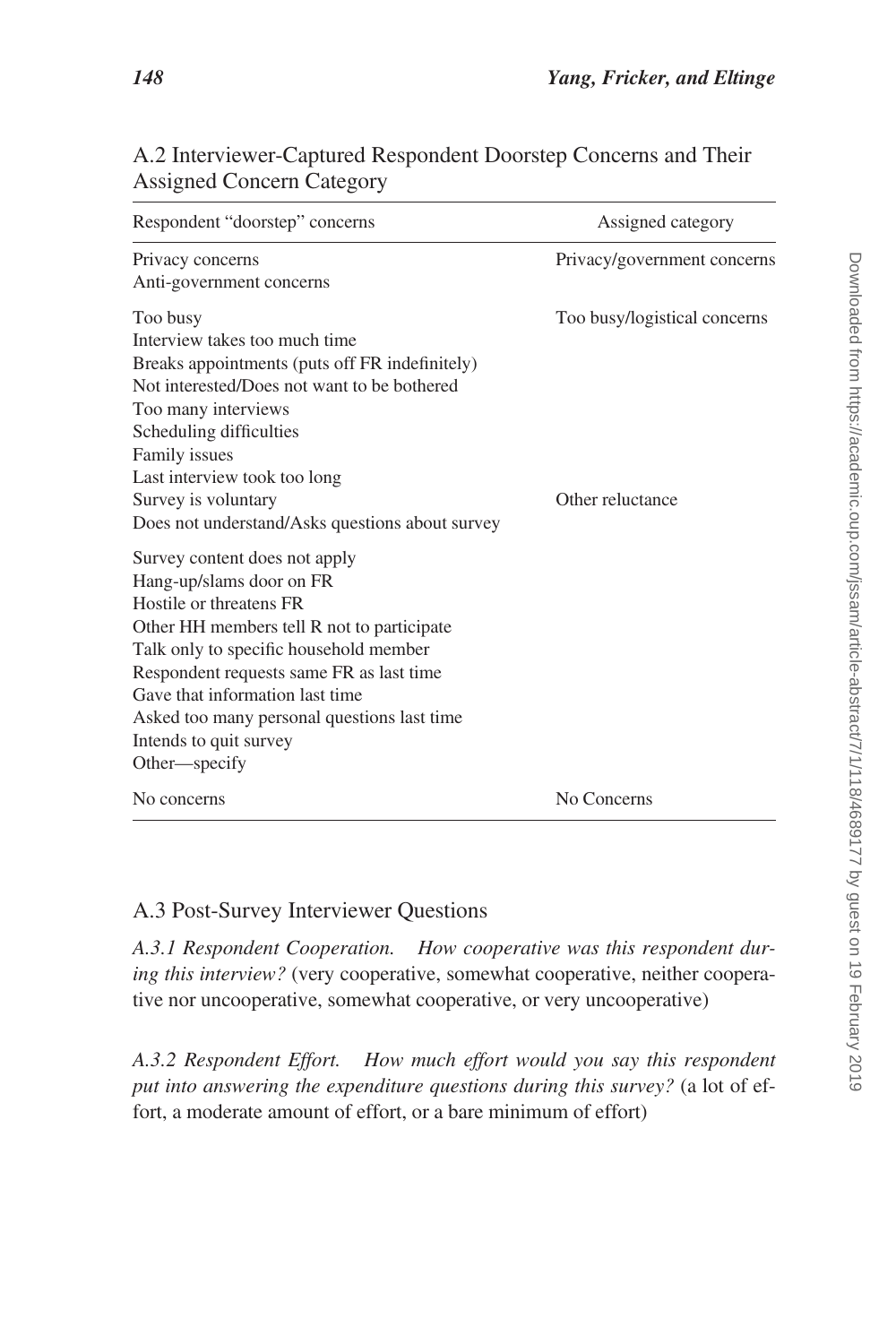### Appendix B: Variability of Weights

In weighted analyses of incomplete-data patterns, it is useful to assess potential variance inflation that may arise from the heterogeneity of the weights that are used. For the current consent-to-link case, table 6 presents summary statistics for three sets of weights: the unadjusted weights  $w_i$  (standard complex design weights) for all applicable units in the full sample; the same weights for sample units with consent (i.e., the units that did not object to record linkage); and propensity-adjusted weights  $w_{pi} = w_i / \hat{p}_i$  for the sample units with consent, where  $\hat{p}_i$  is the estimated propensity that unit i will consent to record linkage, based on model 2 in [table 3.](#page-16-0)

In keeping with standard analyses that link heterogeneity of weights with variance inflation (e.g., [Kish 1965,](#page-26-0) Section 11.7) the second row of table 6 reports the values  $1 + CV_{wt}^2$  where  $CV_{wt}^2$  is the squared coefficient of variation of the weights under consideration. For all three cases,  $1 + CV_{wt}^2$  is only moderately larger than one. The remaining rows of table 6 provide some related nonparametric summary indications of the heterogeneity of weights, based on, respectively, the ratio of the interquartile range of the weights divided by the median weight; the ratio of the third and first quartiles of the weights; the ratio of the 90th and 10th percentiles of the weights; and the ratio of the 95th and 5th percentiles of the weights. In each case, the ratios for the propensity-adjusted weights are only moderately larger than the corresponding ratios of the unadjusted weights. Thus, the propensity adjustments do not lead to substantial inflation in the heterogeneity of weights for the CEQ analyses considered in this paper.

|                     | Weights from<br>full sample | Unadjusted<br>weights<br>for sample<br>units<br>with consent | Propensity-<br>adjusted<br>weights for<br>sample<br>units with<br>consent | Propensity-<br>decile<br>adjusted<br>weights<br>for sample<br>units with<br>consent | Propensity-<br>quintile adjusted<br>weights for<br>sample<br>units with<br>consent |
|---------------------|-----------------------------|--------------------------------------------------------------|---------------------------------------------------------------------------|-------------------------------------------------------------------------------------|------------------------------------------------------------------------------------|
| $\boldsymbol{n}$    | 4,893                       | 3,951                                                        | 3,915                                                                     | 3,915                                                                               | 3,915                                                                              |
| $1 + CV_{wt}^2$     | 1.13                        | 1.13                                                         | 1.16                                                                      | 1.16                                                                                | 1.15                                                                               |
| $IQR/q_{0.5}$       | 0.875                       | 0.877                                                        | 0.858                                                                     | 0.853                                                                               | 0.851                                                                              |
| $q_{0.75}/q_{0.25}$ | 1.357                       | 1.359                                                        | 1.448                                                                     | 1.463                                                                               | 1.468                                                                              |
| $q_{0.90}/q_{0.10}$ | 1.970                       | 1.966                                                        | 2.148                                                                     | 2.178                                                                               | 2.124                                                                              |
| $q_{0.95}/q_{0.05}$ | 2.699                       | 2.665                                                        | 3.028                                                                     | 2.961                                                                               | 2.898                                                                              |

#### Table 6. Variability of Weights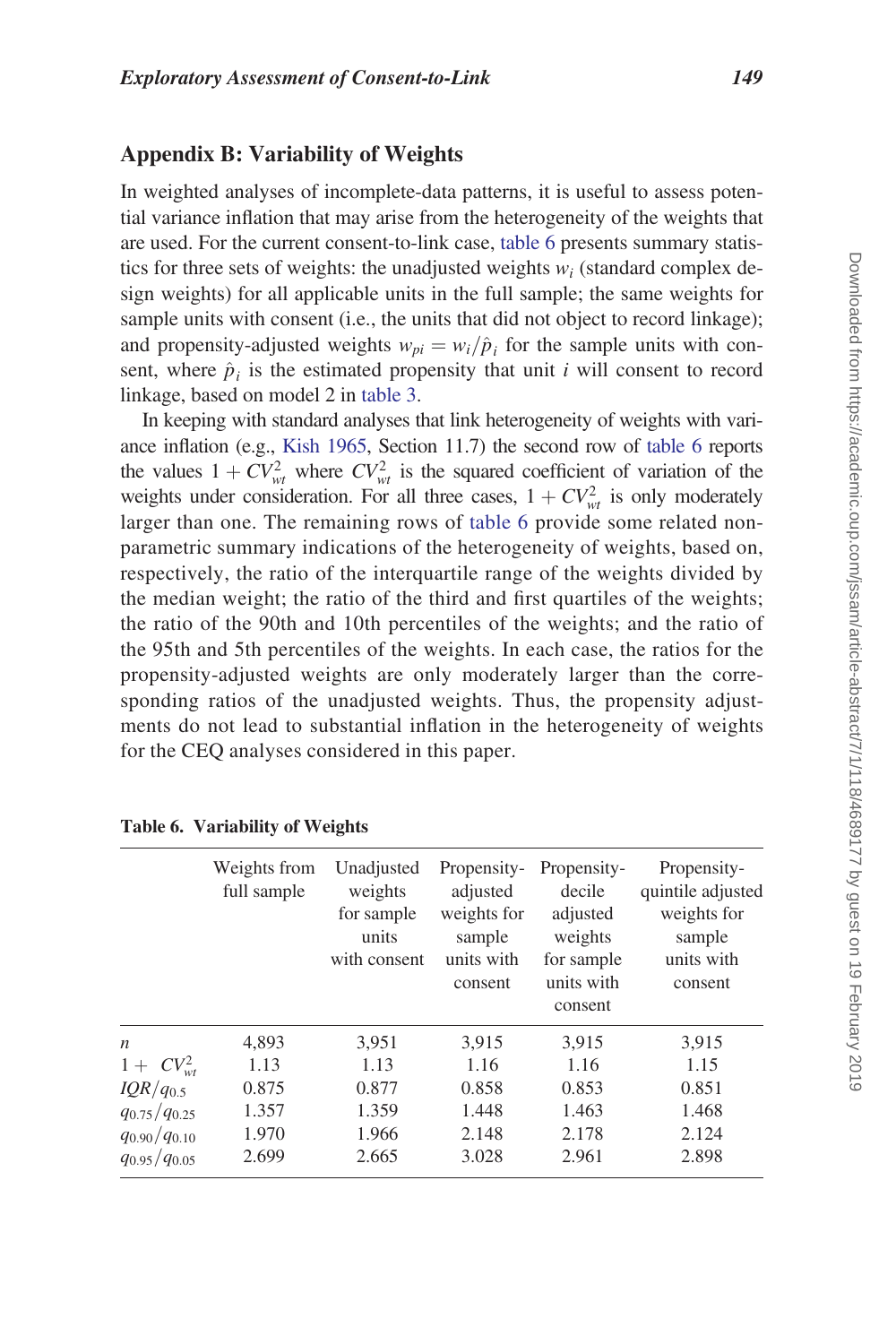## <span id="page-32-0"></span>Appendix C: Variance Estimators and Goodness-of-Fit Tests

## C.1 Notation and Variance Estimators

In this paper, all inferential work for means, proportions and logistic regression coefficient vectors  $\beta$  are based on estimated variance-covariance matrices computed through balanced repeated replication that use 44 replicate weights and a Fay factor  $K = 0.5$ . [Judkins \(1990\)](#page-26-0) provides general background on balanced repeated replication with Fay factors. Bureau of Labor Statistics (2014) provides additional background on balanced repeated replication variance estimation for the CEQ. To illustrate, for a coefficient vector  $\beta$  considered in [table 3](#page-16-0), let  $\hat{\beta}$  be the survey-weighted estimator based on the full-sample weights, and let  $\hat{\beta}_r$  be the corresponding estimator based on the r-th set of replicate weights. Then the standard errors reported in [table 3](#page-16-0) are based on the variance estimator:

$$
\text{var}(\hat{\boldsymbol{\beta}}) = \frac{1}{R(1-K)^2} \sum_{r=1}^R (\hat{\boldsymbol{\beta}}_r - \hat{\boldsymbol{\beta}})(\hat{\boldsymbol{\beta}}_r - \hat{\boldsymbol{\beta}})'.
$$

where  $R = 44$  and  $K = 0.5$ . Similar comments apply to the standard errors for the mean and proportion estimates reported in [tables 1](#page-14-0) and [2](#page-15-0); for the bias analyses reported in [table 4;](#page-19-0) and for the standard errors used in the construction of the pointwise confidence intervals presented in [figures 3](#page-22-0) and [4.](#page-23-0)

### C.2 Goodness-of-Fit Test

In keeping with [Archer and Lemeshow \(2006\)](#page-25-0) and [Archer, Lemeshow, and](#page-25-0) [Hosmer \(2007\),](#page-25-0) we also considered goodness-of-fit tests for the logistic regression models 1 and 2 based on the F-adjusted mean residual test statistic  $Q_{F-adj.}$  as presented by [Archer and Lemeshow \(2006\)](#page-25-0) and [Archer et al.](#page-25-0) [\(2007\)](#page-25-0). A direct extension of the reasoning considered in [Archer and](#page-25-0) [Lemeshow \(2006\)](#page-25-0) and [Archer et al. \(2007\)](#page-25-0) indicates that under the null hypothesis of no lack of fit, and additional conditions,  $Q_{F-adj}$  is distributed approximately as a central  $F_{(g-1, f-g+2)}$  random variable where  $f = 43$  and  $g = 10$ .

| Model          | F-adjusted goodness-of-fit test p-values |
|----------------|------------------------------------------|
|                | 0.292                                    |
| $\overline{c}$ | 0.810                                    |

Table 7. F-adjusted Mean Residual Goodness-of-Fit Test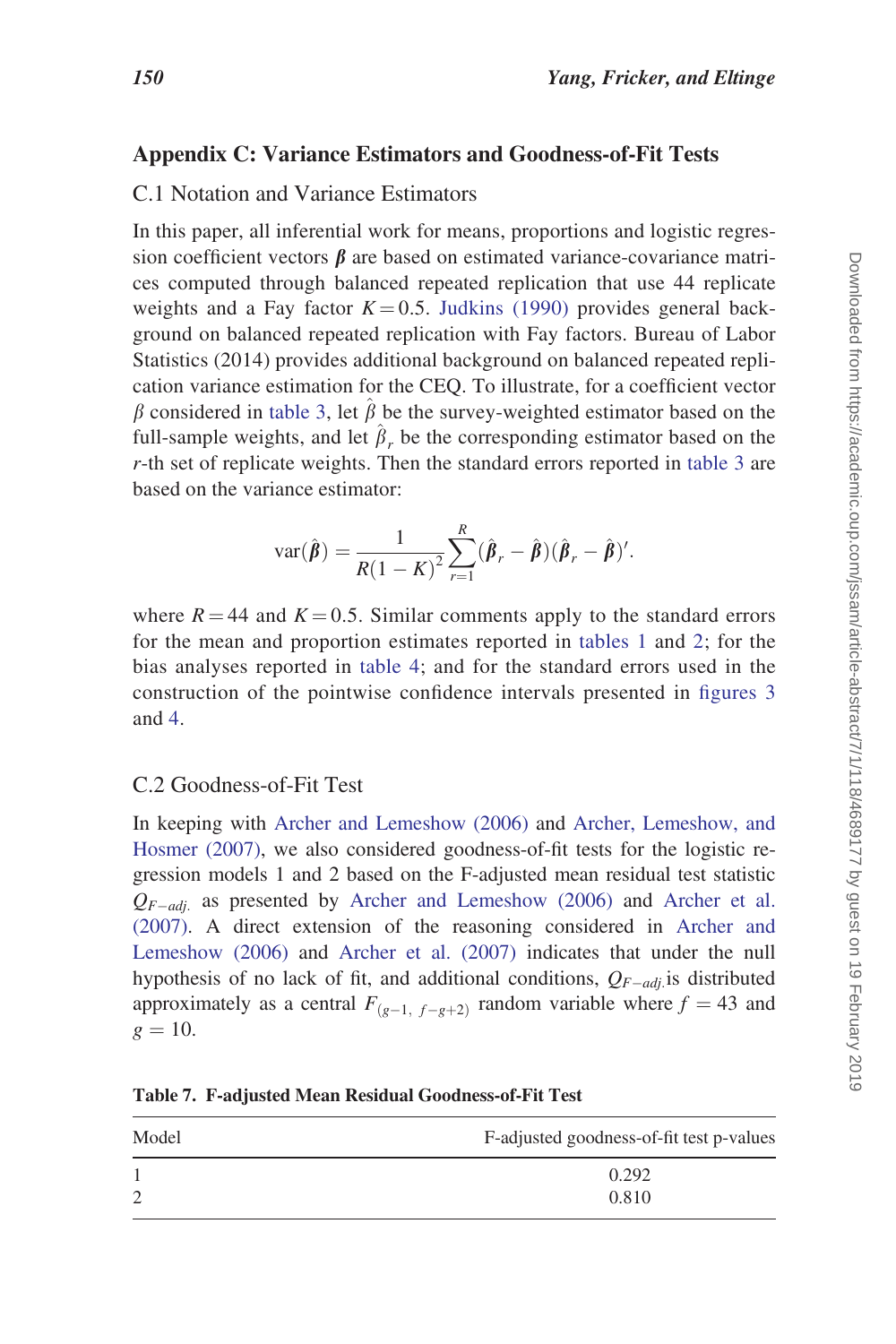| Variable                       | Model            |        | Model 2                                                                                                                                                                                                                       |        | Model A                             |        | Model B           |                   | Model C            |        | Model D           |        | Model E           |        |
|--------------------------------|------------------|--------|-------------------------------------------------------------------------------------------------------------------------------------------------------------------------------------------------------------------------------|--------|-------------------------------------|--------|-------------------|-------------------|--------------------|--------|-------------------|--------|-------------------|--------|
|                                | Estimate         | SE     | Estimate                                                                                                                                                                                                                      | SE     | Estimate                            | SE     | Estimate          | SE                | Estimate           | SE     | Estimate          | SE     | Estimate          | SE     |
| characteristics<br>Demographic |                  |        |                                                                                                                                                                                                                               |        |                                     |        |                   |                   |                    |        |                   |        |                   |        |
| Age group (32-65)<br>$18 - 32$ | 0.3435*** 0.0633 |        |                                                                                                                                                                                                                               |        | $0.3389***0.0634$ $0.3044***0.0717$ |        | 0.3319*** 0.0742  |                   | $0.3282***0.0728$  |        | $0.3425***0.0640$ |        | 0.3368*** 0.0639  |        |
| $+50$                          |                  |        | 553(10000 ****036701 + 5460101 + 54603(101 - 6501010 + 74601010 + 6501010 + 74601010 + 65010010 + 746010010 + 75030010 + 7460010010 + 75030010 + 75030010 + 75030010 + 75030010 + 75030010 + 75030010 + 75030010 + 75030010 + |        |                                     |        |                   |                   |                    |        |                   |        |                   |        |
| Gender (Male)                  |                  |        |                                                                                                                                                                                                                               |        |                                     |        |                   |                   |                    |        |                   |        |                   |        |
| Female                         | $-0.0161$        |        | $0.0426 - 0.0229$                                                                                                                                                                                                             |        | $0.0421 - 0.0396$                   |        | $0.0359 - 0.0388$ |                   | $0.0363 - 0.0020$  |        | $0.0427 - 0.0152$ |        | $0.0425 - 0.0207$ | 0.0419 |
| Race (White)                   |                  |        |                                                                                                                                                                                                                               |        |                                     |        |                   |                   |                    |        |                   |        |                   |        |
| Non-white                      | 0.0949           | 0.1264 | 0.0612                                                                                                                                                                                                                        |        | $0.1260 - 0.0781$                   |        | $0.1059 - 0.0192$ | 0.1056            | 0.0322             | 0.1155 | 0.0938            | 0.1269 | 0.0593            | 0.1264 |
| Spanish interview              |                  |        |                                                                                                                                                                                                                               |        |                                     |        |                   |                   |                    |        |                   |        |                   |        |
| $\widehat{S}$                  |                  |        |                                                                                                                                                                                                                               |        |                                     |        |                   |                   |                    |        |                   |        |                   |        |
| Yes                            | $-0.4234$        |        | $0.2923 - 0.4452$                                                                                                                                                                                                             |        | $0.2790 - 0.4044$                   |        | $0.2930 - 0.4271$ | $0.3120 - 0.4801$ |                    |        | $0.3118 - 0.4287$ |        | $0.2973 - 0.4576$ | 0.2846 |
| Education group                |                  |        |                                                                                                                                                                                                                               |        |                                     |        |                   |                   |                    |        |                   |        |                   |        |
| (HS grad)                      |                  |        |                                                                                                                                                                                                                               |        |                                     |        |                   |                   |                    |        |                   |        |                   |        |
| Less than HS                   | 0.3097           | 0.1879 | 0.2926                                                                                                                                                                                                                        |        | 0.1835 0.0142                       |        | 0.1349 0.0186     | 0.1383            | $0.3317^{\dagger}$ | 0.1838 | 0.3081            | 0.1885 | 0.2894            | 0.1844 |
| Some college                   | $0.4016***$      | 0.1423 | $0.3739*$                                                                                                                                                                                                                     | 0.1389 | $-0.0986$                           |        | $0.1087 - 0.0815$ | 0.1129            | $0.4066**$         | 0.1389 | $0.3996**$        | 0.1442 | $0.3695*$         | 0.1409 |
| Associate's                    | $-0.3321$        | 0.2041 | $-0.3150$                                                                                                                                                                                                                     | 0.1993 | $-0.1109$                           | 0.1100 | $-0.1249$         | 0.1145            | $-0.2858$          | 0.2160 | $-0.3326$         | 0.2036 | $-0.3160$         | 0.1990 |
| degree                         |                  |        |                                                                                                                                                                                                                               |        |                                     |        |                   |                   |                    |        |                   |        |                   |        |
| Bachelor's                     | $-0.0654$        |        | $0.2112 - 0.0663$                                                                                                                                                                                                             | 0.2082 | 0.0383                              | 0.0719 | 0.0425            |                   | $0.0742 - 0.0230$  |        | $0.2037 - 0.0618$ |        | $0.2127 - 0.0581$ | 0.2095 |

Table 8. Multivariate Logistic Models Predicting Consent-to-Link (Weighted) Table 8. Multivariate Logistic Models Predicting Consent-to-Link (Weighted)

Continued Continued

Bachelor's degree

## Exploratory Assessment of Consent-to-Link 151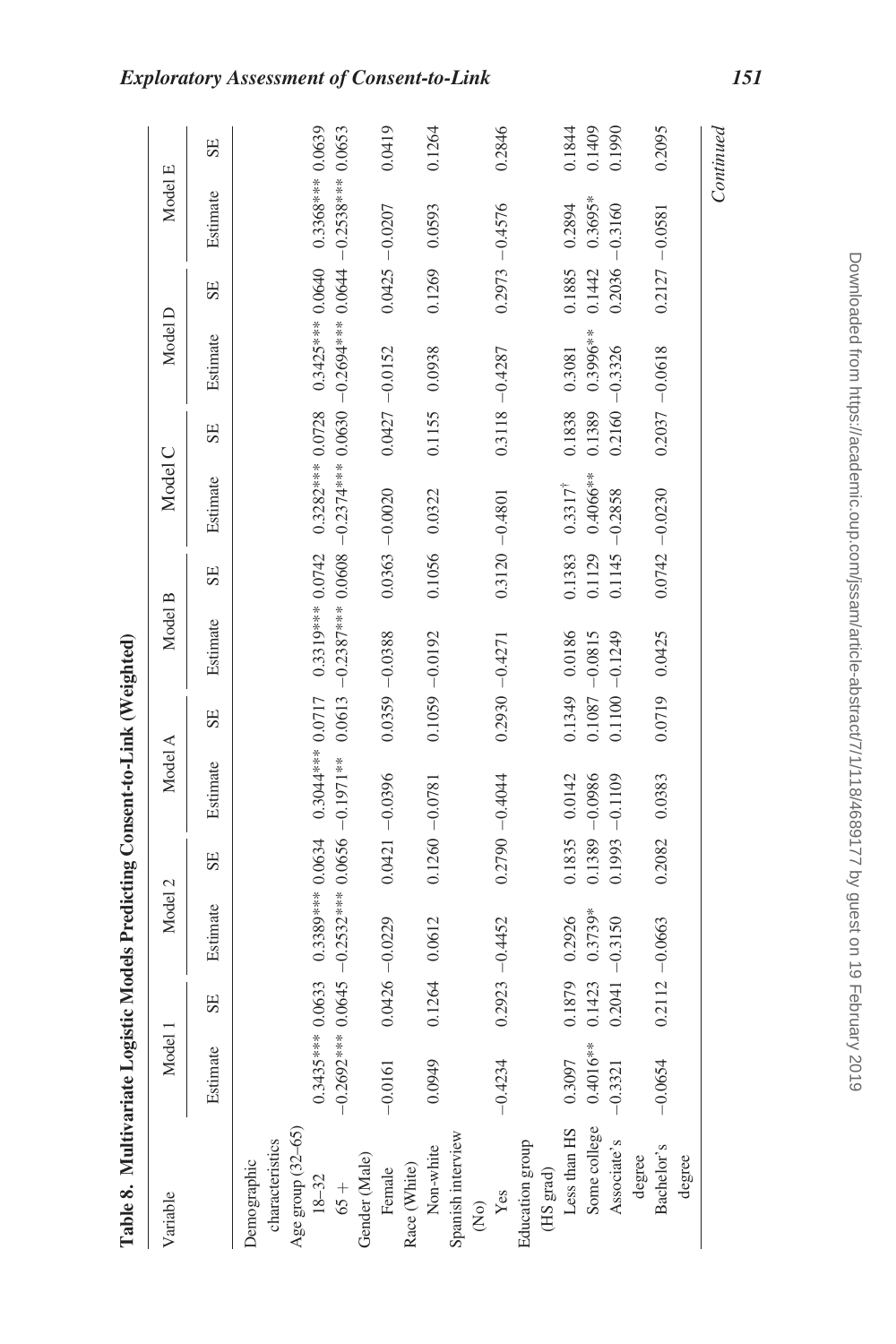| Table 8. Continued                               |                     |        |                    |        |                      |                   |                                                         |                   |                                |                   |                                                             |                   |                    |        |
|--------------------------------------------------|---------------------|--------|--------------------|--------|----------------------|-------------------|---------------------------------------------------------|-------------------|--------------------------------|-------------------|-------------------------------------------------------------|-------------------|--------------------|--------|
| Variable                                         | Model 1             |        | Model 2            |        | Model A              |                   | Model B                                                 |                   | Model C                        |                   | Model D                                                     |                   | Model E            |        |
|                                                  | Estimate            | SE     | Estimate           | SE     | Estimate             | SE                | Estimate                                                | SE                | Estimate                       | SE                | Estimate                                                    | SE                | Estimate           | SE     |
| Advance                                          | $-0.1747$           |        | $0.2762 - 0.1512$  | 0.2773 | 0.1899               | 0.1215            | 0.1941                                                  | $0.1235 - 0.2738$ |                                |                   | $0.2482 - 0.1720$                                           | $0.2773 - 0.1452$ |                    | 0.2796 |
| degree<br>Home owner<br>(Renter)                 |                     |        |                    |        |                      |                   |                                                         |                   |                                |                   |                                                             |                   |                    |        |
| Owner                                            | $-0.2767^{\dagger}$ |        | $0.1453 - 0.3233*$ |        | $0.1436 - 0.3612***$ |                   | $0.1277 - 0.3589**$                                     |                   | $0.1314 - 0.2703$ <sup>†</sup> |                   | $0.1397 - 0.2754^{\dagger}$                                 |                   | $0.1448 - 0.3198*$ | 0.1433 |
| Total expenditures -0.0605<br>$(\log)$           |                     |        | $0.0799 - 0.0083$  | 0.0800 | 0.1025               | $0.0698 - 0.0372$ |                                                         | $0.0754 - 0.0419$ |                                | $0.0746 - 0.0594$ |                                                             | 0.0802            | $-0.0065$          | 0.0801 |
| Income group                                     |                     |        |                    |        |                      |                   |                                                         |                   |                                |                   |                                                             |                   |                    |        |
| Less than                                        | $-0.2155***0.0604$  |        |                    |        |                      |                   | $-0.4182***80.0561$ $-0.4247***7**20.0577$ $-0.2142***$ |                   |                                |                   |                                                             | 0.0609            |                    |        |
| \$8,181                                          |                     |        |                    |        |                      |                   |                                                         |                   |                                |                   |                                                             |                   |                    |        |
| Income imputed                                   |                     |        |                    |        |                      |                   |                                                         |                   |                                |                   |                                                             |                   |                    |        |
| $\widehat{C}$                                    |                     |        |                    |        |                      |                   |                                                         |                   |                                |                   |                                                             |                   |                    |        |
| Yes                                              | $-0.1487***$        | 0.0513 |                    |        |                      |                   |                                                         |                   |                                |                   | $-0.1481**$                                                 | 0.0510            |                    |        |
| Race $\times$ gender                             | $-0.1874^{\dagger}$ |        | $0.0956 - 0.1953*$ | 0.0923 |                      |                   |                                                         |                   | $-0.2268*$                     |                   | $0.0930 - 0.1873$ <sup>†</sup>                              |                   | $0.0957 - 0.1946*$ | 0.0923 |
| Owner ×                                          |                     |        |                    |        |                      |                   |                                                         |                   |                                |                   |                                                             |                   |                    |        |
| education                                        |                     |        |                    |        |                      |                   |                                                         |                   |                                |                   |                                                             |                   |                    |        |
| Less than HS $-0.4931*$                          |                     |        | $0.2066 - 0.4632*$ | 0.1996 |                      |                   |                                                         |                   | $-0.4750*$                     |                   | $0.2045 - 0.4929*$                                          |                   | $0.2067 - 0.4637*$ | 0.2002 |
| Some college -0.6575*** 0.1567 -0.6370*** 0.1613 |                     |        |                    |        |                      |                   |                                                         |                   |                                |                   | $-0.6764***$ 0.1438 $-0.6548***$ 0.1578 $-0.6309***$ 0.1633 |                   |                    |        |
| Associate's                                      | $0.3407^{\dagger}$  | 0.2013 | $0.3402^{\dagger}$ | 0.1986 |                      |                   |                                                         |                   | 0.2616                         | 0.2090            | $0.3401^{\dagger}$                                          | 0.2007            | $0.3387^{\dagger}$ | 0.1978 |
| degree                                           |                     |        |                    |        |                      |                   |                                                         |                   |                                |                   |                                                             |                   |                    |        |
| Bachelor's                                       | 0.1385              | 0.2402 | 0.1398             | 0.2368 |                      |                   |                                                         |                   | 0.1057                         | 0.2296            | 0.1358                                                      | 0.2409            | 0.1335             | 0.2376 |
| degree                                           |                     |        |                    |        |                      |                   |                                                         |                   |                                |                   |                                                             |                   |                    |        |
| Advance degree 0.4713                            |                     | 0.2847 | 0.4226             | 0.2870 |                      |                   |                                                         |                   | $0.5867*$                      | 0.2583            | 0.4691                                                      | 0.2854            | 0.4183             | 0.2890 |
|                                                  |                     |        |                    |        |                      |                   |                                                         |                   |                                |                   |                                                             |                   |                    |        |

Downloaded from https://academic.oup.com/jssam/article-abstract/7/1118/4689177 by guest on 19 February 2019 Downloaded from https://academic.oup.com/jssam/article-abstract/7/1/118/4689177 by guest on 19 February 2019

## 152 Yang, Fricker, and Eltinge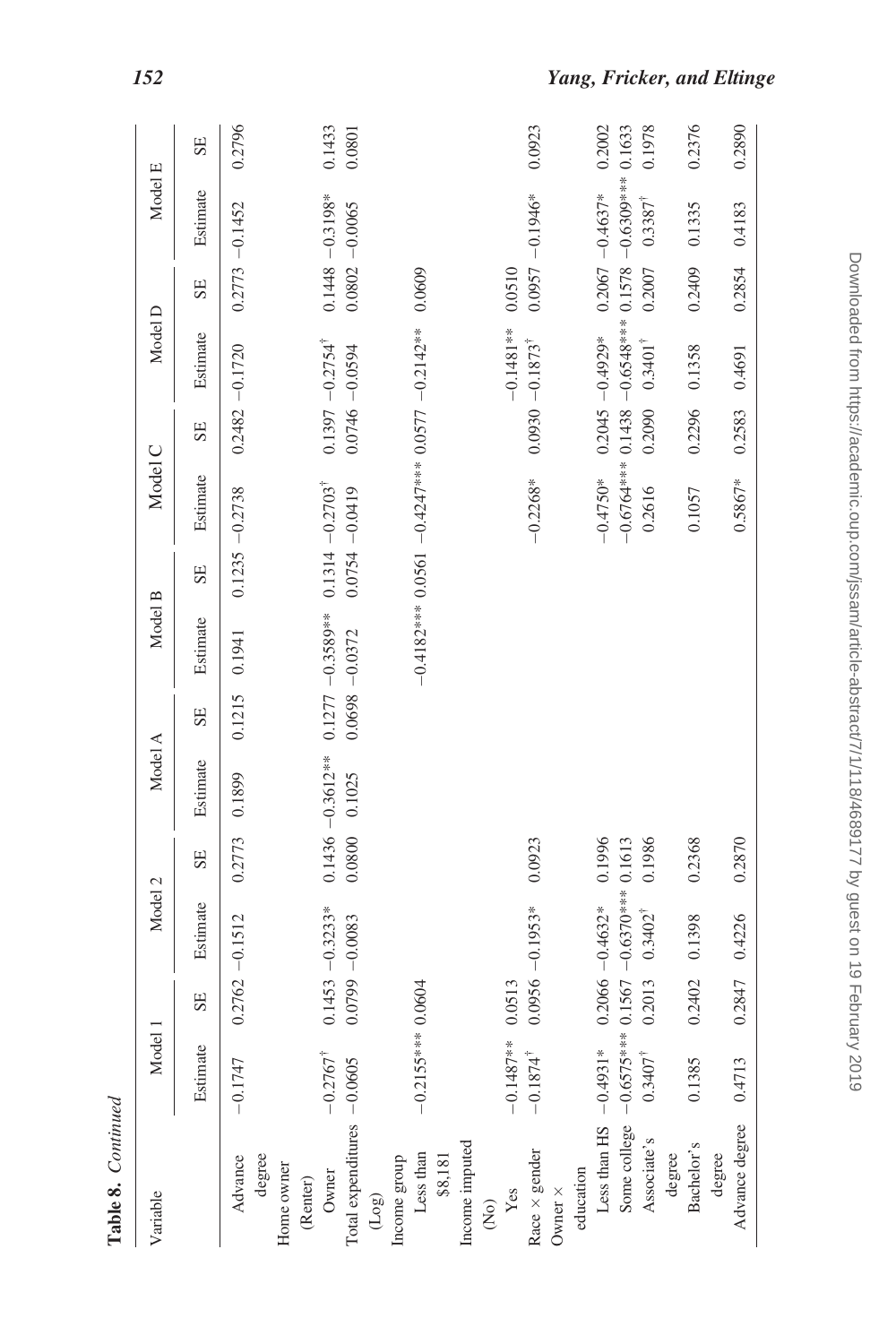| Continued                               |                            |                                                            |                                                      |                     |                                                   |                  |                                         |
|-----------------------------------------|----------------------------|------------------------------------------------------------|------------------------------------------------------|---------------------|---------------------------------------------------|------------------|-----------------------------------------|
| $1.0549**$ 0.3259 $1.0267**$ 0.3252     |                            |                                                            |                                                      |                     | 0.3261 1.0255** 0.3255                            | 1.0547**         | Other                                   |
|                                         |                            |                                                            |                                                      |                     |                                                   |                  | concerns                                |
| $-1.1891***$ 0.1666 $-1.2231***$ 0.1621 |                            |                                                            |                                                      |                     | Privacy/gov't -1.1895*** 0.1667 -1.2241*** 0.1622 |                  |                                         |
| 0.1477<br>$0.1491 - 0.2106$             | $-0.2192$                  |                                                            |                                                      | 0.1466              | $0.1485 - 0.2137$                                 | $-0.2207$        | Too busy                                |
|                                         |                            |                                                            |                                                      |                     |                                                   |                  | (None)                                  |
|                                         |                            |                                                            |                                                      |                     |                                                   |                  | Doorstep concerns                       |
|                                         |                            |                                                            |                                                      |                     |                                                   |                  | effort                                  |
|                                         |                            |                                                            |                                                      |                     |                                                   |                  | minimum                                 |
| $0.1387 -0.5626***0.1389$               | $-0.4842**$                |                                                            |                                                      |                     | $-0.4879***0.1365 -0.5721***0.1371$               |                  | Bare                                    |
| $0.6051**$ 0.2082<br>0.2101             | $0.5418*$                  |                                                            |                                                      |                     | $0.6142***$ 0.2065<br>0.2081                      | $0.5454*$        | A lot of effort                         |
|                                         |                            |                                                            |                                                      |                     |                                                   |                  | Effort (Moderate)                       |
| 0.0760<br>$0.0753 - 0.0818$             | $-0.0714$                  |                                                            |                                                      | 0.0763              | $0.0756 - 0.0838$                                 | $-0.0721$        | Yes                                     |
|                                         |                            |                                                            |                                                      |                     |                                                   |                  | $\rm \hat{S}$                           |
|                                         |                            |                                                            |                                                      |                     |                                                   |                  |                                         |
|                                         |                            |                                                            |                                                      |                     |                                                   |                  | R attitude proxies<br>Converted refusal |
| 0.0823<br>$0.0829 - 0.0233$             | $0.0821 - 0.0268$          | $0.0833 - 0.0249$                                          | $0.0818 - 0.0226$                                    | $0.0824 - 0.0253$   | $0.0829 - 0.0234$                                 | $-0.0268$        | Urban                                   |
|                                         |                            |                                                            |                                                      |                     |                                                   |                  | Urbanicity (Rural)                      |
| 0.1071<br>$-0.2574*$<br>$0.1061$ .      | $0.1019 - 0.2678*$         | $0.1001 - 0.2441*$                                         | $0.0943 - 0.2402***$                                 | $0.1066 - 0.2248*$  | $-0.2557*$<br>0.1055                              | $-0.2670*$       | West                                    |
| 0.1187<br>$0.2399*$<br>0.1189           | $0.2446*$<br>0.1152        | $0.1196$ $0.2352^{\dagger}$<br>$0.1149$ $0.2129^{\dagger}$ |                                                      | 0.1841<br>0.1187    | $0.2408*$<br>0.1190                               | $0.2451*$        | South                                   |
| 0.1159<br>$0.2111^\dagger$<br>0.1232    | $0.2098^\dagger$<br>0.1208 |                                                            | $0.1100$ $0.2457*$<br>$0.1141$ $0.2017$ <sup>†</sup> | $0.2602*$<br>0.1163 | $0.2111^\dagger$<br>0.1234                        | $0.2097^\dagger$ | Midwest                                 |
|                                         |                            |                                                            |                                                      |                     |                                                   |                  | (Northeast)                             |
|                                         |                            |                                                            |                                                      |                     |                                                   |                  | Region                                  |
|                                         |                            |                                                            |                                                      |                     |                                                   |                  | features                                |
|                                         |                            |                                                            |                                                      |                     |                                                   |                  | Environmental                           |
|                                         |                            |                                                            |                                                      |                     |                                                   |                  |                                         |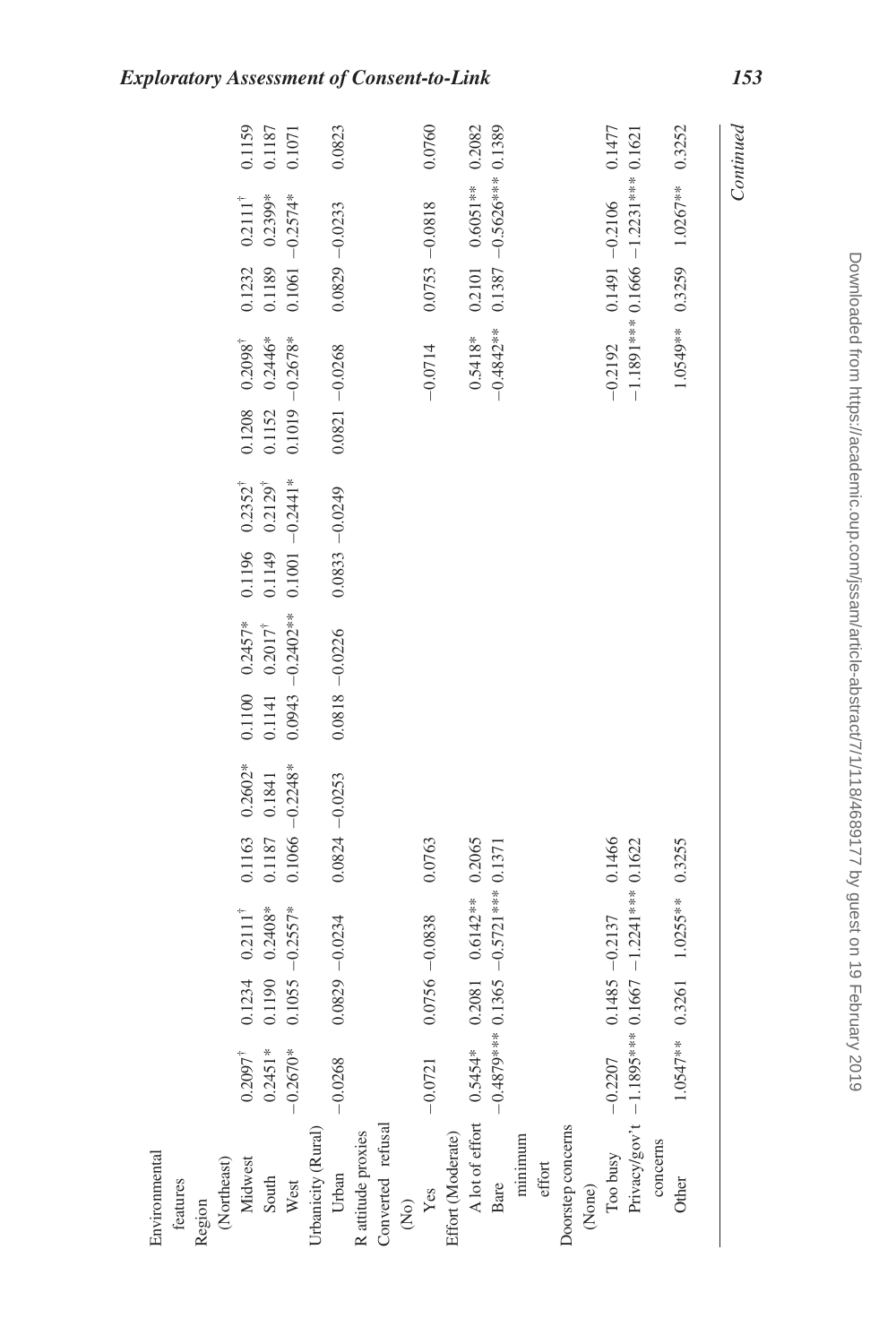| Variable                                                            | Model 1    |        | Model 2                     |        | Model A  |    | Model B  |    | Model C  |    | Model D                           |    | Model E                     |        |
|---------------------------------------------------------------------|------------|--------|-----------------------------|--------|----------|----|----------|----|----------|----|-----------------------------------|----|-----------------------------|--------|
|                                                                     | Estimate   | SE     | Estimate                    | SE     | Estimate | SE | Estimate | SE | Estimate | SE | Estimate                          | SE | Estimate                    | SE     |
| Doorstep concerns                                                   |            |        |                             |        |          |    |          |    |          |    |                                   |    |                             |        |
| $\times$ effort                                                     |            |        |                             |        |          |    |          |    |          |    |                                   |    |                             |        |
|                                                                     |            |        | $0.2789 - 0.5312^{\dagger}$ | 0.2728 |          |    |          |    |          |    | $-0.5885*$                        |    | $0.2789 - 0.5319^{\dagger}$ | 0.2725 |
| Privacy $\times$ a $-0.5884*$<br>lot of effort                      |            |        |                             |        |          |    |          |    |          |    |                                   |    |                             |        |
| Privacy $\times$                                                    | 0.3183     | 0.1918 | 0.2601                      | 0.1924 |          |    |          |    |          |    | 0.3172                            |    | 0.1915 0.2581               | 0.1925 |
| minimum                                                             |            |        |                             |        |          |    |          |    |          |    |                                   |    |                             |        |
| effort                                                              |            |        |                             |        |          |    |          |    |          |    |                                   |    |                             |        |
| Busy $\times$ a lot $-0.0888$                                       |            |        | $0.2736 - 0.0890$           | 0.2749 |          |    |          |    |          |    | $-0.0841$                         |    | $0.2758 - 0.0785$           | 0.2765 |
| of effort                                                           |            |        |                             |        |          |    |          |    |          |    |                                   |    |                             |        |
| $\begin{aligned} \text{Busy}\times \\ \text{minimum} \end{aligned}$ | 0.2238     | 0.2096 | 0.2277                      | 0.2095 |          |    |          |    |          |    | 0.2219                            |    | 0.2114 0.2234               | 0.2112 |
|                                                                     |            |        |                             |        |          |    |          |    |          |    |                                   |    |                             |        |
| effort                                                              |            |        |                             |        |          |    |          |    |          |    |                                   |    |                             |        |
| Other $\times$ a lot of 1.0794 <sup>†</sup>                         |            |        | $0.6224$ 1.0477             | 0.6182 |          |    |          |    |          |    | 1.0746 <sup>*</sup> 0.6244 1.0370 |    |                             | 0.6194 |
| effort                                                              |            |        |                             |        |          |    |          |    |          |    |                                   |    |                             |        |
| Other $\times$                                                      | $-0.9002*$ |        | $0.3610 - 0.8777*$          | 0.3593 |          |    |          |    |          |    | $-0.8964*$                        |    | $0.3617 - 0.8693*$          | 0.3597 |
| minimum                                                             |            |        |                             |        |          |    |          |    |          |    |                                   |    |                             |        |
| $_{\mathrm{effort}}$                                                |            |        |                             |        |          |    |          |    |          |    |                                   |    |                             |        |
| Rapport (Phone)                                                     |            |        |                             |        |          |    |          |    |          |    |                                   |    |                             |        |
| Personal                                                            |            |        |                             |        |          |    |          |    |          |    | 0.0170                            |    | 0.0428 0.0395               | 0.0412 |
| Visit                                                               |            |        |                             |        |          |    |          |    |          |    |                                   |    |                             |        |
|                                                                     |            |        |                             |        |          |    |          |    |          |    |                                   |    |                             |        |

NOTE.—  ${}^{\dagger} {\rm p} < \! 0.10, \, {}^{\ast} {\rm p} < \! 0.05, \, {}^{\ast\ast} {\rm p} < \! 0.01, \, {}^{\ast\ast\ast} {\rm p} < \! 0.001.$ Nore.—  $\mathrm{^{1}p}$  < 0.10, \*p < 0.05, \*\*p < 0.01, \*\*\*p < 0.001.

Downloaded from https://academic.oup.com/jssam/article-abstract/7/1118/4689177 by guest on 19 February 2019 Downloaded from https://academic.oup.com/jssam/article-abstract/7/1/118/4689177 by guest on 19 February 2019

Table 8. Continued

Table 8. Continued

## 154 Yang, Fricker, and Eltinge